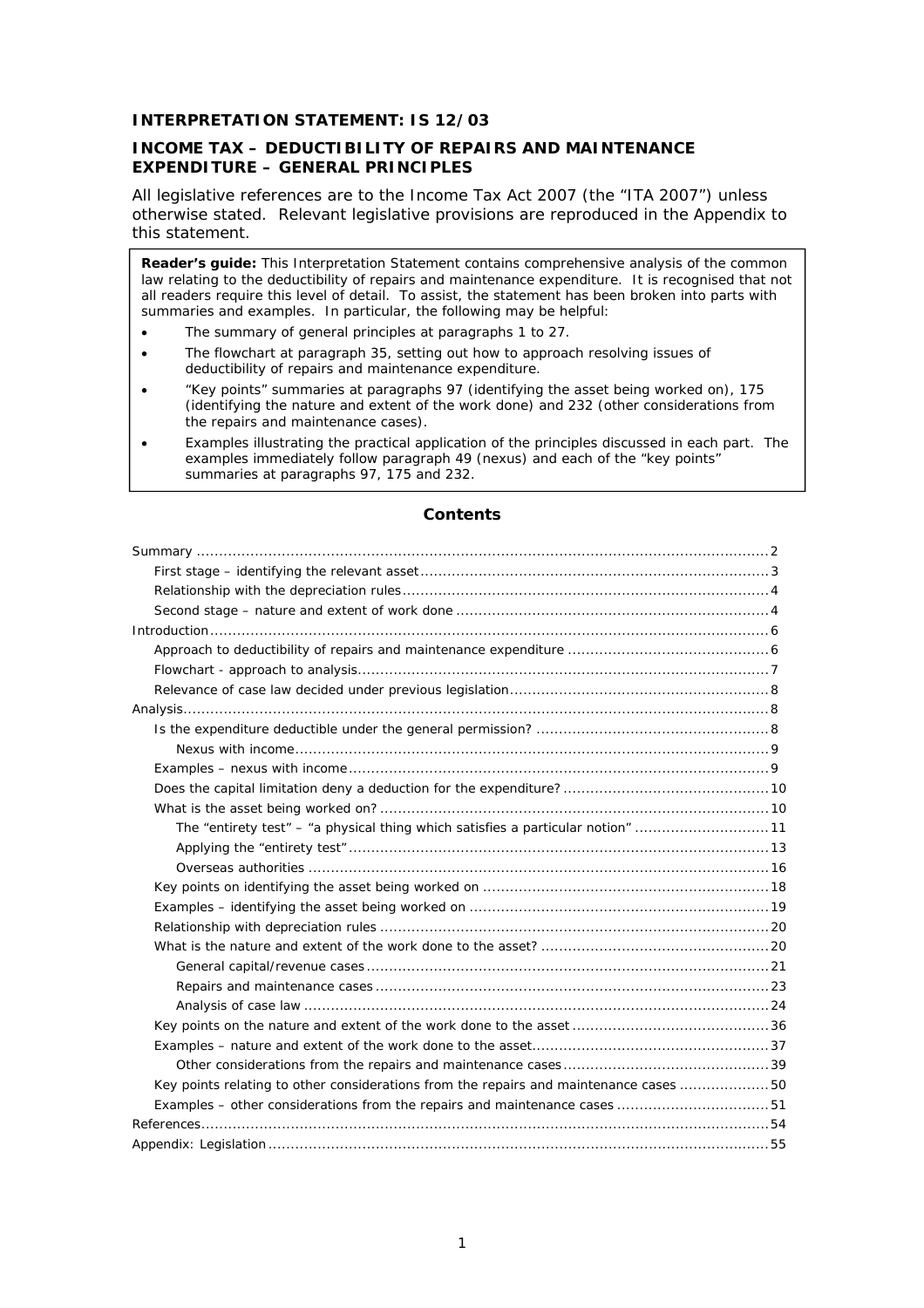# **Summary**

- $1<sup>1</sup>$ This Interpretation Statement considers the deductibility of costs incurred by a taxpayer to repair or maintain their property. The focus of this statement is on tangible property including real property. Expenditure incurred to make repairs or alterations or to maintain assets is commonly referred to as "repairs and maintenance expenditure". For ease of reference, this Interpretation Statement also uses this expression. However, in any individual situation within this statement the expression's use should not be taken as an indication that the Commissioner considers the costs to be of a revenue nature and deductible.
- This Interpretation Statement restates the Commissioner's view of the  $\mathcal{P}$ general principles relating to the deductibility of repairs and maintenance expenditure. It updates and replaces the Commissioner's earlier statement on repairs and maintenance expenditure published in Tax Information Bulletin Vol 5, No 9 (February 1994). It also updates and replaces the following items that were published in Tax Information Bulletin Vol 7, No 6 (December 1995): "Rental property – deducting maintenance expenses while property vacant"; "Rental property - deductibility of renovation costs"; and "Rental property - deductibility of interior redecorations".
- The Commissioner's view on the deductibility of repairs and maintenance 3. expenditure has not changed in any substantial way since the 1994 statement.
- $\overline{4}$ . A deduction for repairs and maintenance expenditure is allowed if the expenditure is deductible under the general permission in s DA 1(1), and if that expenditure is not excluded from deductibility by any of the general limitations in s DA 2. This Interpretation Statement is concerned with the capital limitation in s DA 2(1). The other general limitations (eg, the private limitation) are beyond the scope of this statement. This statement also does not consider any specific deduction provisions in Part D that override the application of the capital limitation for certain types of expenditure.
- 5. To qualify for a deduction under the general permission in s DA 1(1), the repairs and maintenance expenditure must be incurred in deriving assessable income and/or excluded income, or be incurred in the course of carrying on a business for the purpose of deriving assessable income and/or excluded income.
- The capital limitation in s DA 2(1) denies a deduction for repairs and 6. maintenance expenditure that satisfies the general permission but is capital in nature.
- $\overline{7}$ . Capital expenditure is not deductible but will be subject to the normal depreciation rules in subpart EE. If those rules are satisfied, a depreciation loss will be available. Since the 2011-2012 income year, certain buildings and any improvements to those buildings have a 0% depreciation rate. The availability or otherwise of a depreciation loss is outside the scope of this Interpretation Statement.
- 8. The courts have developed a two-stage approach for determining whether repairs and maintenance expenditure is of a capital or revenue nature:
	- The first stage is to identify the relevant asset that is being repaired or worked on.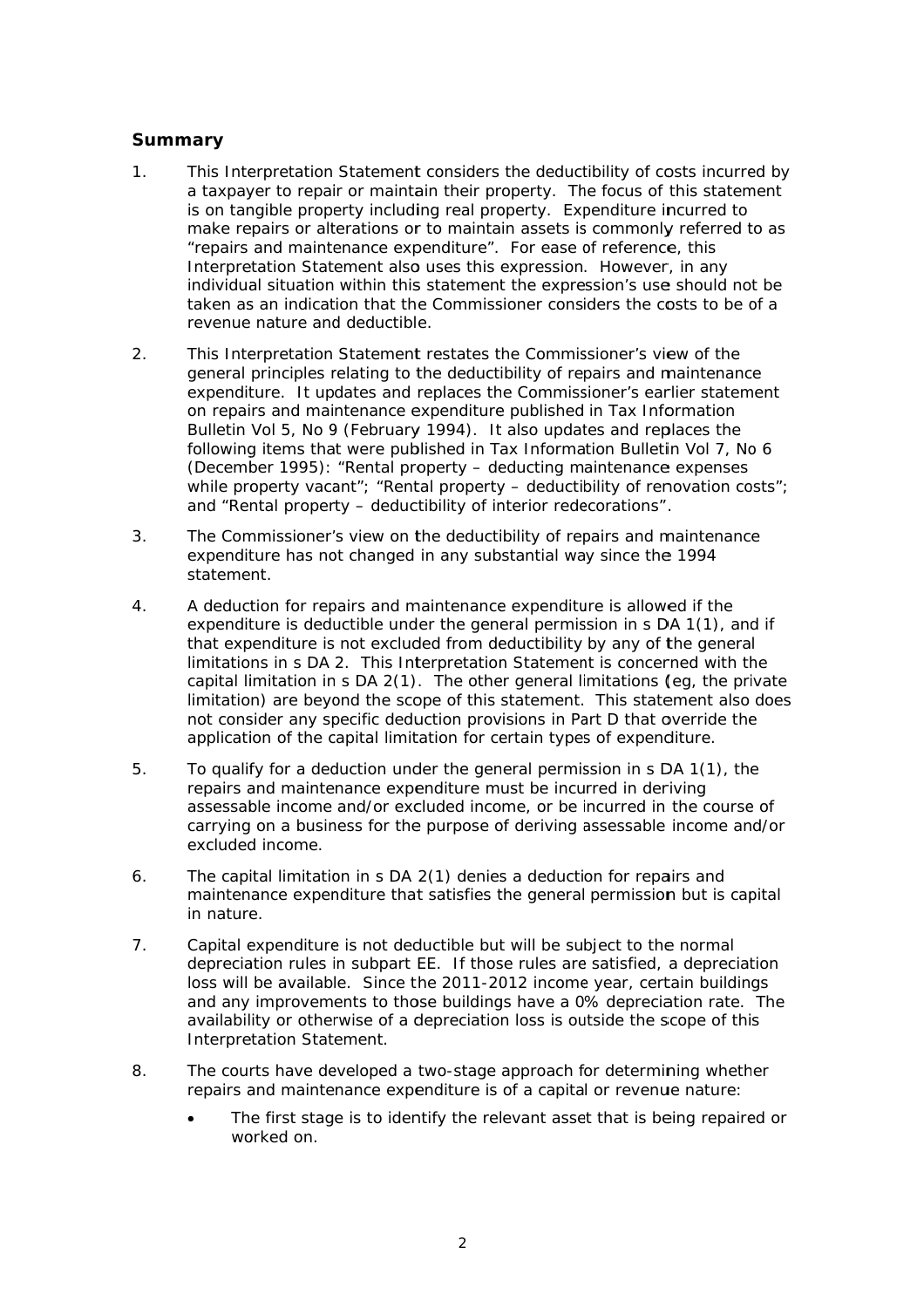- The second stage is to consider the nature and extent of the work done to that asset (Auckland Gas Co Ltd v CIR (2000) 19 NZTC 15,702  $(PC)$ .
- 9 However in adopting this two-stage approach, the courts are clear that in any particular situation determining whether repairs and maintenance expenditure is capital or revenue in nature depends on the specific facts. The courts favour the approach of Lord Pearce in BP Australia Ltd v FCT [1966] AC 224 at page 264. That is care must be used in applying the capital/revenue tests, and also in applying case authorities to different circumstances (Auckland Gas (PC)).

## First stage - identifying the relevant asset

- As a matter of common sense, in deciding whether the capital limitation  $10<sub>1</sub>$ applies to any repairs and maintenance expenditure, the asset being worked on must be identified. This is important so an assessment can be made as to whether the work undertaken is of a capital or revenue nature in the context of the asset identified. Identifying the relevant asset is always a question of fact, degree and impression. This is not about finding a profitearning structure or entity but rather focuses on what the courts have coined the "entirety test" - "a physical thing which satisfies a particular notion" (Lindsay v FCT (1961) 106 CLR 377, CIR v Auckland Gas Co Ltd (1999) 19 NZTC 15,011 (CA)). When considering whether something is an entirety, quidance may be taken from whether it is an entirety by itself and not a subsidiary part of anything else, and whether the thing is separately identifiable as a principal item of capital equipment. Identifying whether something is itself a separate physical thing or simply a component of a wider asset includes considering whether it is physically and functionally distinct. However, a single asset may be made up of interdependent parts. There is a danger of distortion if too large or too small a subject matter is identified (Poverty Bay Electric v CIR (1999) 19 NZTC 15,001 (CA)).
- When considering whether something is a distinct asset it may be helpful to  $11.$ determine whether the thing can be separately identified by physical factors, for example, its location or size (Lindsay v FCT (1961) 106 CLR 392 (Full Ct HCA). Hawkes Bay Power Distribution Ltd v CIR (1998) 18 NZTC 13.685 (HC), O'Grady (HM Inspector of Taxes) v Bullcroft Main Collieries Ltd (1932) 17 TC 93 (KB), Samuel Jones & Co (Devondale) Ltd v CIR (1951) 32 TC 513 (IH (1 Div)), Margrett (HM Inspector of Taxes) v Lowestoft Water and Gas Co (1935) 19 TC 481 (KB)). Something that is physically divisible and distinct from other things might suggest that it is a single asset (Case F67 (1983) 6 NZTC 59.897, O'Grady, Samuel Jones, Margrett). Also, a physical connection between component parts will often be relevant to finding a single asset (Auckland Gas (CA)). Subsidiary parts of an integrated system should be considered part of that system rather than assets in their own right (Poverty Bay Electric, Hawkes Bay Power).
- Similarly, determining something's function may also be helpful when  $12.$ identifying the relevant asset being worked on (Auckland Gas (CA), Poverty Bay Electric, Hawkes Bay Power, Case N8 (1991) 13 NZTC 3,052). A smaller thing that is integral to a larger asset's ability to physically function is not likely to be the relevant asset (Hawkes Bay Power), while something that is physically capable of separate operation by itself is more likely to be the relevant asset in a repairs and maintenance context (Poverty Bay Electric, Hawkes Bay Power).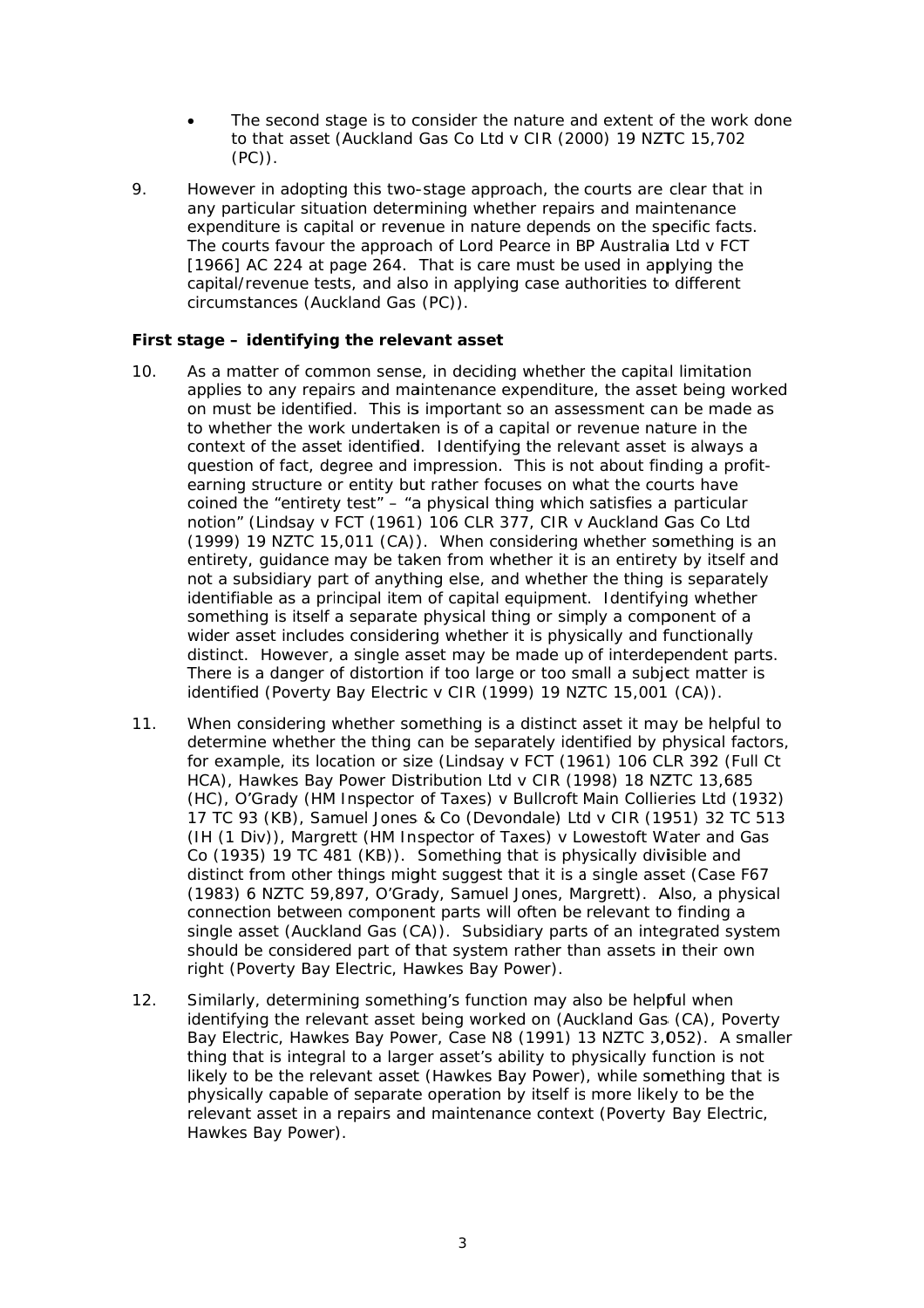### Relationship with the depreciation rules

- $13.$ The principles that the courts have developed to identify the relevant asset for repairs and maintenance purposes are the same principles that apply when identifying an item of tangible property for depreciation purposes. This being the case, when it comes to repairs and maintenance expenditure relating to an item of tangible property that is depreciable, the asset for repairs and maintenance purposes will be generally the same item.
- $14.$ In the Commissioner's view, the analysis on how to identify an item of depreciable property in a residential rental property context in IS 10/01: "Residential rental properties - Depreciation of items of depreciable property" Tax Information Bulletin Vol 22, No 4 (May 2010) is consistent with the analysis in this Interpretation Statement on identifying the relevant asset being repaired or worked on. IS 10/01 provides a three-step test for identifying the item of depreciable property in a residential rental property context. Any asset in a residential rental property identified for depreciation purposes by applying the three-step test in IS 10/01 will be treated by the Commissioner as the relevant asset for repairs and maintenance purposes.
- $15.$ As was noted in IS 10/01, similar principles apply when identifying the asset being worked on in a commercial property context. However, the depreciation rules for commercial buildings were amended in 2010 (after IS 10/01 was released) with the intention that items of commercial fit-out be treated as separate items of depreciable property, distinct from the buildings themselves (see the definitions of "building", "commercial building" and "commercial fit-out" in s YA 1). This means that in the context of commercial fit-out the asset used for depreciation purposes may in some cases be different from the asset identified for repairs and maintenance purposes. It is anticipated that a legislation change will be made to ensure that in the context of commercial fit-out the relevant asset that is used for depreciation purposes will be similarly treated as the asset for repairs and maintenance purposes. It is anticipated that this change will apply retrospectively from the 2011-12 income year.

### Second stage - nature and extent of work done

- $16.$ The second stage, when determining whether repairs and maintenance expenditure is deductible, is to consider whether the expenditure is capital or revenue in nature in the context of the asset identified as the entirety  $(Auckland Gas (PC)$ , Lindsay). This is achieved by considering the nature and extent of the work done to the asset.
- Repairs and maintenance problems affecting assets can be resolved in  $17<sub>1</sub>$ different ways. For example, an asset may be repaired and restored to an "as new" condition, or substantial parts of an asset may be replaced or an asset may be reconstructed using new and sometimes different materials. For income tax purposes, the deductibility of the expenditure incurred on repairs and maintenance depends on a consideration of the nature and extent of the work done to the asset.
- $18.$ If the work done to the asset results in the reconstruction, replacement or renewal of the asset, or substantially the whole of the asset, the cost of that work will be capital expenditure (Auckland Gas (PC), Auckland Trotting Club v CIR [1968] NZLR 193 (SC), Lurcott v Wakely and Wheeler [1911] 1 KB 905). Whether there has been such a substantial reconstruction, replacement or renewal will always be a matter of fact and degree.
- 19. Expenditure incurred to repair or maintain the asset, over and above making good wear and tear, that has the effect of changing the character of the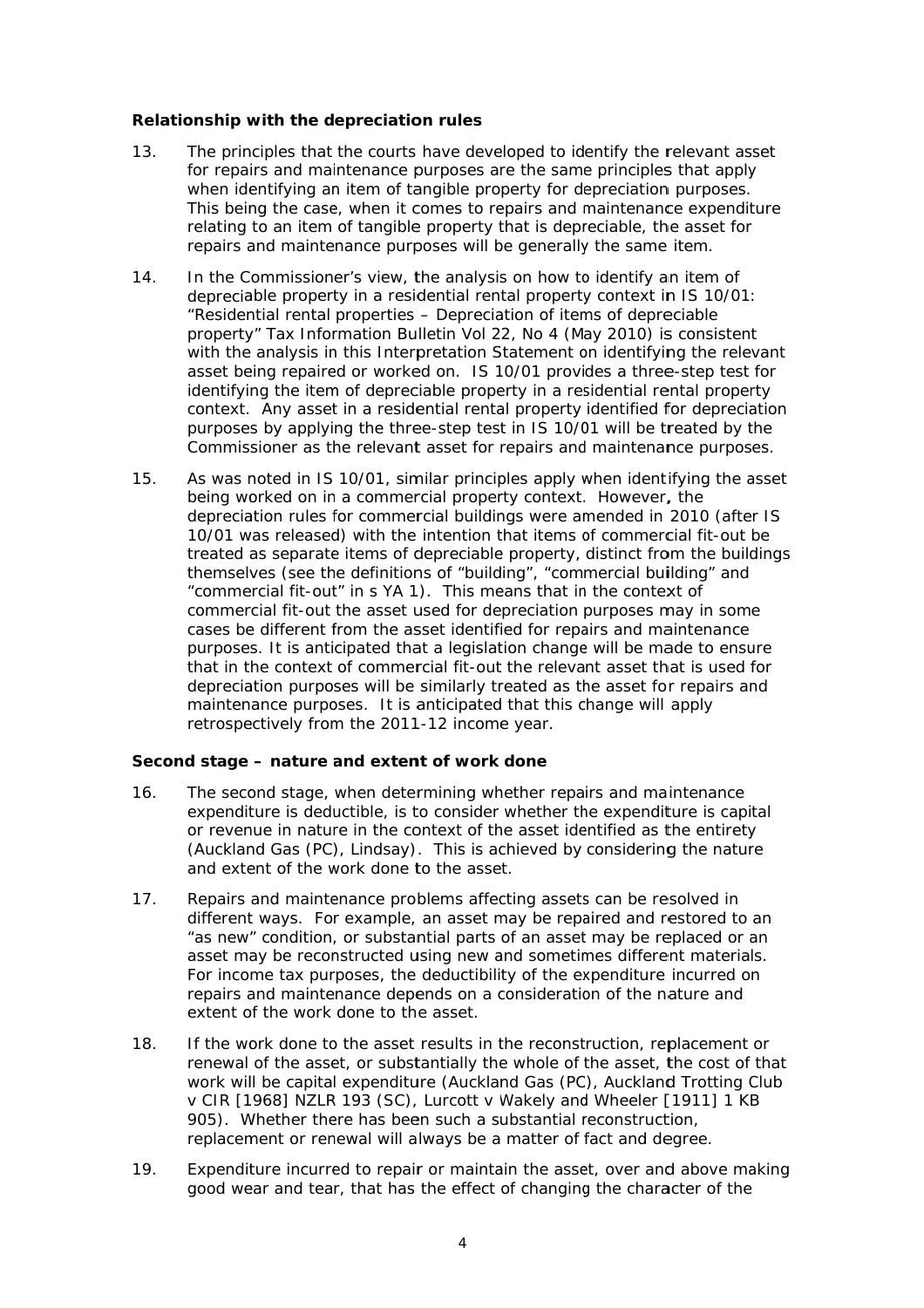asset will also be capital expenditure. Expenditure incurred to repair or maintain the asset without replacing, reconstructing or renewing the asset, or substantially the whole of the asset, or without changing its character is on revenue account, and is (subject to any other limitations applying) deductible (Auckland Gas (PC)).

- 20. When determining whether the work done is capital in nature, relevant factors to consider are the nature and the scale of the work done to the asset (Auckland Gas (PC)). Changes to an asset's value, its earning capacity, its useful life, function or operating capacity, whether or not a goal of the work done, cannot be relied on in isolation to establish the nature of the work done to the asset (Poverty Bay Electric, Highland Railway Co v Balderston (Surveyor of Taxes) (1889) 2 TC 485 (IH (1 Div)), Auckland Gas (PC and CA)). Determining the scale of the work done includes a consideration of the extent of the work done, the importance of the work done to the asset and the business, as well as the cost of the work done (Auckland Gas (PC), Case L68 (1989) 11 NZTC 1,398, Western Suburbs Cinemas Ltd (1952) 86 CLR 102, Case N8, Hawkes Bay Power).
- $21.$ The deferral of repairs will not in itself change the character of repair costs from being deductible expenditure to capital expenditure (Ounsworth (Surveyor of Taxes) v Vickers Ltd [1915] 3 KB 267, Rhodesia Railways Ltd v Collector of Income Tax. Bechuanaland Protectorate [1933] AC 368 (PC)).
- 22. Repairs and maintenance work that forms part of one overall project to reconstruct, replace or renew an asset, or substantially the whole of an asset, or to change that asset's character will likely take its nature from that project. This is regardless of whether that project concerns work done on a single asset or a group of assets (Colonial Motor Co Ltd y CIR (1994) 16 NZTC 11,361 (CA), Hawkes Bay Power, Case X26 (2006) 22 NZTC 12,315).
- $23.$ Where repairs and maintenance expenditure is incurred on an ad hoc basis and not as part of one overall plan, the expenditure should take its character from the effect that the work done has on the asset (Sherlaw v CIR (1994) 16 NZTC 11,290 (HC)).
- 24. It is appropriate and possible in some situations to apportion expenditure between deductible repair costs and non-deductible capital works (Poverty Bay Electric).
- 25. There is no deduction for a notional amount that might have been spent on repairs had the work been carried out differently (Poverty Bay Electric).
- No deduction is allowed for expenditure incurred to bring a newly acquired 26. asset up to the condition necessary for it to be used in the taxpayer's business. Such expenditure forms part of the capital cost of acquiring the asset (Law Shipping Co Ltd v IR Commrs (1930) 12 TC 621 (IH (1 Div))). A deduction may still be allowed for expenditure on repairs to a newly acquired asset if the purchase price of the asset was not affected by the fact that the asset was in a state of disrepair, and when the asset was acquired it could be used as intended despite its state of disrepair (Odeon Associated Theatres Ltd v Jones [1973] Ch 288 (CA)).
- The nature of the expenditure does not change if the repairs are carried out  $27<sub>1</sub>$ as a result of a significant event, for example fire, flood or earthquake. The same principles must be applied to repairs arising as a result of a significant event as are applied to repairs arising for other reasons (Case F67). The focus is on the work done.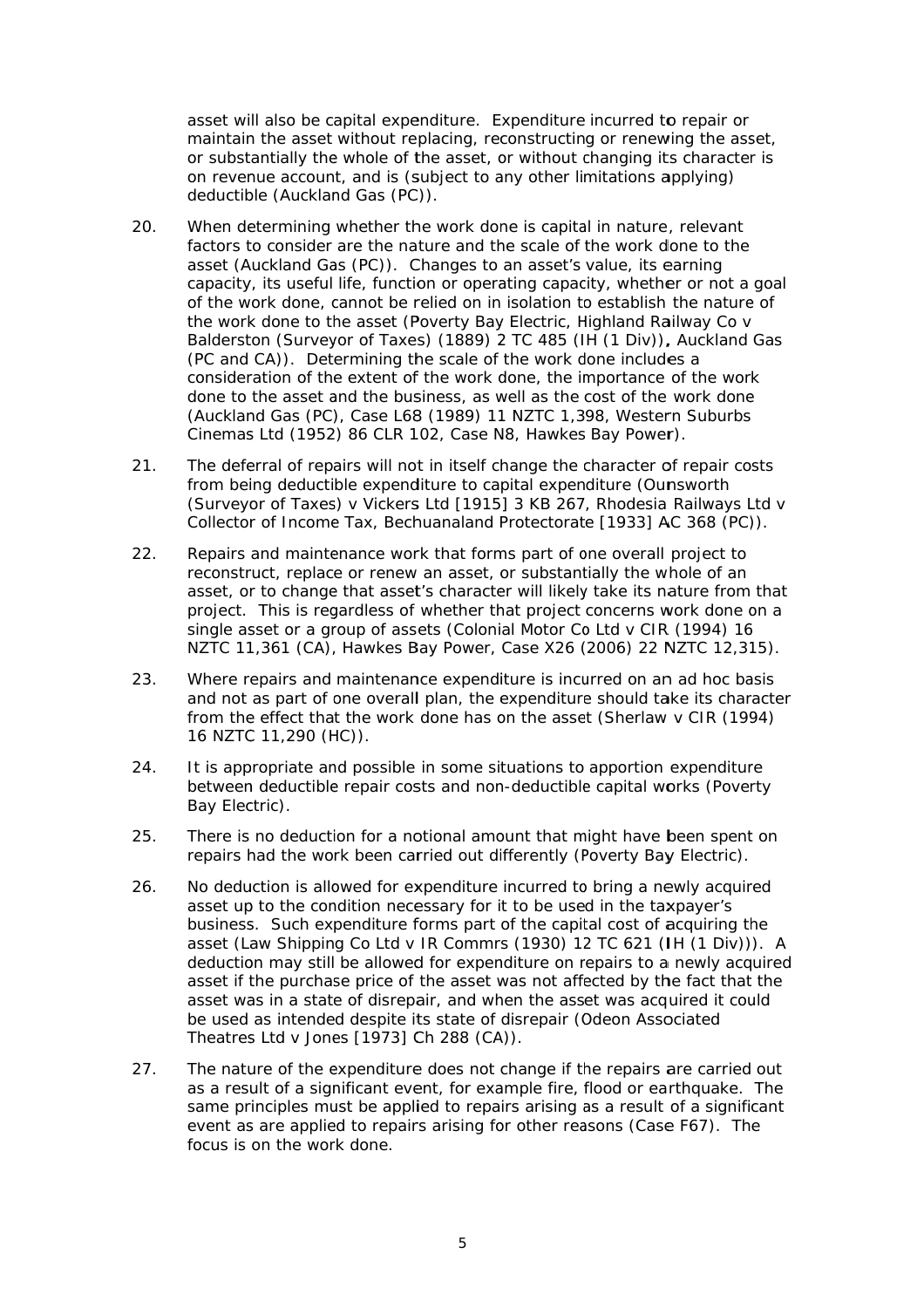# **Introduction**

 $28$ Since the Commissioner's 1994 statement on repairs and maintenance expenditure the courts have heard some significant cases (eg, Auckland Gas), significant events have occurred (eq. the Christchurch 2010 and 2011 earthquakes) and there has been legislative changes to the depreciation rules. In the Commissioner's view, all these developments warrant a review of the general principles relating to repairs and maintenance expenditure in New Zealand and the publication of this updated Interpretation Statement.

### Approach to deductibility of repairs and maintenance expenditure

- 29 This Interpretation Statement sets out the Commissioner's views on the deductibility of repairs and maintenance expenditure. Usually this type of expenditure will arise when some work is done to an item of tangible property which may be depreciable property. The structure of the analysis in this Interpretation Statement is based on the general provisions, the traditional capital/revenue cases and the repairs and maintenance case law.
- 30. The Interpretation Statement begins by establishing that first, for a deduction for repairs and maintenance expenditure to be allowed, the expenditure must be deductible under the general permission. The statement then considers how to determine whether a deduction will be denied by the application of the capital limitation.
- $31.$ The statement explains how to identify the asset that is being worked on. Then, once the asset is identified, the statement looks at the principles developed by case law for deciding whether the cost of the work done to that particular asset is capital or revenue in nature.
- $32.$ If the work done to the asset has resulted in the reconstruction, replacement or renewal of the asset, or substantially the whole of the asset, it will be capital expenditure. If the work done to the asset falls short of being a reconstruction, replacement or renewal of the asset, or substantially the whole of the asset, then depending on the nature of the work done the expenditure will be either capital or revenue in nature. Generally, work done that goes beyond repairs and changes the character of the asset will be capital, and work done that does not change the character of the asset (and is not a reconstruction, replacement or renewal of the asset, or substantially the whole of the asset) will be revenue.
- 33. There are some exceptions, for example where the work forms part of one overall project that is capital in nature or the work done relates to the preacquisition condition of the asset.
- 34. If the expenditure is found to be capital in nature a deduction for that expenditure will be denied (assuming no other specific provisions allow for a deduction). If the expenditure is found to be revenue in nature, a deduction for the expenditure will be allowed subject to satisfying any other legislative requirements.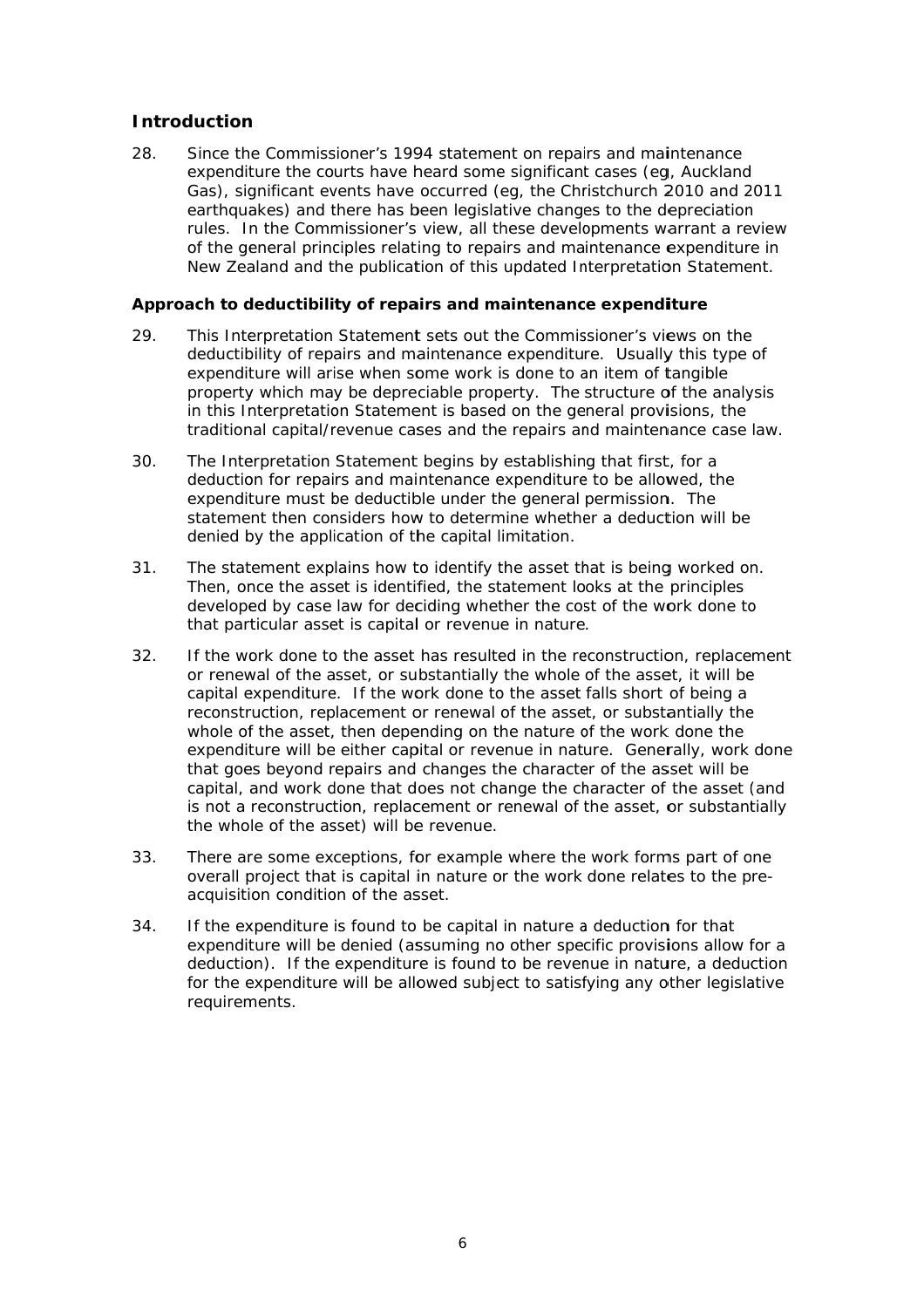### Flowchart - approach to analysis

35. The following flowchart shows the approach the analysis in this Interpretation Statement takes:



- 36. As noted earlier, other limitations to the general permission might deny a deduction for repairs and maintenance expenditure (eq. the private limitation in s DA 2(2)). However, this Interpretation Statement is concerned only with the application of the capital limitation to expenditure on repairs and maintenance.
- Capital expenditure is not deductible but will be subject to the normal 37. depreciation rules in subpart EE. If those rules are satisfied, a depreciation loss will be available. Since the 2011-2012 income year, certain buildings and any improvements to those buildings have a 0% depreciation rate. The availability or otherwise of a depreciation loss is outside the scope of this Interpretation Statement.
- 38. It is also important to remember when considering the capital/revenue distinction that the answer will always be a matter of fact and degree (BP Australia). Care must be used in applying the capital/revenue tests and also in applying case authorities to different circumstances (Auckland Gas (PC)).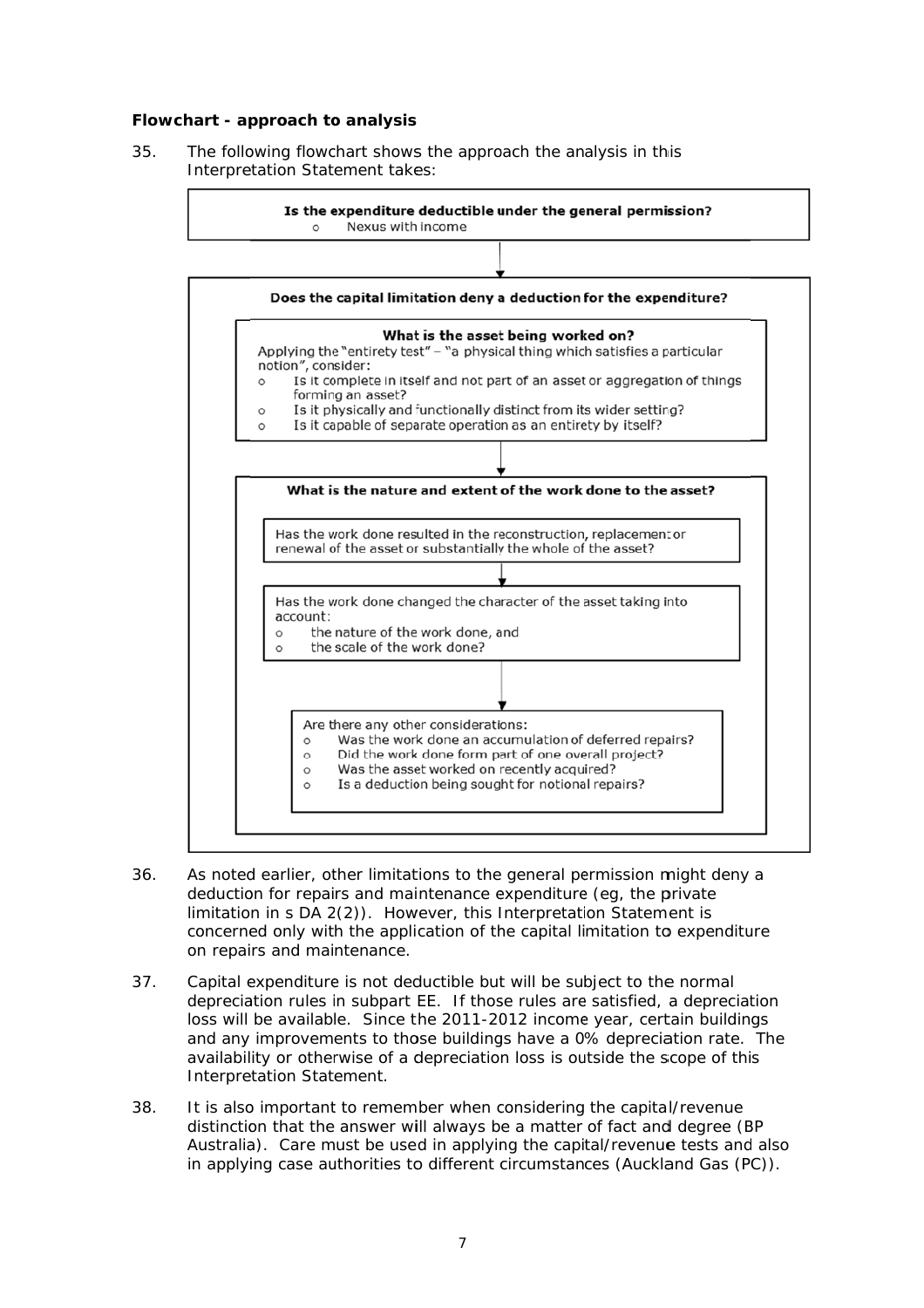### Relevance of case law decided under previous legislation

- 39. Until the 1993/94 income year, s 108 of the Income Tax Act 1976 governed the deductibility of repairs and maintenance expenditure. Section 108 specifically provided for the deduction of amounts spent on repairs and alterations. An extensive body of case law addresses the deductibility (or otherwise) of repairs and maintenance expenditure under this legislation.
- $40.$ Since the repeal of s 108 of the Income Tax Act 1976, the deductibility of expenditure on repairs and maintenance has been tested under the general deductibility provisions. The general permission in s DA 1 and the general limitations in s DA 2 apply. However, as said in the Commissioner's 1994 statement, the body of repairs and maintenance case law that existed before the repeal of s 108 is still relevant.
- 41. In the Commissioner's view, in practice what was deductible under the old s 108 and what will be deductible under the general provisions of the ITA 2007 is essentially the same. (The most important difference is that under s 108 expenditure on work done to repair or alter an asset that did not increase the value of that asset was deductible (see the second proviso in s 108). Whereas now under the general provisions expenditure on work done to repair or alter an asset will be deductible only to the extent that the expenditure is not capital in nature.) In the Commissioner's view, the cases continue to be relevant to the extent they provide guidance on identifying the particular asset being worked on. This is because identifying the asset continues to be the starting point when approaching the deductibility of any repairs and maintenance expenditure.
- $42.$ In addition, many of the well-known repairs and maintenance cases apply the general capital/revenue tests in one form or another. For this reason, in the Commissioner's view, the principles established in these cases over the vears remain useful in establishing the deductibility of such expenditure. particularly for the analogies they offer and for the distinctions they make between capital and revenue expenditure in repairs and maintenance circumstances.
- 43. Therefore, in summary, the Commissioner considers that both the general capital/revenue cases (ie, the cases not about repairs and maintenance) and the cases that specifically address repairs and maintenance expenditure, even if decided under repealed legislation, are relevant when determining whether a deduction for repairs and maintenance expenditure is prohibited by the capital limitation in s DA 2(1).

### **Analysis**

### Is the expenditure deductible under the general permission?

- 44. The first issue to be considered when determining whether expenditure incurred on repairs and maintenance is an allowable deduction is whether the expenditure satisfies the general permission for deductions in s DA 1(1).
- 45. Under the general permission, a deduction is allowed for an amount of expenditure or loss to the extent to which the expenditure or loss is incurred by the taxpayer:
	- in deriving their assessable income or excluded income or a combination of both  $(s DA 1(1)(a))$ ; or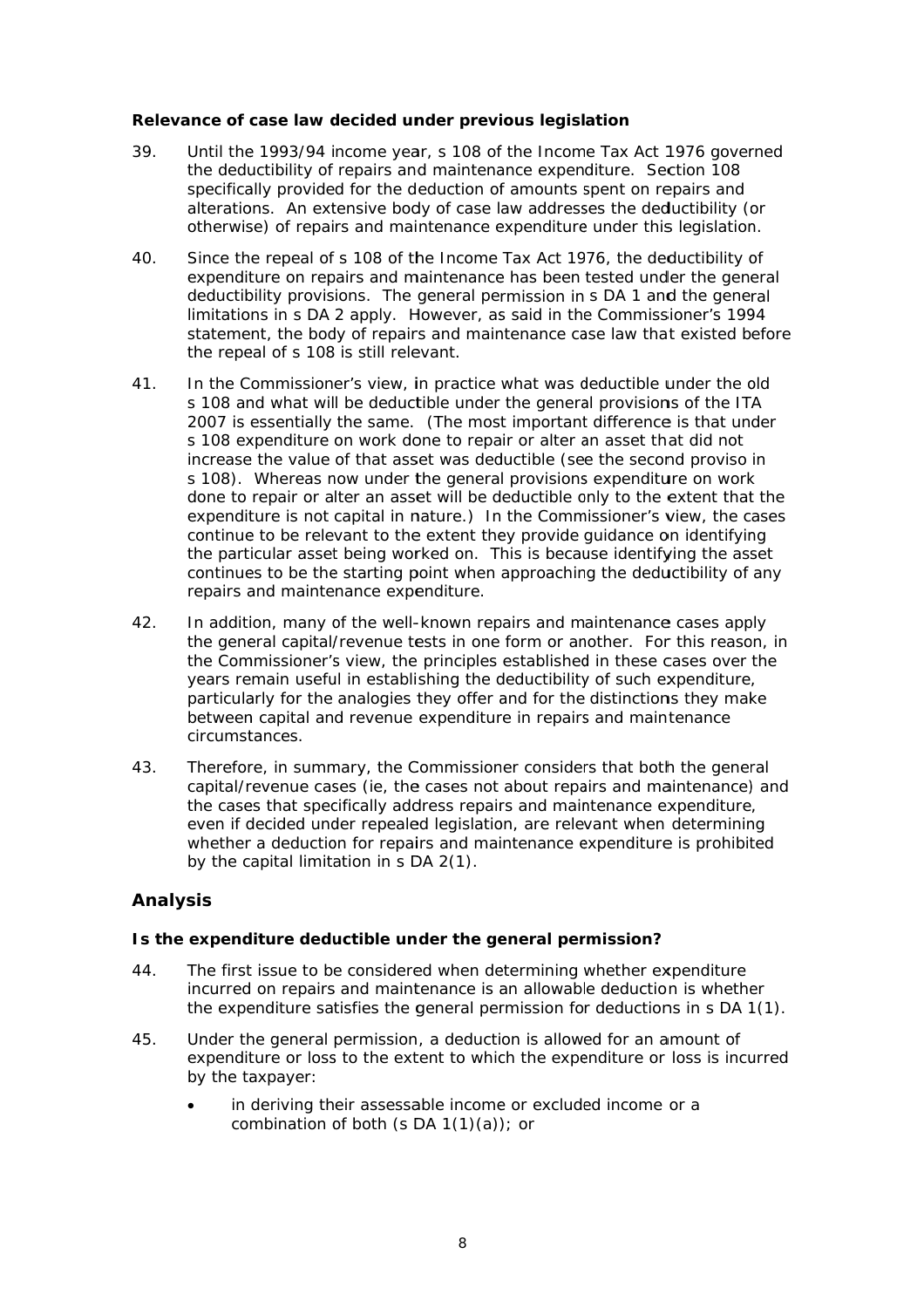in the course of carrying on a business for the purpose of deriving their assessable income or excluded income or a combination of both  $(s DA 1(1)(b)).$ 

### **Nexus with income**

- $46.$ The essential feature of s DA 1(1) is the requirement of a nexus between the expenditure and the deriving of assessable income or the carrying on of a business by the taxpayer for the purpose of deriving assessable income. This is referred to as the statutory nexus.
- 47. The leading cases on deductibility under earlier income tax legislation are CIR v Banks (1978) 3 NZTC 61,236 (CA) and Buckley & Young Ltd v CIR (1978) 3 NZTC 61,271 (CA). In both cases, the Court of Appeal highlighted the requirement for a statutory nexus to exist between the expenditure incurred and the assessable income or carrying on of a business of the taxpayer in order for the expenditure to be deductible. The Commissioner considers these decisions remain relevant to the interpretation of s DA 1(1). Earlier statutory provisions that correspond to  $s$  DA  $1(1)(b)$  referred to "expenditure necessarily incurred in carrying on a business". Section DA 1 preserves that requirement for nexus, notwithstanding that the word "necessarily" is no longer included. It is the Commissioner's view that the word "necessarily" did no more than indicate a requirement that there be a sufficient degree of connection between the expenditure and the business.
- 48. To determine whether the required nexus exists, the true character of the expenditure and its relevance to the taxpayer's income-earning process must be considered. The factual situation must be considered at the time the expenditure is incurred. The expenditure must be connected to a continuous income-earning process. The continuance of an income-earning process will always be a matter of fact and degree. This means that the longer an asset is not used in an income-producing activity the more difficult it is to demonstrate that there is a sufficient nexus between expenditure on that asset and income from the activity or business (Vallambrosa Rubber Co Ltd v Farmer (Surveyor of Taxes) (1910) 5 TC 529, Rhodesia Railways, Case  $X26$ ).
- 49. Paragraph (b) of s DA 1, which applies only to taxpayers who are carrying on a business, permits a wider approach than para (a). In contrast to the requirement under para (a), expenditure under para (b) may still be deductible even where that expenditure "... cannot be directly linked to the derivation of assessable income in some positive way, but [is] ... made to ... keep the enterprise on foot or reduce expenditure" (Cox v CIR (1992) 14 NZTC 9,164 (HC) at 9,168). That is, para (b) permits a deduction for expenditure incurred to protect or advance a business or to avoid or reduce expenditure. Paragraph (b) also permits longer-term objectives to be considered (see also Thornton Estates Limited v CIR (1995) 17 NZTC 12,230  $(HC)$ ).

### Examples - nexus with income

#### Example 1 - temporary break in rental activity (sufficient nexus established)

Jack owns a rental property. Jack's tenant has just moved out. Although Jack advertised the property he is experiencing difficulty finding a new tenant. He concludes that the reason he cannot find a new tenant is that the property is too run down. Jack decides to tidy up the property to make it more attractive to potential tenants. The property is temporarily unavailable for rental while Jack arranges to have the property repaired, cleaned, and painted. Once this work has been done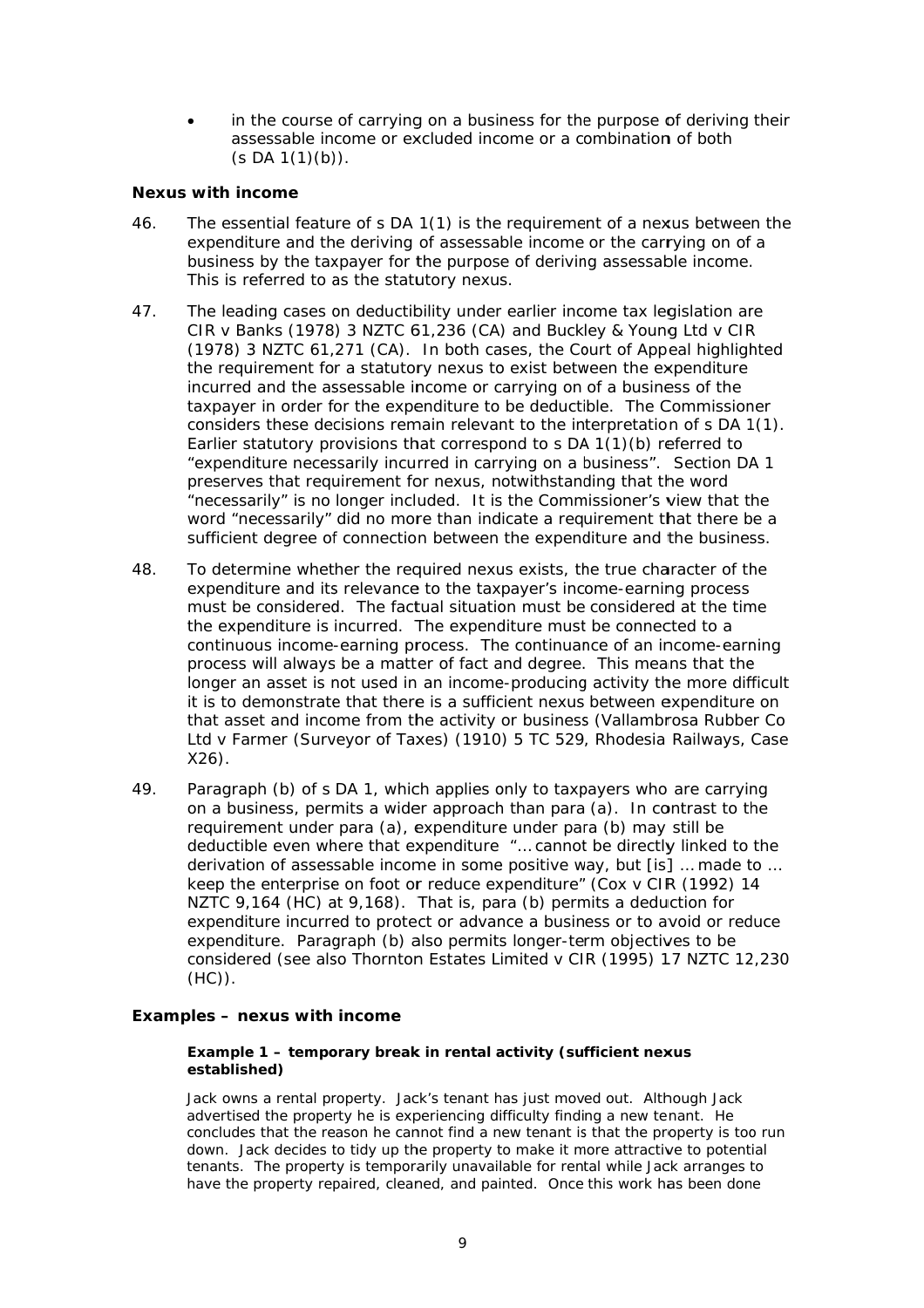Jack will look for a new tenant. The expenditure that Jack incurs will have a sufficient nexus to Jack deriving assessable income from his rental activity.

### Example 2 - repairs made after rental activity ceased (sufficient nexus not established)

Tina owned a residential rental property for several years. Two years ago she decided to move into the house and use it as her home. This year she has undertaken repairs on the property and had it fully repainted. Tina seeks to claim a deduction for the cost of the repairs to her house on the basis they related to damage sustained when the house was tenanted. However, the repair costs are not deductible because the rental activity has ceased and the house is no longer being used to derive assessable income. At the time the expenditure was incurred it did not have the necessary nexus to Tina's assessable income.

### Does the capital limitation deny a deduction for the expenditure?

- 50. Having concluded a deduction is available for repairs and maintenance expenditure under the general permission, the next step is to determine whether the capital limitation in s DA 2(1) applies to deny a deduction for the expenditure to the extent to which the expenditure is of a capital nature. If an amount of expenditure is found to be capital in nature, it will not be deductible.
- $51.$ The courts have formulated various tests for determining whether expenditure is capital or revenue in nature. However, before applying those tests, it is important to consider the approach to be taken when applying those capital/revenue tests in the context of repairs and maintenance expenditure.
- 52. The courts have used a two-stage approach when determining whether repairs and maintenance expenditure is capital or revenue in nature:
	- The first stage is to identify the asset that has been worked on.
	- The second stage is to consider the nature and extent of the work done  $\bullet$ to that asset.
- 53. If the work done to the asset indicates that the expenditure is capital in nature, the capital limitation in s DA 2(1) will deny a deduction for that expenditure.
- 54. This Interpretation Statement now looks in more detail at these two stages.

#### What is the asset being worked on?

- 55. To establish whether expenditure on repairs or maintenance work is of a capital or revenue nature the first step, as Lord Nicholls stated in Auckland Gas (PC) at 15,706, "is to identify the object to which the test of repair or replacement is being applied". This is important because then an assessment can be made as to whether the work undertaken is of a capital or revenue nature in the context of the asset identified.
- 56. Frequently, as Lord Nicholls explains at 15,706, "this is a straightforward exercise and the answer is obvious". This is demonstrated in cases such as Colonial Motor, Sherlaw and Case X26. In Colonial Motor significant repair work was carried out to an eight-storey warehouse, including earthquakestrengthening and the addition of a storey. The relevant asset in that case was the warehouse. In Sherlaw the taxpayers re-piled and carried out other repair work on a boat-shed. The relevant asset was the boat-shed. Similarly in Case X26, where the taxpayers earthquake-strengthened a heritage building, the relevant asset was the building. However, there will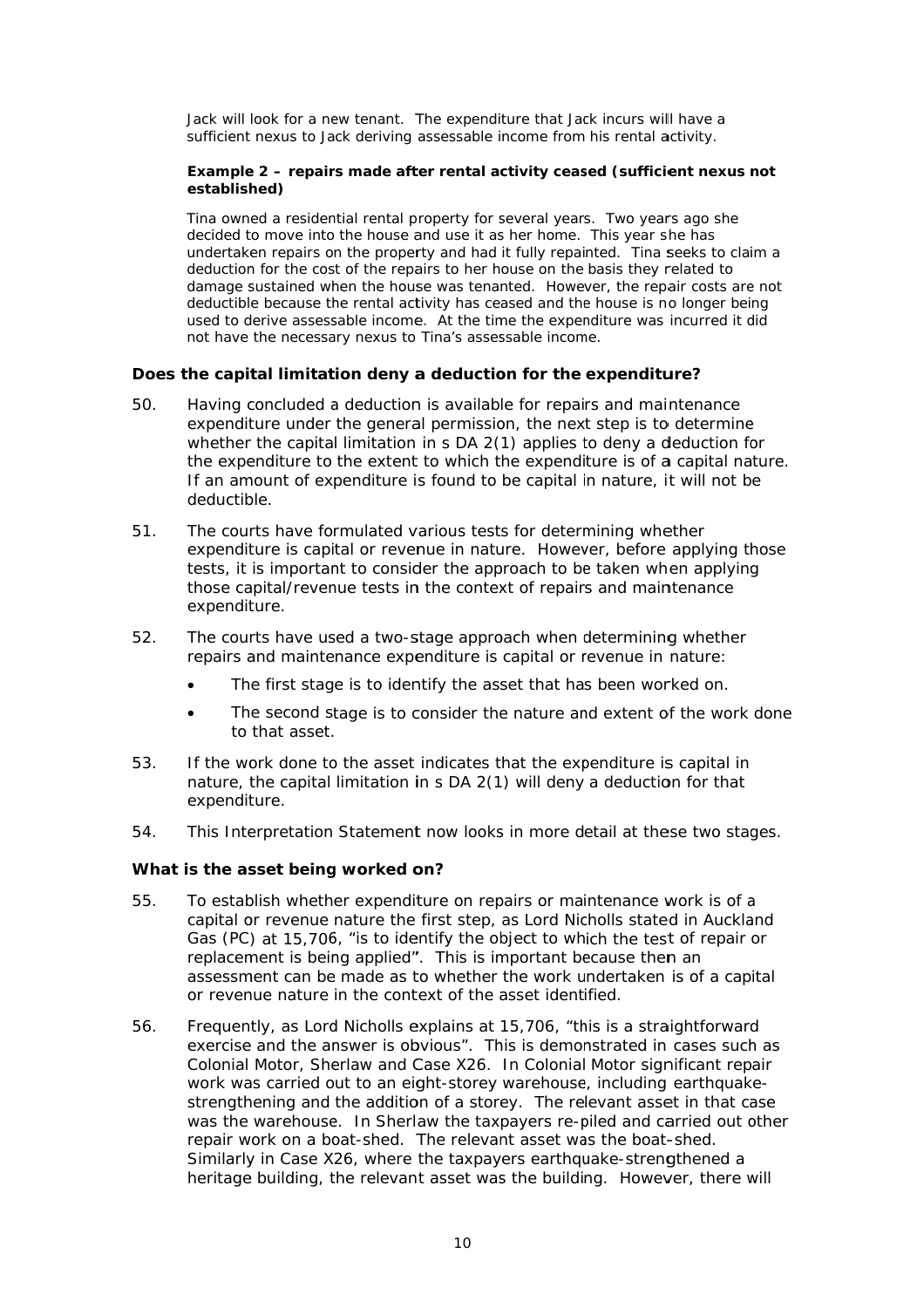be situations where the answer is not so obvious. In this regard there are several cases where the courts have provided guidance on how to identify what the asset is that is being worked on in a repairs and maintenance context.

- 57. In Auckland Gas (PC) the taxpayer had major problems with its low-pressure gas-distribution system. The cast iron and steel pipes had leaking joints, corrosion and fracture issues causing significant gas leakage and water entry. By the 1980s, the taxpayer's system was in a poor state of repair, unreliable and expensive to maintain using a "find and fix" system of repairs as each problem was identified. To rectify these issues the taxpayer introduced a programme of inserting polyethylene piping into its existing cast iron and steel gas pipes. The polyethylene pipes allowed the gas to be transmitted at a higher pressure and were less likely to leak. The only remaining function of the old cast iron and steel pipes was to act as a support conduit for the polyethylene pipes.
- 58. The issue before the court was whether the expenditure on the insertion of the polyethylene pipes was deductible as repairs. The Privy Council, in identifying the object to which the test of repair or replacement was being applied, found the relevant asset to be the "assemblage of linked pipes whose function was to carry gas from one place to another" that made up Auckland's gas-distribution system. The asset was not an abstract concept of the gas-distribution system as a functional entity separate from its physical components. The Privy Council went on to hold that, by inserting new pipes, the character of the existing system was changed as the old pipes no longer discharged their original function of carrying gas, and a significant portion of the system was upgraded. As the character of the identified asset (Auckland's gas-distribution system) had changed substantially, it was found to be capital expenditure.
- 59. The Privy Council's reference to "an assemblage of linked pipes" suggests that having a degree of physical connection between component parts is relevant to finding a single asset. Consideration also needs to be given to what the asset's function is and what items or components are necessary to carry out that function.

# The "entirety test" - "a physical thing which satisfies a particular notion"

- 60. In the Court of Appeal decision in Auckland Gas (which the Privy Council upheld), Blanchard J rejected the "profit-earning entity test" used to identify the asset being worked on by Williams J in the High Court decision (Auckland Gas Company Ltd v CIR (1997) 18 NZTC 13,408). Blanchard J noted that this test which concentrated on the relationship of the work to the taxpayer's income earning activity had been rejected in Auckland Trotting (CA). Instead, the Court of Appeal in Auckland Trotting favoured Kitto J's approach in the Australian High Court case Lindsay v FCT (1961) 106 CLR 377 of looking for "a physical thing which satisfies a particular notion". Blanchard J, adopting the words used by the Court of Appeal in the Poverty Bay Electric case (when applying Kitto J's approach in *Lindsay*), stated that the correct way to identify the asset being worked on was by inquiry into the totality or entirety of the physical asset in question, pointing out the distortion that can result from misidentification.
- In Lindsay, Kitto J considered that a slipway ought to be considered an  $61.$ entirety by itself and not a subsidiary part of anything else - the slipway being a physical thing that satisfies a "particular notion" – namely a physical thing that is used for landing (and subsequent launching) of boats and ships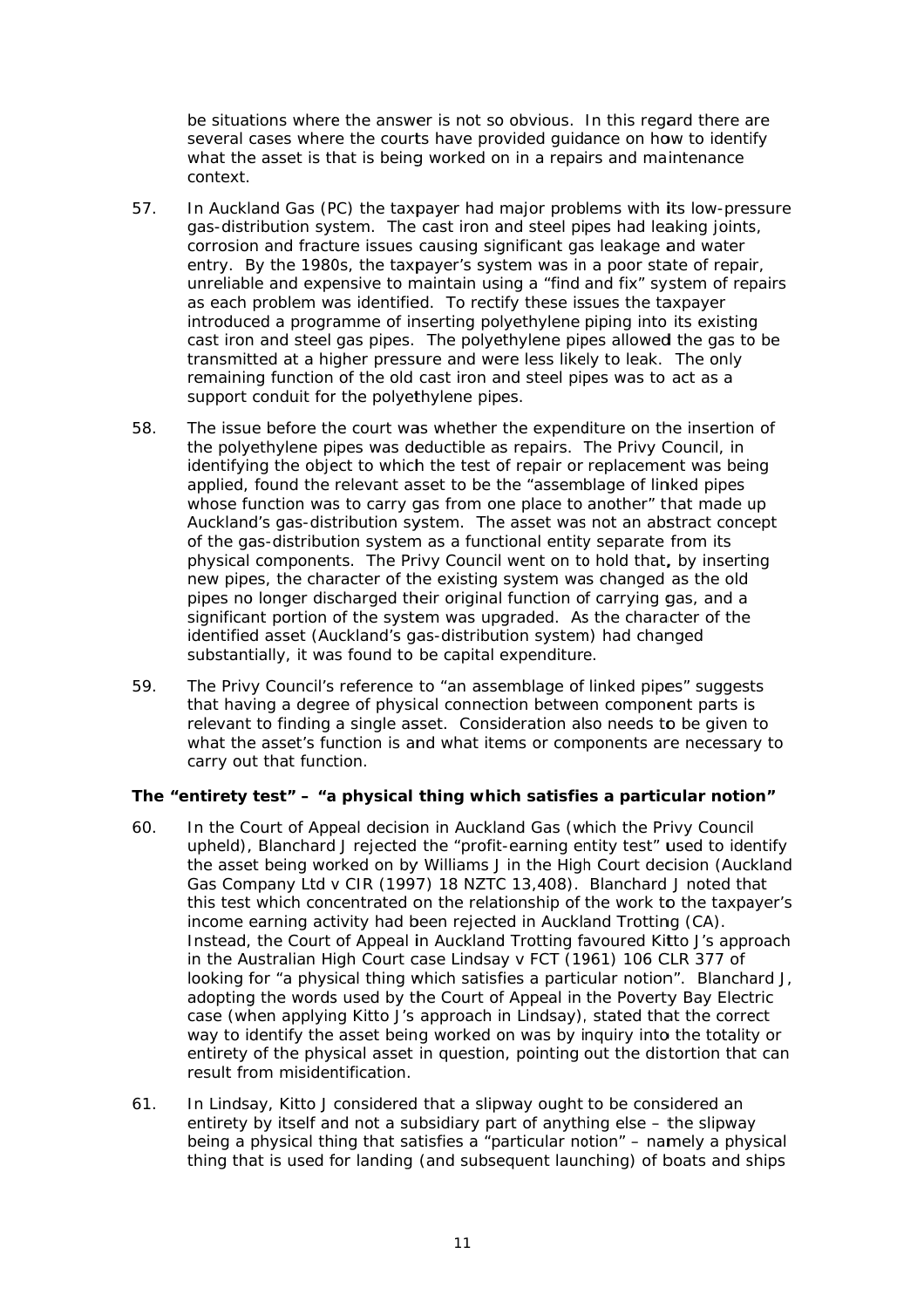for the purpose of repairing them. In reaching his conclusion, Kitto J stated at 384:

But where the question is whether expenditure has been for repairs, and for the purpose of deciding that question one asks what is the entirety which it is relevant to consider, one is looking not for a profit-earning structure or entity. as such, but for a physical thing which satisfies a particular notion. [Emphasis added]

 $62.$ Kitto J also noted it was necessary to consider whether the asset or property is an "entirety by itself" or whether it is a "subsidiary part of anything else" and concluded at 385:

> I am of opinion that the No. 1 slipway ought to be considered, for the purposes of the question I have to decide, as an entirety by itself, and not as a subsidiary part of anything else. It is separately identifiable as a principal, and indeed the principal, item of capital equipment, so that in a discussion as to whether work done in relation to it constitutes a repair or a renewal in the opposed senses abovementioned, the subject matter in relation to which the choice of description is to be made is the slipway itself, and not any larger thing or aggregation of things of which it may be suggested to form part. [Emphasis added]

- 63 Kitto J considered it was relevant when concluding that the slipway was "a physical thing which satisfies a particular notion" that the slipway was:
	- an "entirety by itself" and not a "subsidiary part of something else";
	- separately identifiable as a principal item of capital equipment.
- 64. The first factor, that the slipway was an "entirety by itself", suggests the slipway was whole or complete in itself rather than being a component part of a larger asset or aggregation of things forming an asset.
- The second factor is a little less clear. The fact the slipway was "separately 65. identifiable" as a principal item of capital equipment suggests it was important enough to be considered as an asset in its own right and could be distinguished in some way from other items. It is not clear from the judgment what characteristics led the court to its conclusion. A principal item of capital equipment is presumably an asset that is important or fundamental to the taxpayer's business (that being the ordinary meaning of "principal"). However, several possible characteristics could make such an item "separately identifiable". For example, an item of equipment could be separately identifiable because it is a functioning unit in its own right. Alternatively, it could be separately identifiable because of physical characteristics, such as not being physically attached to other items or having physical characteristics that differ from those of other items. It may be that all of these are relevant aspects to be taken into account. Later cases discuss this factor (or similar factors) in more detail.
- Lindsay was appealed to the Full High Court ((1961) 106 CLR 392) who 66. agreed with the decision of Kitto J, stating at 393:

The entirety, it is said, consisted, either, of the whole of the partnership's premises on which its business was conducted and in connexion with which the slipway was used or, alternatively, of a number of what were called components and which together were said to constitute the slipway. These components are identified as the slip, the cradle employed upon it, the hauling machine by which the cradle is moved and the dolphins and warping winches by means of which vessels are manoeuvred onto the cradle. This method of approach to the problem was rejected by the learned judge of first instance and we have no doubt that he was right. It would be artificial in the extreme to approach the problem in either of the suggested ways for the slipway was, in itself, a very substantial erection and the real question for decision was whether the work which was done was done in the execution of repairs to it. As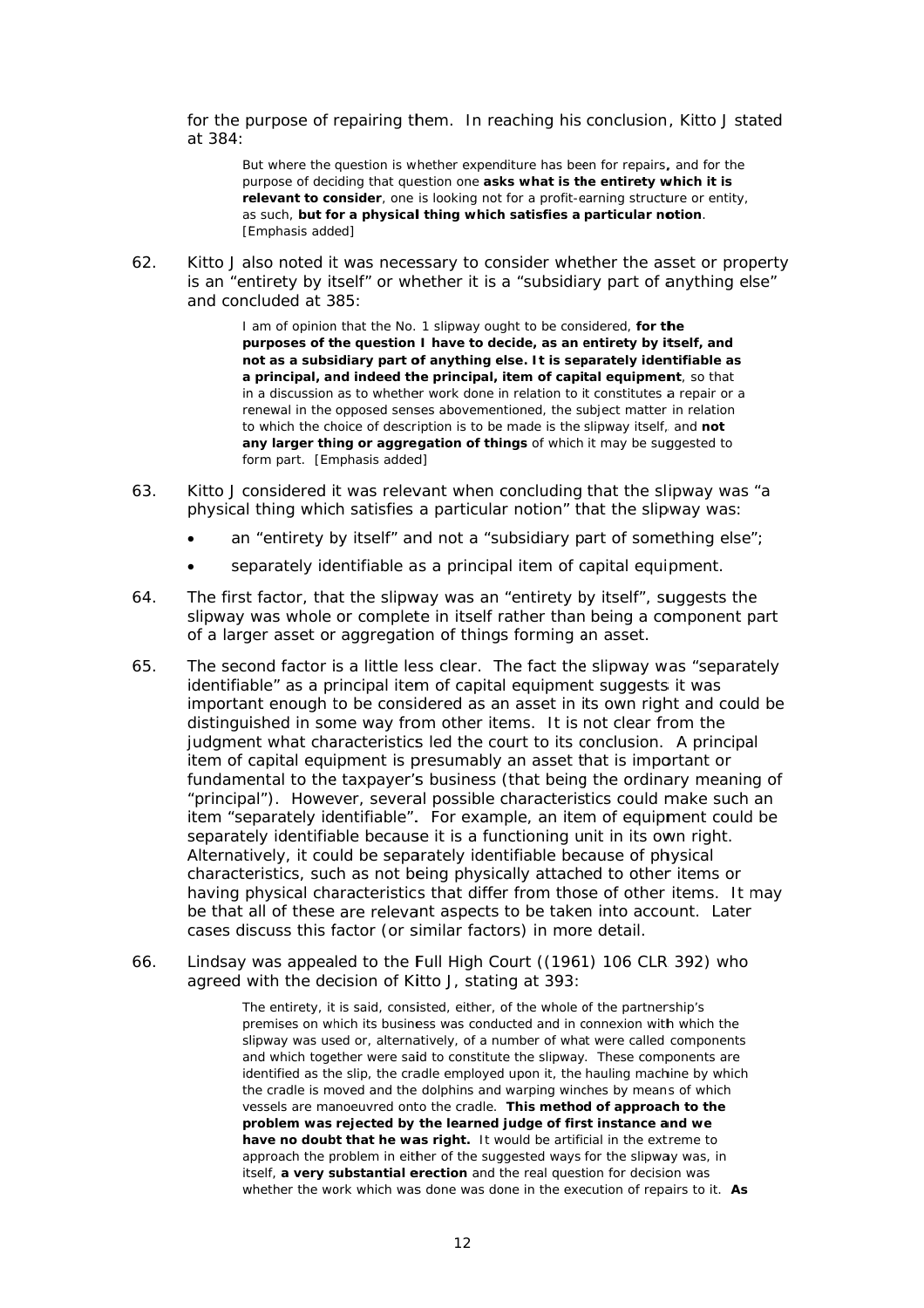we see the problem the answer to this question could not be affected by the fact that there were other buildings or erections on the appellant's premises or by the fact that, on the premises, there were appurtenances, such as those described, for use in connexion with the slipway. [Emphasis added]

67 The above quotation suggests the High Court was influenced in its decision by the fact the slipway was a substantial structure in its own right.

## Applying the "entirety test"

- 68. The taxpayer in Auckland Trotting (CA) claimed expenditure on the demolition of a trotting track and the construction of a replacement track on the same site as repairs or alterations to the "premises" of the club under s 113(1) of the Land and Income Tax Act 1954. The taxpayer contended that the "premises" of the club subject to the repairs and alterations was the whole of the club's complex of buildings and improvements and not just the trotting track. The Court of Appeal disagreed and, applying the "entirety" test" from Lindsay, found that the "premises" of the club on which the repair work was to be evaluated was just the track.
- 69. It is noted that the court in Auckland Trotting (CA) considered how the repairs and alterations undertaken by the club applied to "premises". However, in doing so, the court still had to work out a means of determining what the "entirety" was before it could evaluate whether the work carried out on that "entirety" was repair work to premises. Therefore, in that regard, the finding of the court in Auckland Trotting (CA) is considered still relevant in a repairs and maintenance context under the current legislation.
- 70. The Court of Appeal in *Poverty Bay Electric* considered whether expenditure incurred in replacing overhead electricity lines with underground cables was expenditure on "repairs or alterations". The court discussed the importance of correctly identifying the subject matter of the expenditure and noted the implications of incorrectly identifying the asset (in the context of repairs and maintenance). The court then discussed the relevant asset in the case at hand. In doing so the court warned of the danger of distortion if too large or too small a subject matter was identified, stating at 15,006:

If a subsidiary part of an asset is regarded as the subject matter and that part has been replaced, there might be a tendency to classify what has occurred as a matter of capital. That could lead to an absurd result, for example, treating the replacement of a car tyre or a spark plug as a capital improvement when, if the subject matter is correctly seen as the whole of the motor vehicle, the work is obviously a repair involving a replacement of a mere component, even a vital component and even if an improved or modified version of that component is substituted.

 $71.$ The Court of Appeal agreed with the High Court's finding that the relevant asset was the Gisborne urban reticulation system (rather than the wider Poverty Bay reticulation system) (Poverty Bay Electric Power Board v CIR (1998) 18 NZTC 13,779 (HC)). However, the Court of Appeal disagreed with the High Court's suggestion that each separate section of the line could also be viewed as a separate asset. This was because each separate section of line was part of an integrated system and incapable of separate operation. This strongly suggests it is relevant to the entirety test whether an asset can function by itself (ie, it includes all the parts that are necessary for it to function). Similarly, it is relevant whether subsidiary parts of an "integrated" system" should be considered part of that system rather than assets in their own right.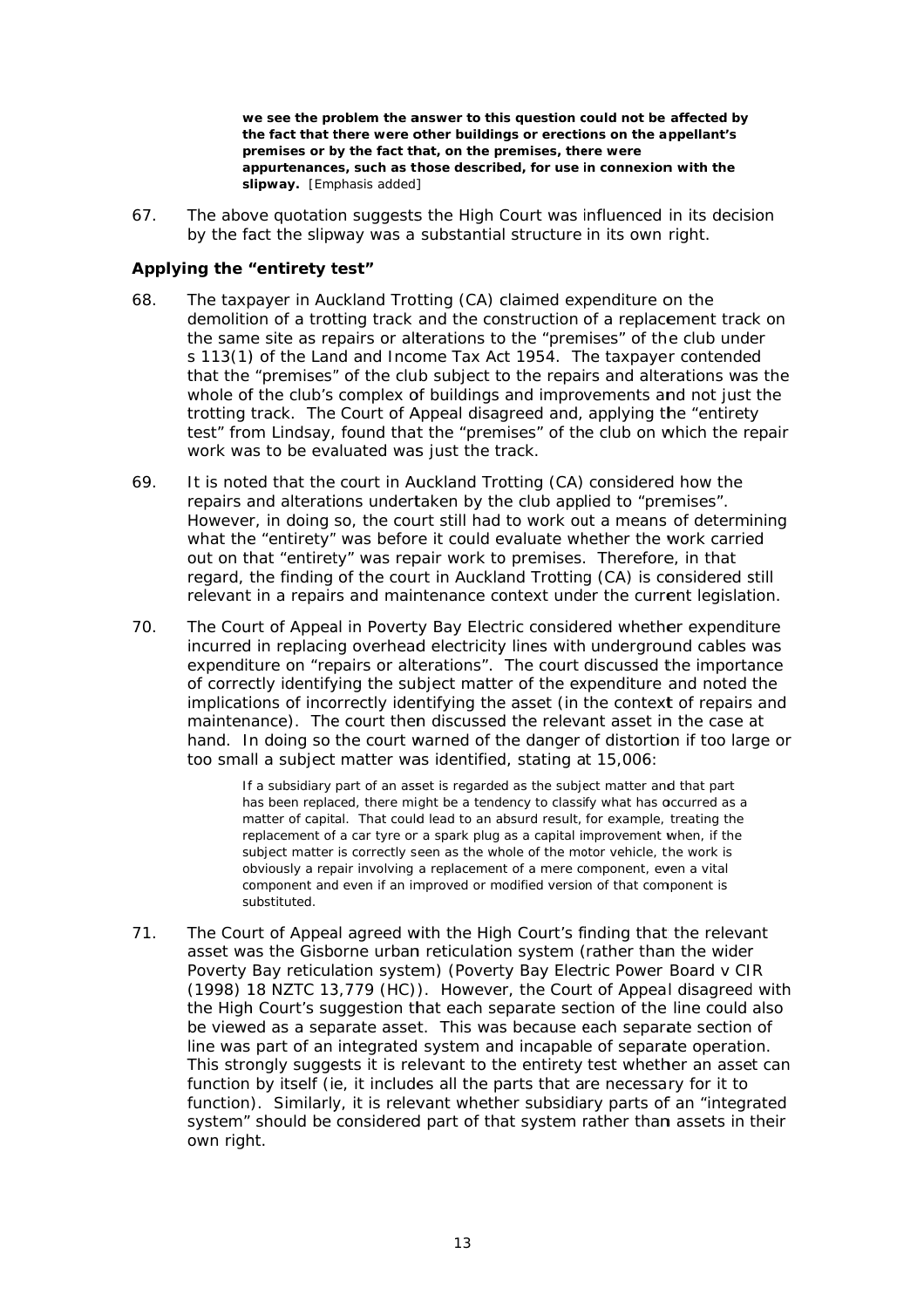- $72.$ However, the Court of Appeal also warned against taking this inquiry too far where a "substantial capital work by an individual electricity supply authority might be made to appear so relatively minor as to be thought a matter of repair only" (at 15,007). In other words, if the subject matter is seen as being too broad, then substantial capital work that forms part of the total subject matter could be seen as merely a repair to the whole. Conversely, if a subsidiary part of an asset is regarded as the subject matter and that part has been replaced, there might be a tendency to classify what has occurred as a matter of capital. That could lead to an absurd result. A replacement of a mere component, even a vital component, may still be correctly classified as a repair.
- In concluding that the relevant asset was the Gisborne urban reticulation  $73.$ system, the Court of Appeal considered it relevant that the system was clearly distinguishable in engineering terms from the rest of the Poverty Bay network, in that "[i]t could be switched (or isolated by electrical means) from the rest of the Poverty Bay network" (at 15,007).
- 74. In Hawkes Bay Power the court considered the issue of whether expenditure incurred in replacing overhead electricity lines with underground cables was expenditure on "repairs or alterations". Goddard J, noting that the starting point is identifying the "nature of the relevant asset", applied the "entirety test" from Lindsay (at 13,700-13,701).
- 75. Goddard J, in applying the analysis from *Lindsay*, determined that the urban residential distribution system constituted the relevant asset by finding it was:
	- a physical thing that satisfied a particular notion,  $\bullet$
	- an entirety by itself and not a subsidiary part of anything else, and
	- a separately identified principal item of capital equipment.  $\bullet$
- 76. The "physical thing which satisfies a particular notion" was the network of transformers and distributors that supplied electricity to domestic consumers in a certain area. This suggests that the inguiry is focused on a physical thing (ie, the electricity network) that carries out a particular function (ie, the supply of electricity). Further, a particular part of the network (the urban residential distribution system) was found to be the relevant asset because it was "physically capable of being separately and independently installed underground without recourse to or effect upon the other areas which the distribution system satisfies" (at 13,701). Consequently, it was found to be an entirety by itself and not merely a subsidiary part of a larger distribution system.
- 77. Goddard J found this to be the case even though the urban residential distribution system "could not operate as an independent entity" (if disconnected from the national grid) and was "not an entire profit-earning structure" (at 13,701). It is clear from this that in defining an asset, it is not necessary that everything required to earn a profit from it is included.
- Regarding the "separately identifiable as a principal item" inquiry, Goddard J 78. noted that the urban residential distribution system was separately identified by customer type and area and that its separateness was further identified by the fact most of it was underground. In this regard, customer area and type distinguished "urban residential" from "urban industrial" and "rural" customers. It appears Goddard J was primarily concerned with physical factors, such as location, when determining whether two items were separately identifiable.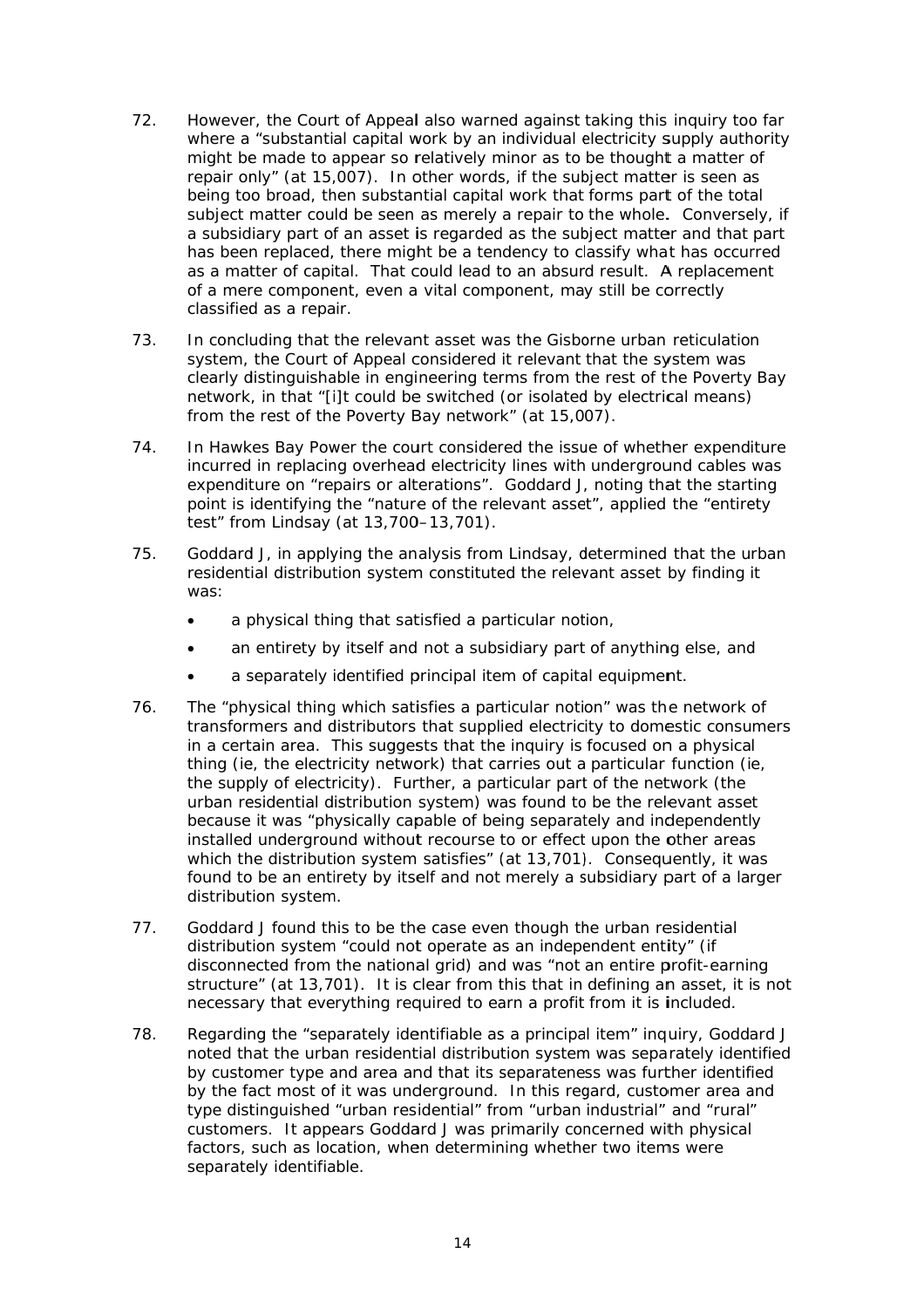- 79 With regard to whether the "distribution system" was a principal item of capital equipment in itself, Goddard J noted that the sheer scale of the cost involved in putting the network underground, the comparative cost with overhead lines, and the extent of the system that had been put underground led "to the irrefutable conclusion" that the system was "a principal item of capital equipment" (at 13,701).
- 80. Goddard J also found that the distribution transformers that were replaced during the course of the conversion to underground lines were a part of the distribution system (the relevant asset in the case). This was because they were an integral part of the distribution system as a whole. The transformers were necessary for the network to reticulate. This suggests items that are integral to an asset's ability to fulfil its physical function (in this case the supply of electricity) tend to be a subsidiary part of the asset.
- 81. In Case F67 the taxpayers carried on business as hotel proprietors. Part of the hotel's business was a two-storeved rental building adioining the hotel. The lower floor of the building was divided into two shops and the upper floor into two flats. The building was on one title and the taxpayers insured and administered the property as one building. The shops were leased out as a pizza parlour and a knick-knack shop. The upstairs flats were leased as residential flats to the respective shop lessees.
- 82. The taxpayers carried out significant repair work after a fire extensively damaged the building. The taxpayers claimed a deduction against their income for the portion of the repairs that insurance did not cover. Judge Barber disallowed the deduction on the basis that it was capital expenditure.
- In reaching his decision, Judge Barber identified that the building was the 83. relevant asset rather than the individual shops and flats within the building. This was because the taxpayers jointly owned the land and building on one title and insured and administered the property as one building. The fact the building was internally partitioned did not change Judge Barber's finding that the building as a whole was the relevant asset.
- 84. Case N8 is an example of a situation where the court had to consider whether an aggregation of things made up a single asset. The taxpayer was a substantial manufacturer and supplier of ready-mixed concrete. The case concerned quite substantial works undertaken in relation to a ready-mixed concrete "batching plant". The taxpayer contended that the whole entity was the batching plant (which comprised the ground storage bins; the conveyor and a square-shaped tower; the associated water and electrical equipment and supply; and the dispatch office, control room and dispatch facilities) and that each item of expenditure was for repairs or maintenance in relation to that whole. (The plant was situated on premises that consisted of several acres of land, an office and administrative building, a laboratory, a control and supervisor's office, yards, a truck parking and washing area, and used equipment and storage yards, in addition to the batching plant.) The Commissioner argued the plant should not be seen as one entity, but rather that each individual element should be addressed to consider whether there had been a repair, renewal or replacement. It was further contended that if the plant was a single entity, then the work was of such an extent, size and amount that the expenditure was of a capital nature.
- 85. Having comprehensively reviewed the nature of the taxpayer's business and the various items of expenditure, Judge Bathgate turned to consider what was the relevant asset or entity against which to consider the nature of the expenditure, noting at 3,070: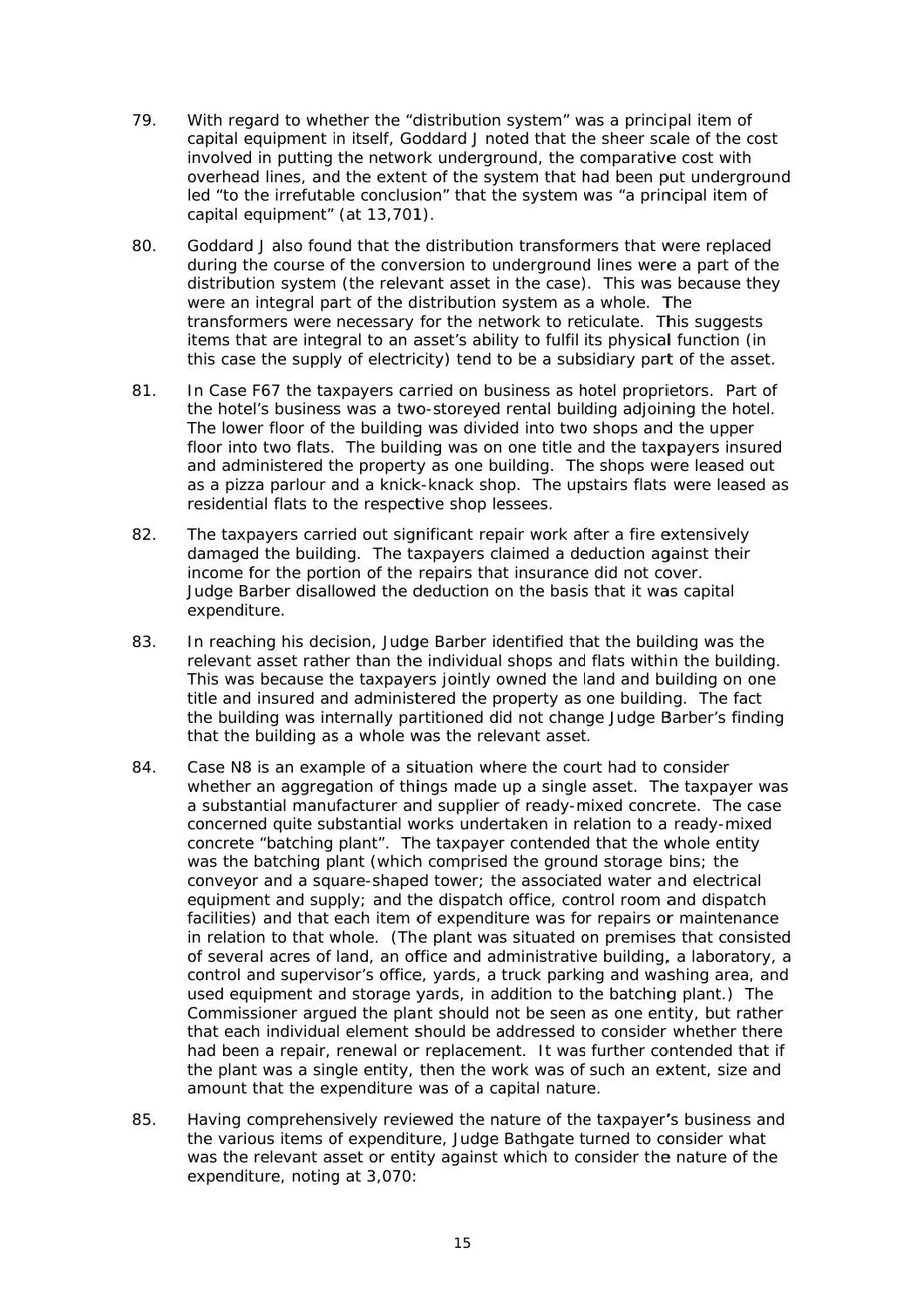I find there were two entities involved in the work. The first and obvious is that which stores, conveys, mixes and produces the materials making up and contained in the final ready mixed concrete as supplied by the objector. That **entity is physically attached or joined**, or so far as the materials are concerned, it is continuously involved in the one process of manufacturing ready mixed concrete. To identify any one part and single it out for separate treatment as an individual item would be unrealistic in this context. It is a composite whole. If a motor car has a new spark plug installed in the place of an existing spark plug, so far as the motorist is concerned that is work undertaken in the course of repair or maintenance of the motor car, and is not a renewal of the spark plug as a capital item. **It is a question of fact, degree** and impression as to what is included or excluded in an entity for **present purposes.** The entity in the example given is the motor car. If the gearbox was replaced, that may be a repair, but if the engine were replaced, that would seem more like a capital item.

**l** consider the supervisor's office, the dispatch office and the control room, which were all housed in a separate and detached building from the ground bins, elevators and tower, to be a separate and distinct entity from **the ground bins, elevators and tower plus its contents. The only** connection between the two were the electrical wiring connections and **i** the less tangible connections of electrical controls, administration and **supervision from one to the other.** [Emphasis added]

86. Judge Bathgate identified two separate entities as being the relevant assets. The first entity being the things attached to each other that stored, conveyed, mixed and produced the materials making up and contained in the ready-mixed concrete. The other entity being the separately housed control room and the dispatch and supervisor's offices. Even though the two entities were connected, Judge Bathgate placed importance on the fact they were physically and functionally distinct from each other. Judge Bathgate continued at 3,071:

> Different functions, although associated functions, were carried out in the two entities. The first was the entity handling the raw materials that were manufactured into ready mixed concrete. The second was more in the nature of an administrative office which controlled and supervised the functions of the fi rst entity.

#### *<u>Overseas</u>* authorities

- 87. The New Zealand courts have taken guidance from overseas authorities when identifying the asset being worked on in a repair and maintenance context. Three cases often referred to are *O'Grady*, *Samuel Jones* and *Margrett t*. when identifying the asset being worked on in a repair and maintenance<br>context. Three cases often referred to are *O'Grady, Samuel Jones* and<br>*Margrett*.<br>In *O'Grady* the taxpayer built a replacement chimney stack. The chi
- 88. was constructed to do the work of the old chimney, which was to carry away smoke and fumes from the furnaces that raise steam and power for colliery purposes. Rowlatt J found the chimney stack to be the relevant asset. Consequently, the expenditure on building the chimney stack was found to be capital. Rowlatt J (referring to *Lurcott*) said at 101:

As regards the chimney, I think it is really very clear. Of course every repair is a replacement. You repair a roof by putting on new slates instead of old ones, which you throw away. There is no doubt about that. But the critical matter is ... **what is the entirety**? The slate is not the entirety in the roof. You are repairing the roof by putting in new slates. What is the entirety? If you replace in entirety, it is having a new one and it is not repairing an old one. **I think it is very largely a question of degree.** ... This was a factory chimney to which the gases and fumes, and so on, were led by flues and then went up the chimney. It was unsafe and would not do any more. What they did was simply this: They built a new chimney at a little distance away in another **place; they put flues to that chimney and then, when it was finished, they switched the gases from the old flues into the new flues and so up**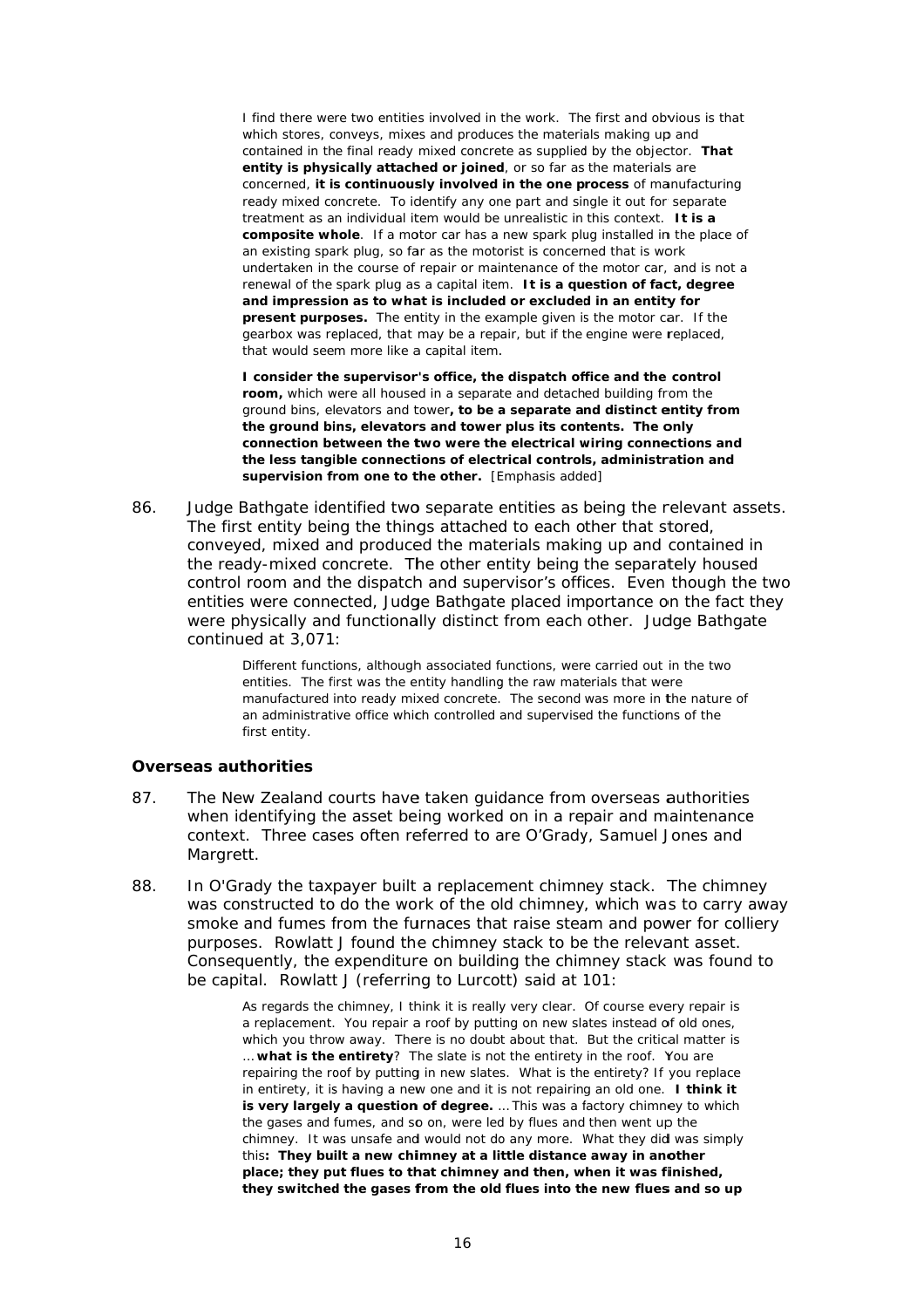the new chimney. I do not think it is possible to regard that as repairing a subsidiary part of the factory. I think it is simply having a new one. And they had them both. Perhaps they pulled down the old one; perhaps they kept it, because they thought it was an artistic thing to look at. There is no accounting for tastes in manufacturing circles. Anyhow, they simply built a new chimney and started to use that one instead of the old one. I think the chimney is the entirety here and they simply renewed it. [Emphasis added]

- 89. Rowlatt J found as a matter of fact that the chimney was not a subsidiary part of the colliery. That Rowlatt J noted the chimney was built a little distance away at another place could suggest that the new chimney was physically separate from the rest of the factory and that this influenced his decision.
- 90 The later decision Samuel Jones, also concerned the building of a replacement chimney stack. In this case, the taxpayer processed paper using a large group of buildings with the power being supplied by a steam plant that discharged into a chimney. The chimney was in a dangerous state of repair and was replaced by a new chimney. The new chimney was erected close to the existing chimney, which was demolished once the new chimney could take over the old chimney's function. Both the old and new chimneys were part of the structure of the main factory block. The Court of Session found the chimney to be an inseparable and necessary part of a larger entity, the factory. This meant the factory rather than the chimney stack was the relevant asset to which the test of repair or replacement could be applied. The court found the expenditure on the chimney to be of a revenue nature. The court also noted it was influenced in its decision by the fact the expense incurred in taking down the old chimney and building the substitute was only 2% of the value of the factory. Lord President Cooper stated at 518):

...but so far as this case is concerned the facts seem to me to demonstrate beyond a doubt that the chimney with which we are concerned is **physically**, commercially and functionally an inseparable part of an "entirety". which is the factory. It is quite impossible to describe this chimney as being in the words of Rowlatt, J, the "entirety" with which we are concerned. It is doubtless an indispensable part of the factory, doubtless an integral part; but none the less a subsidiary part, and one of many subsidiary parts, of a single industrial profit-earning undertaking. [Emphasis added]

- 91 It is considered that his Lordship's reference to the chimney being "commercially ... inseparable" does not suggest his Lordship considered that an item must be an entire profit-making structure to be the relevant asset. Rather his Lordship's reference to "commercially ... inseparable" was intended to refer to what a person in business would regard as necessary for the factory to be considered as complete. Even if his Lordship was suggesting this, the New Zealand courts (as seen in Auckland Trotting (SC and CA) and *Hawkes Bay Power*) have clearly rejected a profit-earning structure test as a means of identifying the asset in a repairs and maintenance context
- 92. The decision of the court in Samuel Jones contrasts with that in O'Grady where the chimney was found to be the relevant asset. The Commissioners of Inland Revenue in Samuel Jones argued they were unable to distinguish the facts in that case from those in O'Grady. In considering this point, Lord President Cooper referred to the comment made by Rowlatt J in O'Grady that "the critical matter is ... what is the entirety? ... I think it is very largely a question of degree" (see above at paragraph [88] of this statement). His Lordship found at 518 that "it [was not] part of our duty to review the decision of Rowlatt J, as applied to the facts in the O'Grady case, but so far as this case is concerned the facts seem to demonstrate ... the chimney ... is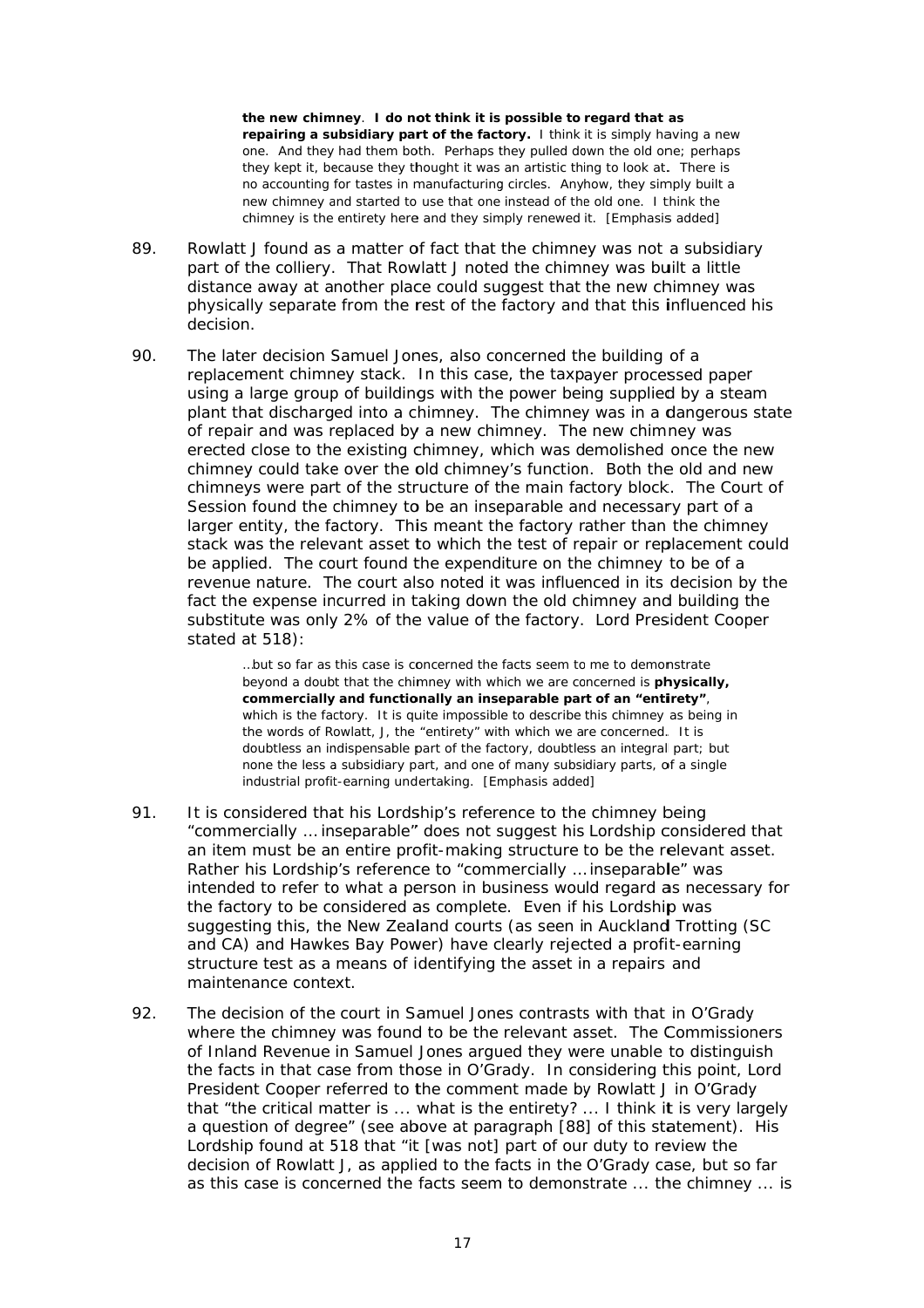... part of an entirety". In this regard, his Lordship demonstrates that identifying the relevant asset in any given case will always involve consideration of the specific facts of that case at hand. Although not clearly stated by his Lordship, the distinguishing fact between the cases seems to be that in *Samuel Jones* the chimney was physically connected to the main factory building, while in O'Grady the chimney built was larger, situated a little distance away at another place and was not physically connected to any other structure.

- 93 Whether assets were separately identifiable because of physical characteristics also appears to have been a deciding factor in Margrett. In Margrett, the taxpayer company owned an old reservoir that was built in 1856 and had deteriorated to such an extent that it was not worth repairing. A new reservoir (which was twice the capacity of and a significant improvement on the old reservoir) was constructed in 1931 on a site away from the old reservoir.
- 94. The court had to decide whether the expenditure on building the new reservoir was capital expenditure or money "expended for repairs of premises occupied". The court examined the physical nature and physical distinctiveness of the reservoir to decide whether it was a separate asset or part of a larger asset (the water tower).
- 95. Finlay J stated at 488:

Now here the subject matter under discussion seems to me to be the reservoir, and I cannot think that it is material, though it is undoubtedly the fact, that the reservoir is part only of the Respondents' whole physical undertaking. It is a part perfectly clearly divisible from the rest, and it is the part with which we are dealing here. If authority were needed for that I should find it in the decision of Mr. Justice Rowlatt, to which I referred a moment ago, of O'Grady v. Bullcroft Main Collieries, Ltd, because the reservoir here is more clearly a separate and distinct thing than was the chimney in O'Grady v. Bullcroft Main Collieries, Ltd. [Emphasis added]

96. Therefore, when determining whether assets are physically distinct, a practical and visual inquiry can be an appropriate consideration.

### Key points on identifying the asset being worked on

- 97. The Commissioner takes the following key points from the cases on identifying the asset being worked on:
	- The "first step is to identify the object to which the test of repair or replacement is being applied". In other words, what is the asset that it is relevant to consider? (Auckland Gas (PC))
	- Identifying the asset is not about identifying the profit-earning structure or entity; rather it is about identifying a "physical thing which satisfies a particular notion". The fact a particular physical thing realises its economic value only when used in conjunction with other things or business systems does not mean it is not to be regarded as a separate asset. (Lindsay (HCA), Hawkes Bay Power, Auckland Gas  $(CA))$
	- A single asset may be made up of interdependent parts. There is a  $\bullet$ danger of distortion if too large or too small a subject matter is identified. For example, if a subsidiary part of an asset is regarded as the subject matter and that part has been replaced, there might be a tendency to classify what has occurred as a matter of capital. If the subject matter is too broad then every replacement of a single unit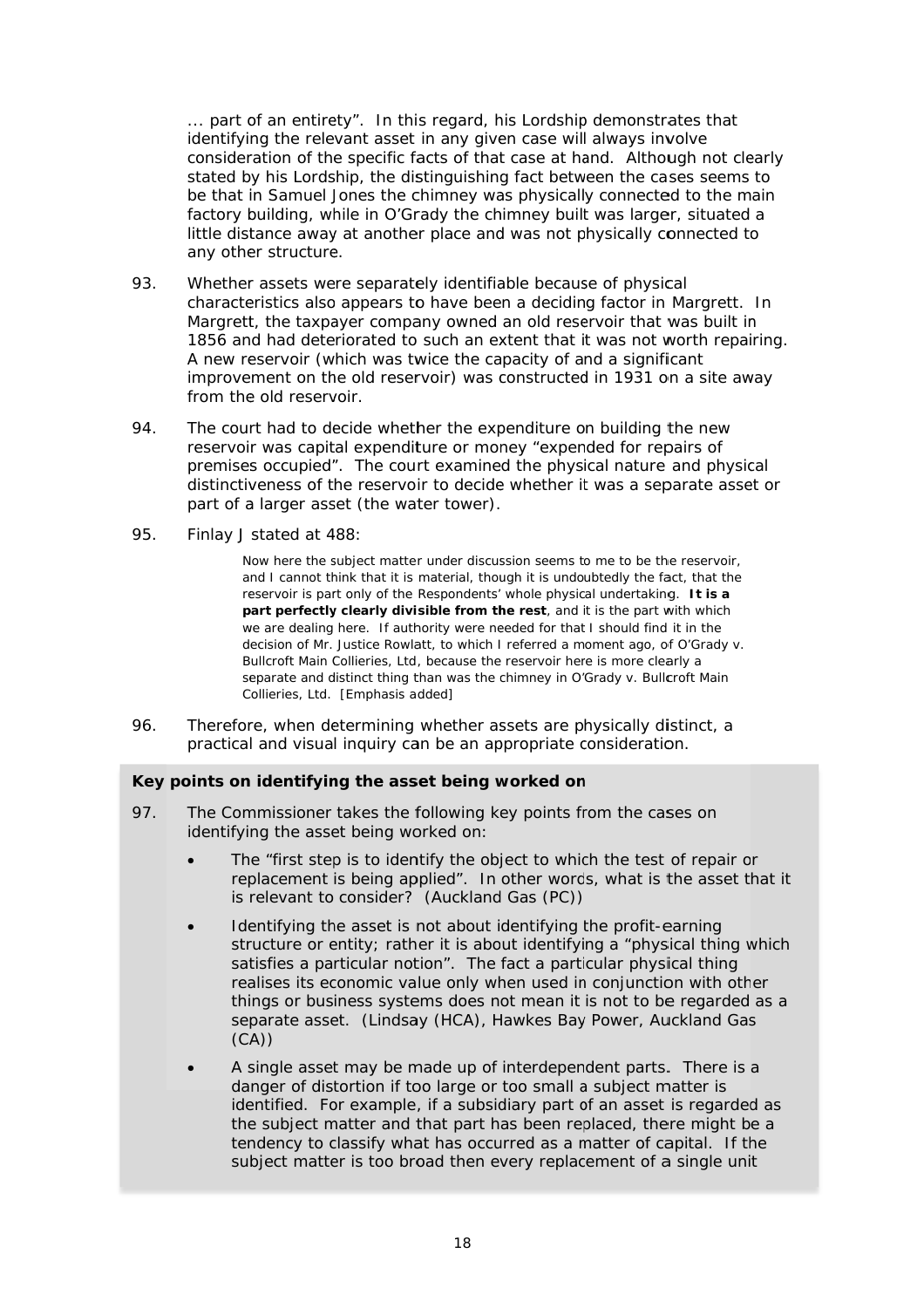that forms part of the total subject matter could be seen as merely a repair to the whole. (Poverty Bay Electric)

- It is always a question of fact, degree and impression as to what is included or excluded in an entity or asset. However, the focus remains on the "entirety test" - "a physical thing which satisfies a particular notion" (Lindsay (HCA), Auckland Trotting (CA), Hawkes Bay Power, Case N8). When considering whether something is "a physical thing which satisfies a particular notion" the courts are quided by whether the thing would be:
	- an entirety by itself and not a part of an asset or aggregation of things forming an asset;
	- separately identifiable as a principal item of capital equipment.
- Identifying whether a part of a wider asset is itself a separate physical thing or simply a component of a wider asset includes considering whether the item is physically and functionally distinct (Case N8). It may be helpful to see whether something can be separately identified by physical factors, for example its location or size (Lindsay (Full Ct HCA), Hawkes Bay Power, O'Grady, Samuel Jones, Margrett). Something that is physically divisible and distinct from other things may suggest that it is a single asset (Case F67, O'Grady, Samuel Jones, Margrett). A physical connection between component parts will often be relevant to finding a single asset (Auckland Gas (CA)). Subsidiary parts of an integrated system should be considered as part of that system rather than assets in their own right (Poverty Bay Electric, Hawkes Bay Power).
- Looking to see what the asset's function is and what parts or  $\bullet$ components are necessary for the asset to carry out that function may be helpful when identifying the relevant asset (Auckland Gas (CA), Poverty Bay Electric, Hawkes Bay Power, Case N8). Something that is integral to a larger asset's ability to physically function is not likely to be the relevant asset (Hawkes Bay Power). Alternatively something that is physically capable of separate operation by itself is more likely to be the relevant asset in a repairs and maintenance context (Poverty Bay Electric, Hawkes Bay Power).

#### Examples - identifying the asset being worked on

#### Example 3 - reconditioned car engine (subsidiary part of a larger asset)

Frank is an owner-operator taxi driver. He has driven the same taxi for the past 5 years. Until recently the taxi has been reliable and overall is in good condition. Frank has had his taxi serviced regularly but his mechanic has advised him that the engine is now seriously worn. The mechanic recommends that the worn engine be replaced with a reconditioned engine. The asset in this case is the taxi. The engine is a subsidiary part of that asset, and is physically and functionally connected to that larger asset. The engine is integral to the taxi.

#### Example 4 – Ioan trailer (asset as entirety)

Hedgy Landscape Supplies owns trailers that it makes available for its customers to use. Sometimes the company also uses the trailers for making deliveries. The deck of one trailer needs repairing. The trailer is the asset being repaired. It is the entirety and not a subsidiary part of something else. The trailer has all the necessary parts to function and is a composite whole.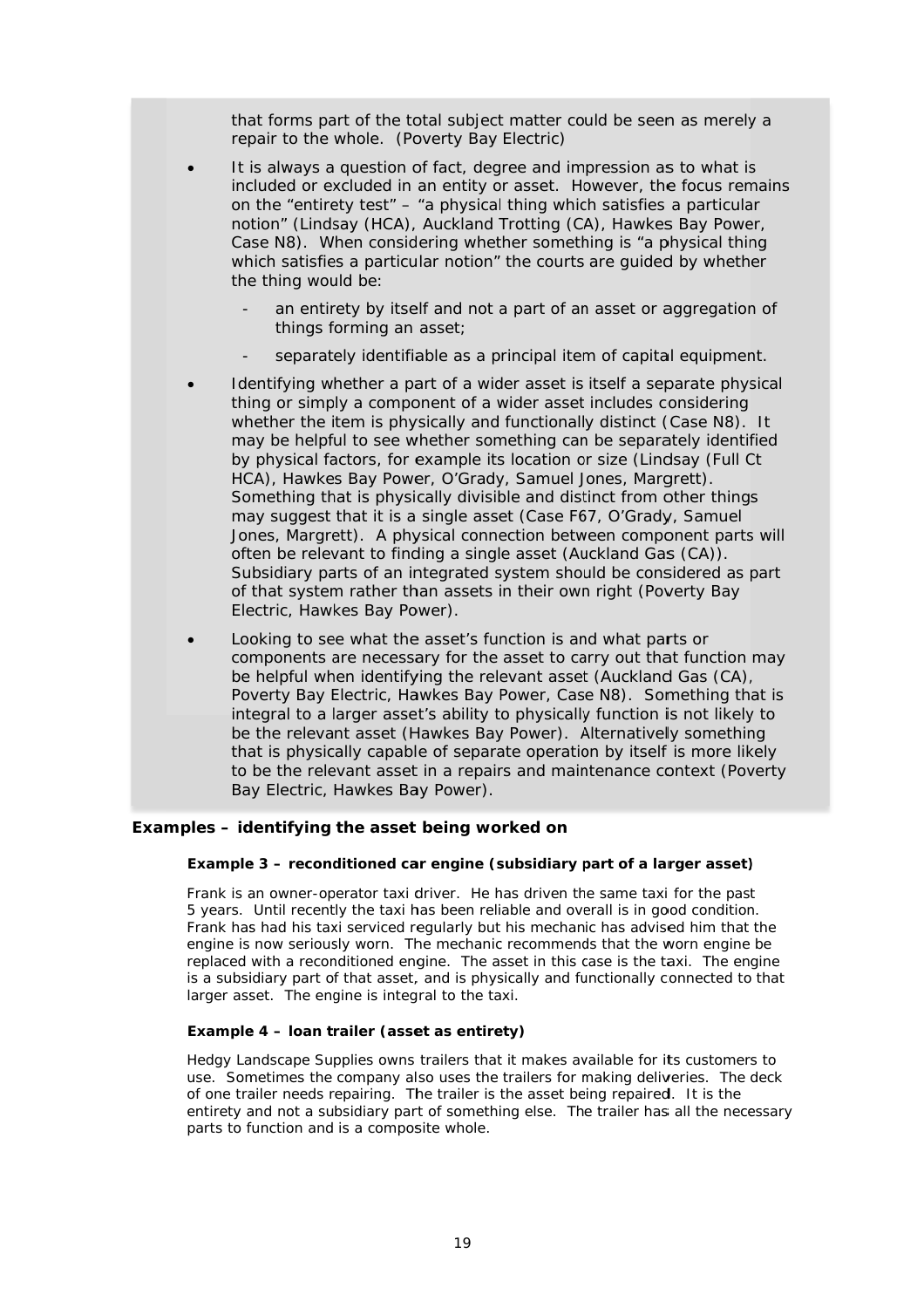### Relationship with depreciation rules

- 98 The principles that the courts have developed to identify the relevant asset for repairs and maintenance purposes are the same principles that apply when identifying an item of tangible property for depreciation purposes. This being the case, when it comes to repairs and maintenance expenditure relating to an item of tangible property that is depreciable, the asset for repairs and maintenance purposes will be generally the same item.
- 99. In 2010 the Commissioner published an Interpretation Statement IS 10/01 "Residential rental properties - Depreciation of items of depreciable property". IS 10/01 sets out how to determine whether an item in a residential rental property is a separate item of depreciable property or is part of the residential building. In the Commissioner's view, the analysis in IS 10/01 on how to identify an item of depreciable property in a residential rental property context is consistent with the analysis in this statement on identifying the relevant asset being worked on or repaired.
- $100.$ IS 10/01 concluded that if an item in a residential rental property is distinct from the building and it meets the definition of "depreciable property", it may be separately depreciated. If an item is found to be part of the building, it cannot be separately depreciated. In its analysis, IS 10/01 relied on the same repairs and maintenance cases as those relied on by this statement. IS 10/01 also provides specific guidance in the form of a threestep test on how to determine whether a particular thing is a separate item of depreciable property or is part of the residential rental property. The Commissioner considers that any outcomes reached by applying the threestep test in IS 10/01 will be consistent with the outcomes reached by applying this Interpretation Statement. Any asset in a residential rental property identified for depreciation purposes by applying the three-step test in IS 10/01 will be accepted by the Commissioner as the relevant asset when considering the deductibility of repairs and maintenance expenditure.
- $101.$ As was noted in IS 10/01, similar principles apply when identifying the asset being worked on in a commercial property context. However, the depreciation rules for commercial buildings were amended in 2010 (after IS 10/01 was released) with the intention that commercial fit-outs be treated as separate items of depreciable property, distinct from the buildings themselves (see the definitions of "building", "commercial building" and "commercial fit-out" in s YA 1). This means that in the context of commercial fit-out the asset used for depreciation purposes may in some cases be different from the asset identified for repairs and maintenance purposes. It is anticipated that a legislation change will be made to ensure that in the context of commercial fit-out the relevant asset that is used for depreciation purposes will be similarly treated as the asset for repairs and maintenance purposes. It is anticipated that this change will apply retrospectively from the 2011-12 income year.

### What is the nature and extent of the work done to the asset?

- $102.$ Once the relevant asset being worked on has been identified, the second stage in the enguiry as to whether repairs and maintenance expenditure is deductible is to consider the nature and extent of the work done to the particular asset. If the nature and extent of the work done to the asset indicates the expenditure is capital in nature the capital limitation in s DA 2(1) will deny a deduction for that expenditure.
- $103 -$ The general capital/revenue cases and the more specific repairs and maintenance cases provide quidance in this second stage of the enquiry.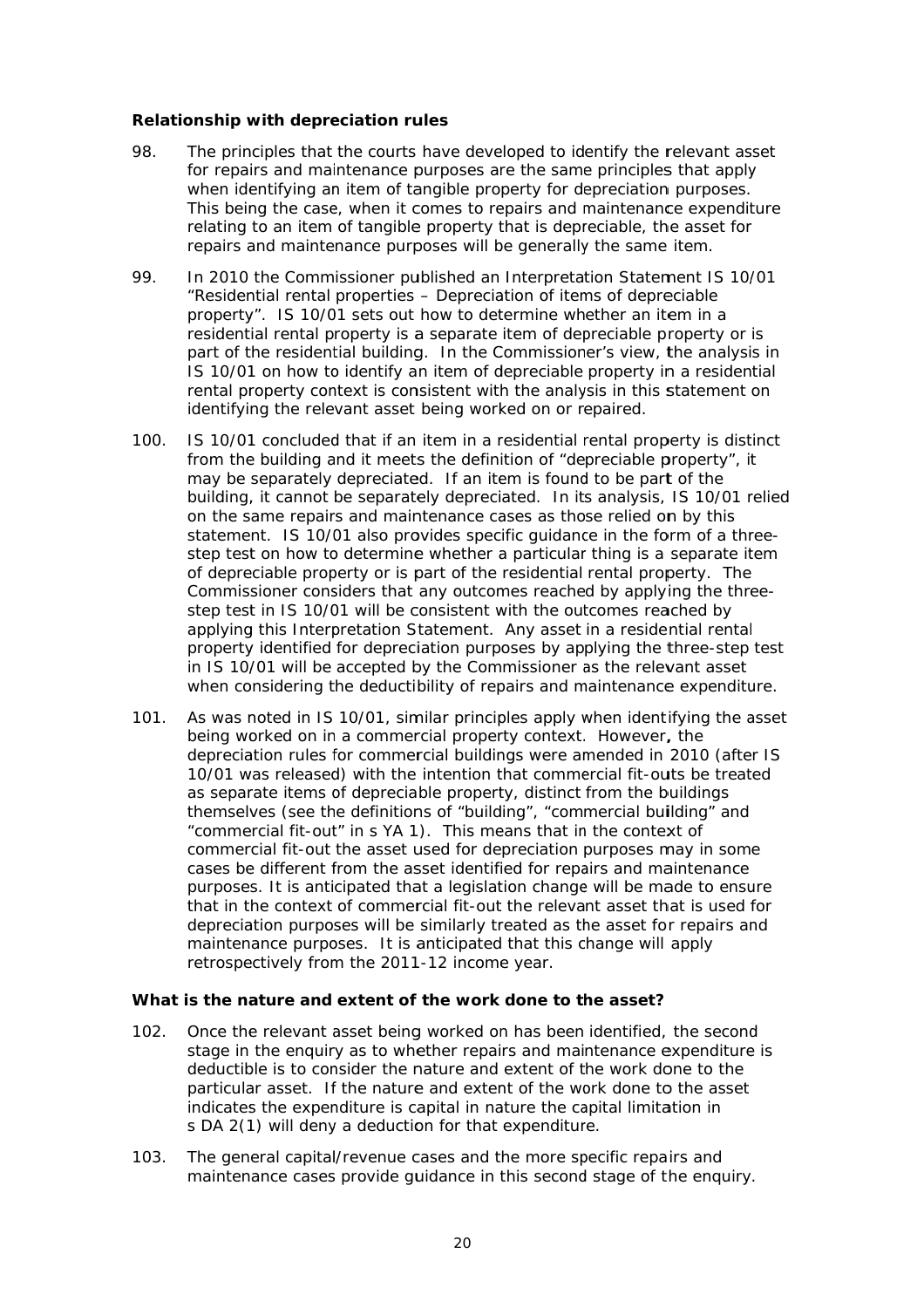#### General capital/revenue cases

- $104$ The accepted approach for determining whether any outgoing is of a capital or revenue nature is outlined in BP Australia Ltd v FCT. The BP Australia approach was confirmed as being the preferred approach in New Zealand in the leading decision of CIR v McKenzies New Zealand Ltd (1988) 10 NZTC 5,233 (CA). While not addressing the deductibility of repairs and maintenance expenditure, McKenzies provides guidance on the factors the courts take into account when deciding whether expenditure is capital or revenue in nature.
- $105.$ In McKenzies the Court of Appeal said at 5,236:

In deciding whether expenditure is capital or income the approach generally favoured by the courts in recent years is exemplified in the following observations of Lord Pearce in BP Australia Ltd v Commissioner of Taxation of the Commonwealth of Australia [1966] AC 244 at pp 264-265:

"The solution to the problem is not to be found by any rigid test or description. It has to be derived from many aspects of the whole set of circumstances some of which may point in one direction, some in the other. One consideration may point so clearly that it dominates other and vaguer indications in the contrary direction. It is a commonsense appreciation of all the guiding features which must provide the ultimate answer. Although the categories of capital and income expenditure are distinct and easily ascertainable in obvious cases that lie far from the boundary, the line of distinction is often hard to draw in borderline cases; and conflicting considerations may produce a situation where the answer turns on questions of emphasis and degree. That answer:

'depends on what the expenditure is calculated to effect from a practical and a business point of view rather than upon the juristic classification of the legal rights, if any, secured employed or exhausted in the process.'

per Dixon J in Hallstroms Pty Ltd v Federal Commissioner of Taxation (1946) 72 CLR 634, 648. As each new case comes to be argued felicitous phrases from earlier judgments are used in argument by one side and the other; but those phrases are not the deciding factor, nor are they of unlimited application. They merely crystallise particular factors which may incline the scale in a particular case after a balance of all the considerations has been taken."

Amongst the factors weighed by the judicial committee in BP Australia were: (a) the need or occasion which called for the expenditure; (b) whether the payments were made from fixed or circulating capital; (c) whether the payments were of a once and for all nature producing assets or advantages which were an enduring benefit; (d) how the payment would be treated on ordinary principles of commercial accounting; and (e) whether the payments were expended on the business structure of the taxpayer or whether they were part of the process by which income was earned.

- 106. The Court of Appeal in McKenzies noted the Privy Council decision in BP Australia had been recognised in New Zealand in CIR v LD Nathan and Co Ltd [1972] NZLR 209 (CA) and in Buckley & Young. Gallen J in Christchurch Press Co Ltd v CIR (1993) 15 NZTC 10,206 (HC) adopted the principles from BP Australia, which Richardson J summarised in McKenzies.
- $107<sub>1</sub>$ From these leading New Zealand cases seven tests have been identified to assist in determining whether expenditure is capital or revenue in nature. The courts have considered some of these tests to be more relevant than others. In addition, the tests may point in different directions when applied. As Lord Nicholls of Birkenhead in Auckland Gas (PC) comments at 15,707, the tests need to be applied so as to enable the dominant features which quide to a reasoned conclusion to be identified. The tests are: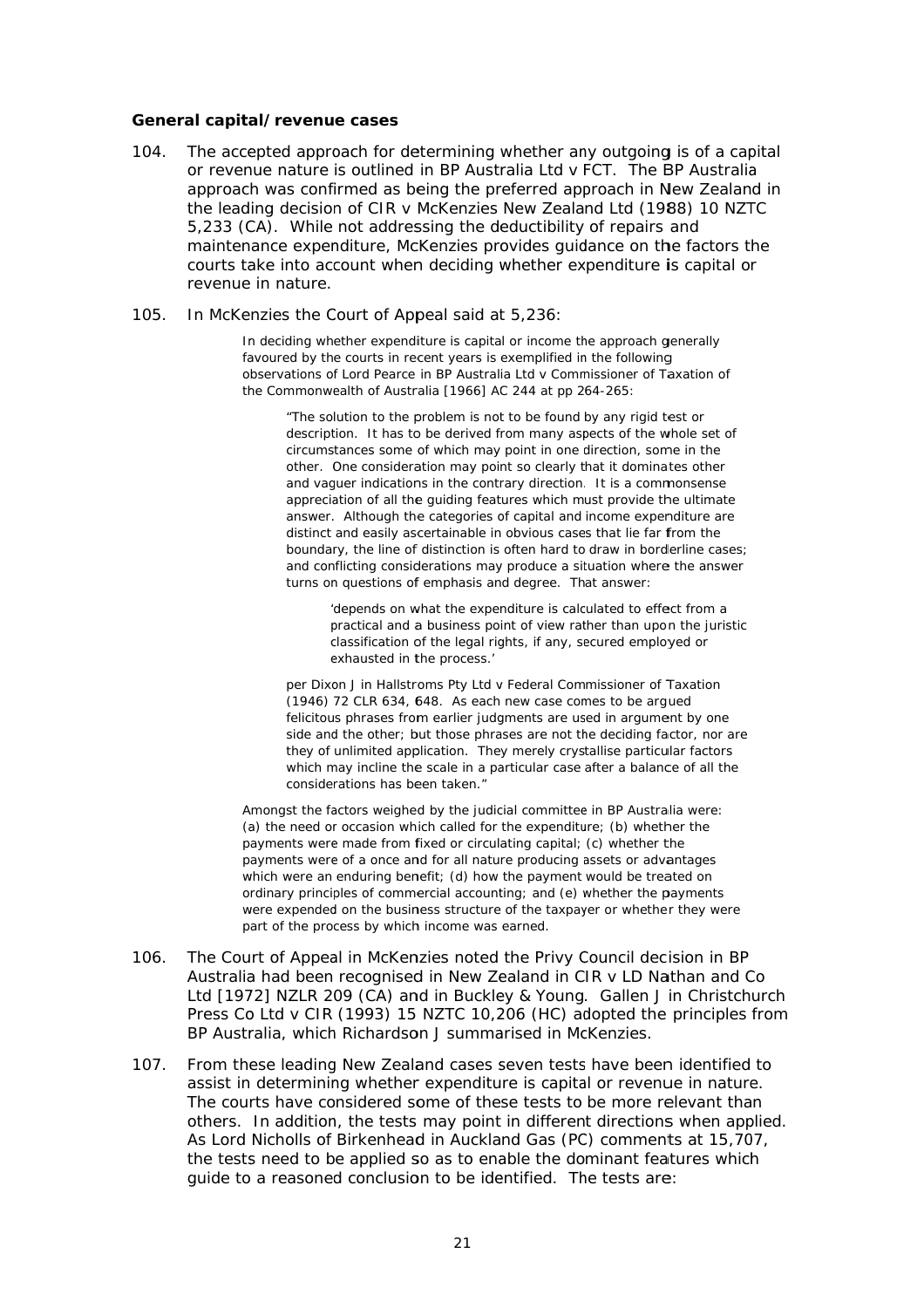- The **need or occasion** that calls for the expenditure: This test focuses on the principal reason or need for incurring the expenditure. In the context of this test the object of the expenditure is determined by looking not at the actual thing achieved, but at the reason or need for making the expenditure. Clear and accurate application of this test is important because it will often form the basis for applying the other capital/revenue tests. The Commissioner considers this test to be important in the context of repairs and maintenance expenditure; the focus is on why this work was done in this way at this time.
- Whether the expenditure is **recurrent** in nature: This test involves a consideration of whether the expenditure is recurrent or a once and for all payment. If the expenditure is recurrent and made to meet a continuous demand, this suggests the payment is part of the cost of ordinary business operations and will be a revenue outlay; capital expenditure is more likely to be spent once and for all. To some extent this test holds true for repairs and maintenance purposes. However, the Commissioner considers the usefulness of the once and for all test is limited as a capital indicator in some repair circumstances. This is because frequently repair work, by its nature, might be unplanned or the result of unexpected damage. Repairs and maintenance work that is undertaken regularly on a recurring basis is likely to be revenue expenditure.
- Whether the source of the payment is from **fixed or circulating capital**: This test focuses on whether the source of the payment is from fixed or circulating capital, rather than whether the payment affects the fixed or circulating capital of the business in question. This test is not as useful as other tests in determining whether expenditure is capital or revenue in nature because of the ease with which a taxpayer can choose between financing an asset from circulating capital or financing it from fixed capital, irrespective of the nature of the asset financed. This test has been questioned judicially (*Milburn NZ Ltd v CIR* (2001) 20 NZTC 17,017 (HC), *CIR v Fullers Bay of Islands Ltd* (2004) 21 NZTC 18,834 (HC)). In the context of repairs and maintenance expenditure, the test has less relevance because how work is funded is not a reliable indicator of its nature.
- Whether the expenditure creates an **identifiable asset**: This test indicates that expenditure will be on capital account where an asset of a capital nature has been acquired by the expenditure, or where money is spent on improving an asset or making it more advantageous. Work done to an asset will sometimes result in a new identifiable asset, for example where the work done results in the reconstruction, replacement or renewal of the asset or substantially the whole of the asset. Similarly, where the work done involves the alteration or extension of an asset the identifiable asset test may be satisfied.
- Whether the expenditure is a once and for all payment producing assets or advantages that are of an **enduring benefit**: Under this test, expenditure will be regarded as capital where it brings into existence an asset or advantage for the enduring benefit of the business. This test is one of the more relevant and persuasive tests for deciding whether expenditure is on capital or revenue account. However, in the context of repairs and maintenance expenditure, it is often a difficult test to apply, as nearly every repair done to an asset will result in some form of enduring benefit. The Commissioner considers that the more relevant enquiry is the one developed in the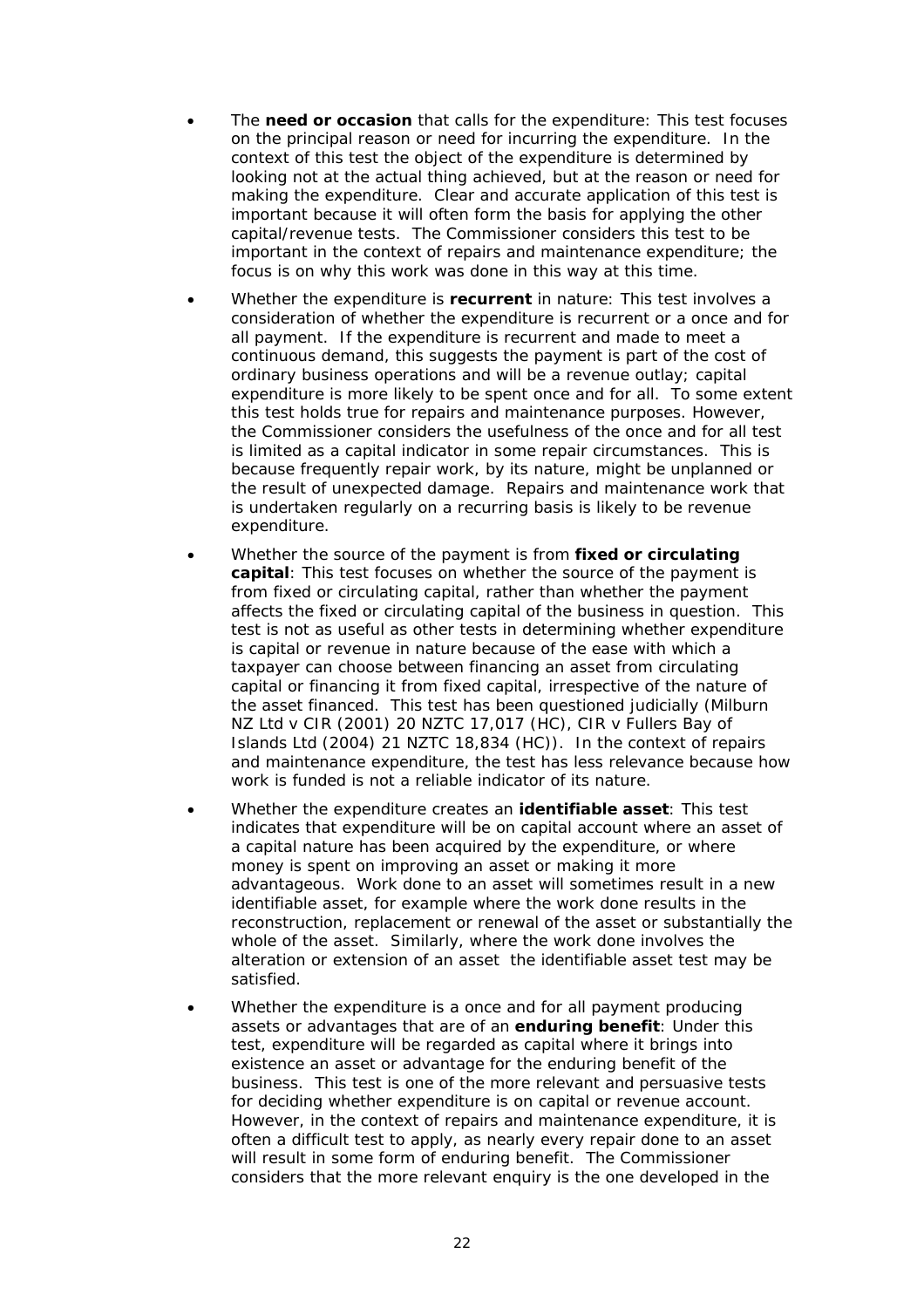repairs and maintenance line of cases as to whether the work done has resulted in a change in the character of the asset being worked on. If a change of character has occurred, then in most situations that will also result in an advantage of an enduring benefit being produced. This "change of character" test is discussed in more detail later.

- Whether the expenditure is on the business structure or business process: This test focuses on the distinction between expenditure on the business structure set up for the earning of profit, and expenditure on the process by which such a business operates to obtain regular returns by means of regular outlay. This test is also one of the more relevant and persuasive tests used to determine whether expenditure is on capital or revenue account. In a repairs and maintenance expenditure context, the deductibility enquiry usually focuses more on the asset being worked on than the business overall. However, in the Commissioner's view the business structure test may still be a relevant indicator of capital expenditure, particularly in circumstances where the asset being worked on is an integral part of the business and the loss or enhancement of that asset would affect the business structure.
- What the treatment of the expenditure is according to the ordinary principles of commercial accounting: The test of applying ordinary principles of commercial accounting to the expenditure, although of some assistance, is not usually determinative. It needs to be remembered that tax and accounting have different aims, and the treatment for one may differ from the treatment for the other. While this test is often used to support an approach that the other tests have come to, it is not a sufficiently conclusive test by itself to determine the issue of whether the expenditure is on capital or revenue account. The Commissioner acknowledges that for some businesses the accounting treatment required for repairs and maintenance expenditure can be quite different from the tax treatment required for that same expenditure. This makes it even more difficult to rely on accounting treatment as an indicator of the appropriate tax treatment of repairs and maintenance expenditure.
- 108. Therefore, in the context of repairs and maintenance expenditure, some of these general capital/revenue tests will usually be of greater relevance than others. For example, when considering the deductibility of costs to earthquake-strengthen a building, Judge Barber in Case X26 relied on the identifiable asset test, the enduring benefit test and the business structure test to decide whether the costs were capital or revenue in nature. At [16] Judge Barber stated:

I agree ... that the disputant's expenditure is clearly on capital account and was to bring into existence advantages of a lasting character which improved an identifiable asset, ie the property, as part of the disputant's partnership's income earning structure (as distinct from income earning process).

Case X26, which was decided in 2006 in the small claims jurisdiction of the  $109.$ Taxation Review Authority, is the first and only reported decision to address the deductibility of repairs and maintenance expenditure since the relevant legislative changes in 1994. Although of limited precedential value given the level of jurisdiction, the Commissioner considers the correct approach to the application of the capital/revenue tests was adopted in this decision.

#### **Repairs and maintenance cases**

While the deductibility of repairs and maintenance expenditure is solely a  $110.$ question of whether the costs are capital or revenue in nature, the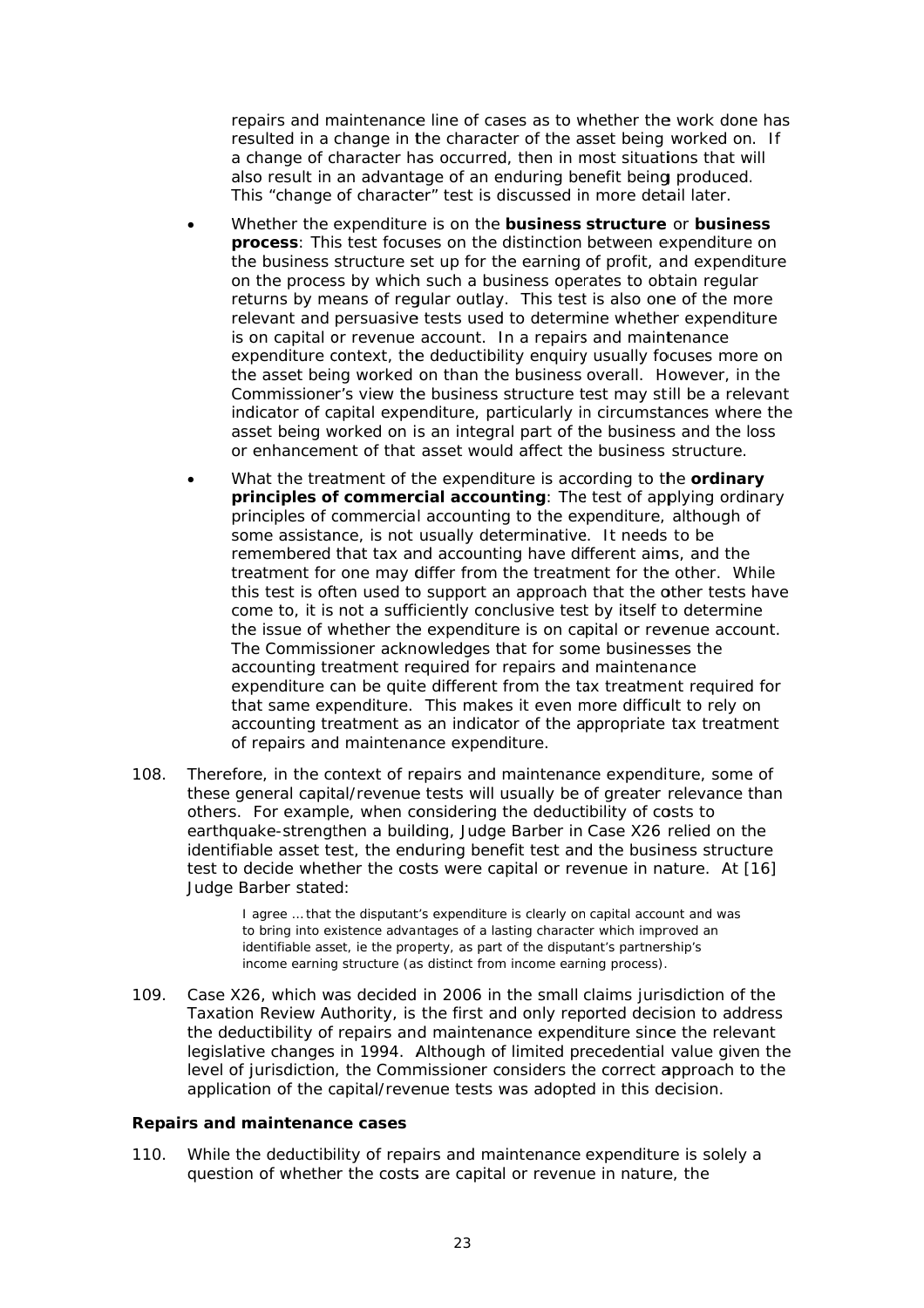Commissioner considers it remains appropriate to supplement the general capital/revenue tests with the body of cases that specifically address the deductibility of repairs and maintenance expenditure. The repairs and maintenance cases can help taxpayers decide whether expenditure incurred on work done to an asset is capital or revenue in nature. This is despite most of the repairs and maintenance cases being decided under different legislation or in different jurisdictions. It is also despite it sometimes being difficult to extract precise principles from the repairs and maintenance cases where the courts have applied a combination of the traditional capital/revenue tests together with repairs and maintenance concepts to individual fact situations. Nonetheless, when considering the deductibility of repairs and maintenance expenditure, the Commissioner considers that, when applied carefully, the specific repairs and maintenance cases frequently offer the best quidance on the boundaries between deductible repairs and maintenance expenditure and repairs and maintenance expenditure of a capital nature.

### Analysis of case law

Has the work done resulted in the reconstruction, replacement or renewal of the asset, or substantially the whole of the asset?

- As a starting point when deciding whether the cost of work done to an  $111.$ identified asset is deductible as revenue expenditure, the first consideration is whether the work done has resulted in the reconstruction, replacement or renewal of the asset, or substantially the whole of the asset. If it has, then the work done will be capital in nature.
- $112.$ This is consistent with the "identifiable asset test" in *BP Australia* - where the work done results in the creation of a new identifiable asset the expenditure incurred is capital expenditure.
- $113.$ One of the earliest authorities used to support this repairs and maintenance principle is *Lurcott*. While this case was not an income tax case, and therefore it does not address the capital or revenue nature of work done, it does support the principle that the reconstruction, replacement or renewal of an asset, or substantially the whole of an asset is capital expenditure. The case considered the recovery of the cost of replacing a wall that formed part of a building. The whole building was identified as the asset, and the work done to that building by replacing a wall was considered only to be a repair and not a renewal of the building. As a result, under the lessee's covenant to repair, the cost of the work done to the building was found to be recoverable from the tenant. Lord Buckley commented on the difference between a repair and a renewal at 923:

"Repair" and "renew" are not words expressive of a clear contrast. Repair always involves renewal; renewal of a part; of a subordinate part. A skylight leaks: repair is effected by hacking out the putties, putting in new ones, and renewing the paint. A roof falls out of repair; the necessary work is to replace the decayed timbers by sound wood; to substitute sound tiles or slates for those which are cracked, broken, or missing; to make good the flashings, and the like. Part of a garden wall tumbles down: repair is effected by building it up again with new mortar, and, so far as necessary, new bricks or stone. Repair is restoration by renewal or replacement of subsidiary parts of a whole. Renewal, as distinguished from repair, is reconstruction of the entirety, meaning by the entirety not necessarily the whole but substantially the whole subject-matter under discussion. [Emphasis added]

 $114.$ This principle from *Lurcott* has been applied by the New Zealand courts in deciding whether expenditure has been incurred on the replacement or repair of an asset, and therefore whether the expenditure was capital or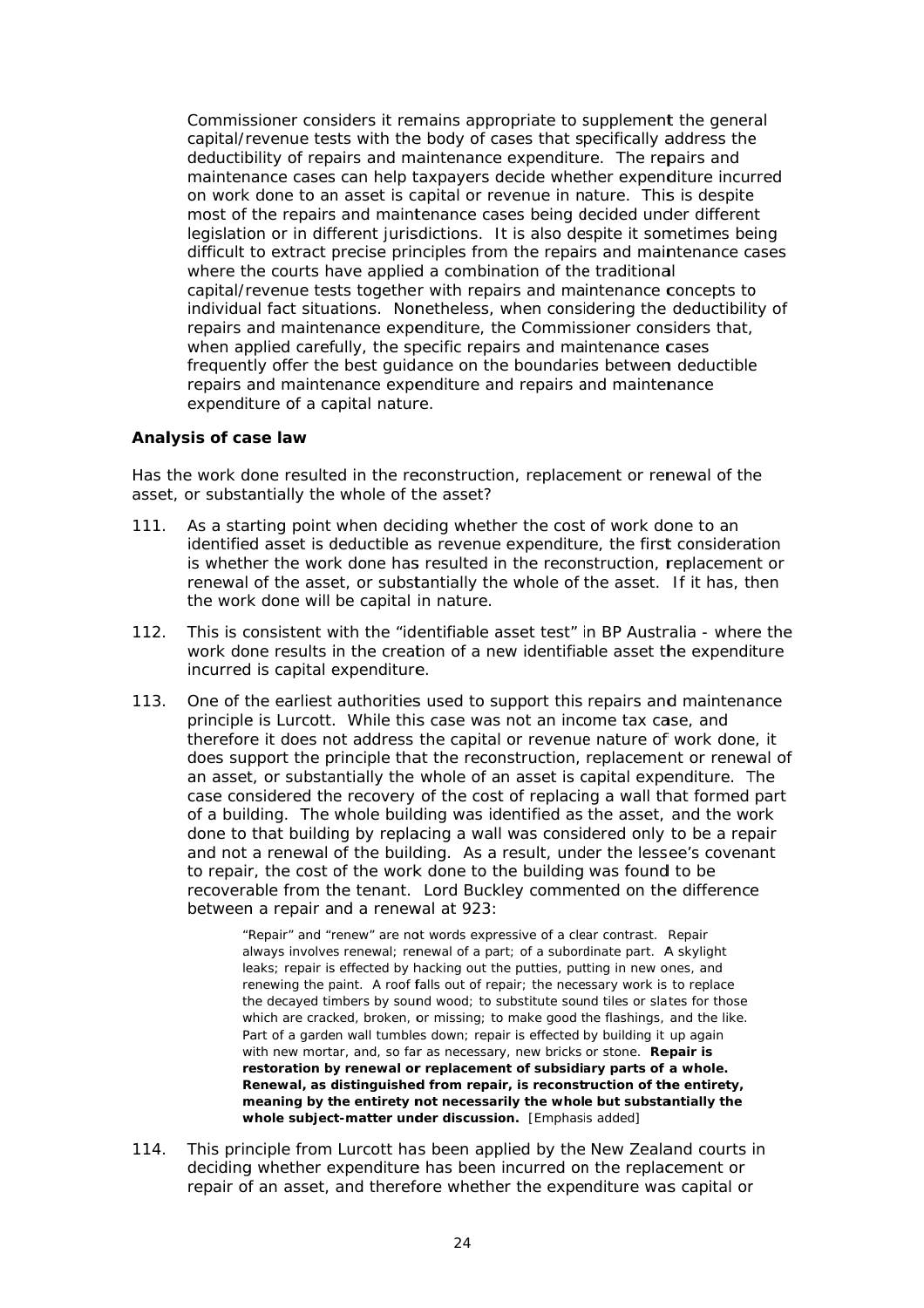revenue. The Court of Appeal in Auckland Trotting upheld Moller J's decision in the Supreme Court that the construction of a new track in place of an old track was not a repair and therefore the cost of the work done was capital expenditure. Moller J in Auckland Trotting Club v Commissioner of Inland Revenue [1968] NZLR 193 (SC) at 205 held:

Having reached this decision [that the track was the asset] I revert back to the work done in respect of it, and find, on all the evidence available, that the amount sought to be deducted by the club was incurred not by way of "repair" or "alteration", but by the construction of what was substantially a new track in place of what was, substantially, the whole of the 1960 track.

#### 115 In the Court of Appeal Richmond J supported Moller J's finding and held at 980 that:

In the result, the appellant has failed in my opinion to show that the work of replacing the original shell track by a new track of greater depth and constructed substantially of new materials is either a repair or alteration of premises.

In Hawkes Bay Power Goddard J was satisfied the work Hawkes Bay Power  $116.$ did to its urban residential distribution system, although carried out on a job by job basis over many years, was a total reconstruction project that resulted in the creation of a new asset. At 13,707, she concluded as point seven in her summary that:

> The result in the present case is that substantially the whole of the urban residential distribution system has been placed underground. It follows therefore that the urban residential system is a new and different distribution system; not a repaired system. Thus, Hawkes Bay Power has acquired by its expenditure a "new" underground urban residential distribution system.

- $117.$ As noted in Auckland Trotting (SC) and Hawkes Bay Power, capital expenditure does not only arise when an asset is completely reconstructed. replaced or renewed. Capital expenditure may also arise when substantially the whole of the asset is reconstructed, replaced or renewed.
- $118.$ This point is further illustrated by the decision in Case J92 (1987) 9 NZTC 1,518. This case concerned repairs and maintenance work done to a farm homestead. Some structural parts of the house were retained but there was substantial replacement of framework, linings, interior joinery, plumbing and wiring as well as re-piling and extensive exterior cladding. The taxpayer arqued there had not been a complete replacement of the original homestead and that much of the original structure remained. This distinguished it from the new track in Auckland Trotting (SC and CA). However, Judge Barber found the building work done was so extensive it could not be regarded as repairs. The work involved the complete reconstruction of the homestead.
- 119. At 1,522 Barber J stated:

After a careful analysis and consideration of the evidence I find the building work undertaken by the objector on the homestead was so extensive that it cannot be regarded as "repairs or alterations". The work involved the complete reconstruction of the homestead and, in my view, the expenditure was of a capital nature and was incurred in the improvement of the premises from a capital point of view.

120. The work done to the asset must be looked at in its totality to decide whether the work done is so substantial that the whole, or substantially the whole of the asset is reconstructed, replaced or renewed. This can include looking at the work done over more than one income year as was the case in Auckland Gas, Poverty Bay Electric and Hawkes Bay Power. Blanchard J noted at 15,024 of Auckland Gas (CA):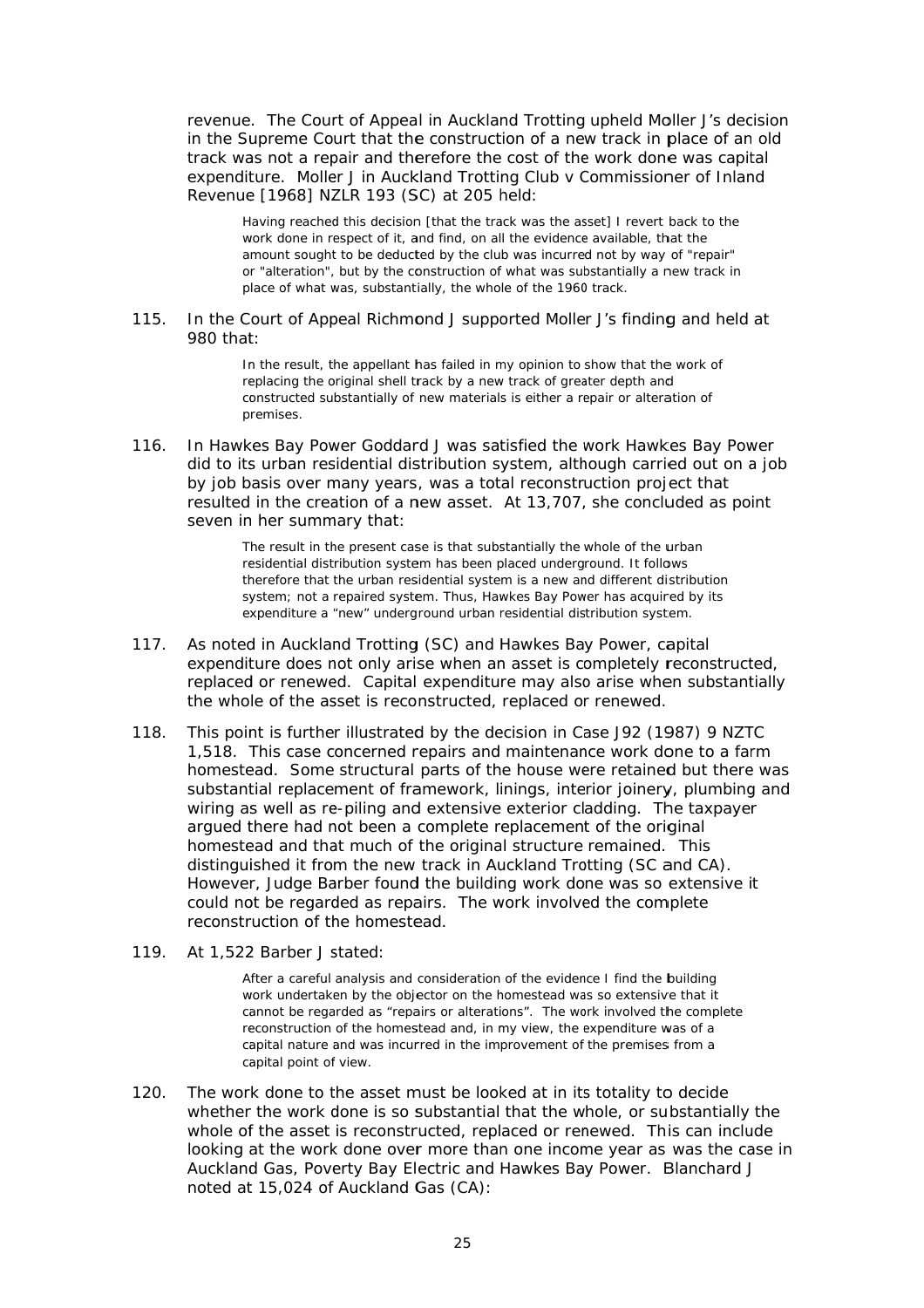The work done in a particular year is properly to be seen in its overall context. which was of an ongoing programme to replace all the low-pressure system as a conveyor of gas. The question is: what was being achieved? A taxpayer cannot by artificially treating as separate works portions of an overall programme done in separate income years deny the reality or minimise the extent of what is being effected.

- A decision as to whether the work done to the asset is so substantial that  $121.$ the whole, or substantially the whole, of the asset is reconstructed, replaced or renewed may not always be easy. However, it is a judgement that needs to be made, especially when components of an asset are renewed instead of simply being kept in a serviceable condition. Some of the factors the courts have taken into account when making such judgements are set out later in this Interpretation Statement at paragraph [160] under the heading "Scale of the work done". These factors include indicators such as the extent of the work done to the asset, the size and importance of the replacement parts to the asset and the cost of the work done. This enquiry will always be a matter of fact and degree.
- However, when determining whether expenditure for work done to an asset  $122.$ is capital or revenue in nature, it is not enough only to determine whether the work done to an asset has reconstructed, replaced or renewed the asset, or substantially the whole of the asset. The cost of the work done will still be capital expenditure if it has the effect of changing the character of the asset. This issue is discussed next.

Has the work done changed the character of the asset?

- Where repair work done to an asset falls short of being a reconstruction,  $123.$ replacement or renewal of the identified asset, or substantially the whole of the asset, then further analysis on the effect of the work done on the character of the asset is required to determine whether the costs are capital or revenue in nature. By character of the asset, what is being referred to is the asset's distinct nature.
- In Auckland Gas (PC) Lord Nicholls clarified that it is not right to presume  $124.$ that the cost of work done to an asset is deductible as "repairs" where that work falls short of resulting in a reconstruction, renewal or replacement of the asset, or substantially the whole of the asset. Simply put, Lord Nicholls acknowledged that sometimes the work done may well be repairs or maintenance and deductible, but that will not necessarily be the case in every situation. He considered that sometimes repair work can be capital in nature. Lord Nicholls noted that authority on the distinction between "repair" and "replacement" is only of limited assistance and that some objects do not lend themselves easily to this "exercise in characterisation". He commented at 15,706:

Authority on the question of repair or replacement is of limited assistance. The physical objects to which the test of repair has to be applied vary widely. So does the nature of the work done. Judicial dicta applicable to one set of circumstances may be unhelpful or misleading when applied in different circumstances. This is true even of the celebrated observation of Buckley LJ in Lurcott v Wakely & Wheeler [1911] 1 KB 905 at p 294 ....

 $125.$ His Lordship considered that in cases where the work done to an asset falls short of being a reconstruction, replacement or renewal of the asset, or substantially the whole of the asset, the important consideration for determining the nature of the expenditure is "the effect of the work on the character of the object". Lord Nicholls stated at 15,706:

> ... sometimes repair may not be the appropriate description of work even though it falls far short of being a replacement of substantially the whole of the relevant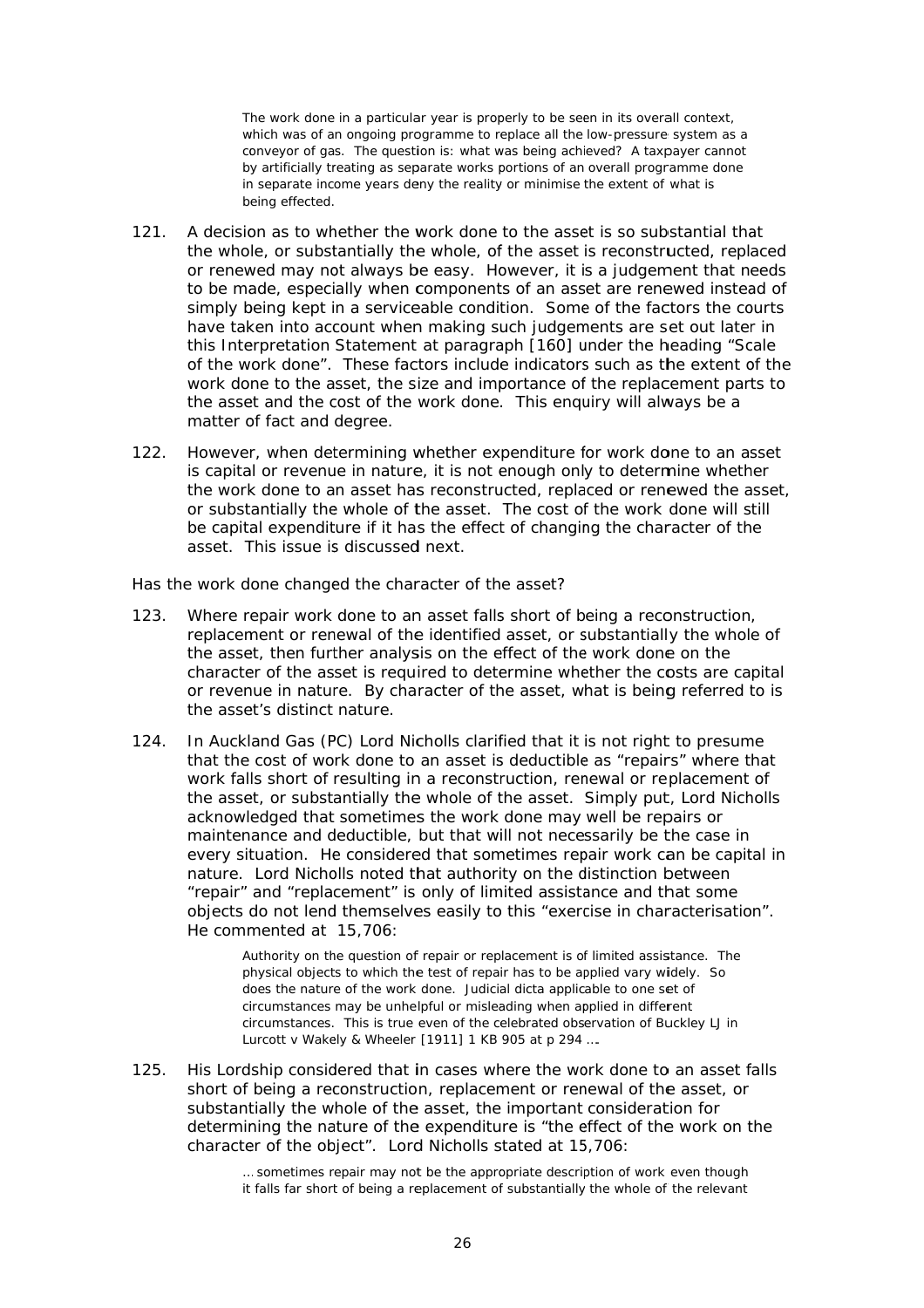subject-matter. The effect of the work on the character of the object is also an important consideration.

- If the work done to an asset has the effect of changing its character it will be  $126$ capital expenditure. If the work done to the asset does not have the effect of changing the character of the asset the cost of the work done will be revenue in nature and deductible.
- 127. Lord Nicholls went on to identify two factors as being relevant when deciding whether the work done to an asset has the effect of changing the character of the asset: the nature and the scale of the work done. His Lordship stated at 15.707:

If a significant portion of this series of linked pipes is effectively abandoned and replaced wholesale with new pipes, the work may readily go beyond what would normally be regarded as repair of the existing system. This is especially so if the new pipes are made from materials which perform differently from the old ones. The work may be of such a nature and scale as to change the character of the existing system. This is to be contrasted with replacing or making good specific leaking pipes or joints. The latter would be repair, the former would do more than repair what was damaged. [Emphasis added]

128. In Auckland Gas (PC) it was found that as a result of the scale of the work done and the materials used by the gas company the character of the existing gas network had been changed. A significant portion of the network had effectively been abandoned and replaced. It was also found that the function of the old pipes had changed so that they no longer carried gas, but instead had become housing for the polyethylene pipes that now carried the gas. Lord Nicholls stated at 15,708:

> Far from restoring the gas distribution system to its original state, the work changed the character of the existing gas distribution system: a significant portion of it had been upgraded. Substantial portions of the cast-iron mains and steel services were superseded by polyethylene pipes having the differences and advantages mentioned above.

- $129.$ This Interpretation Statement now considers the two factors for determining the effect of the work done on the character of an asset:
	- the nature of the work done, and
	- the scale of the work done.  $\bullet$

### Nature of the work done

Lord Nicholls in Auckland Gas (PC) referred to several decisions that formed  $130.$ the basis for his finding that the nature of the work done to the asset, including the choice of materials used, might change the character of the asset. Lord Nicholls stated at 15,706-15,707:

> ... sometimes repair may not be the appropriate description of work even though it falls far short of being a replacement of substantially the whole of the relevant subject-matter. The effect of the work on the character of the object is also an important consideration.

> This is explicit, or implicit, in several decided cases. In W Thomas & Co Pty Ltd v Commissioner of Taxation of the Commonwealth of Australia (1965) 115 CLR 58 at p 72, Windeyer J observed that repair "involves a restoration of a thing to a condition it formerly had without changing its character" (emphasis added). In Highland Railway Co v Balderston (Surveyor of Taxes) (1889) 2 TC 485 parts of the main railway track were re-laid, not after their existing fashion, but with steel rails and heavier chairs. The Court of Session held this substitution was a material alteration and great improvement, and contrasted this with taking away any worn rails and renewing them along the line: that "would not alter the character of the line" (see the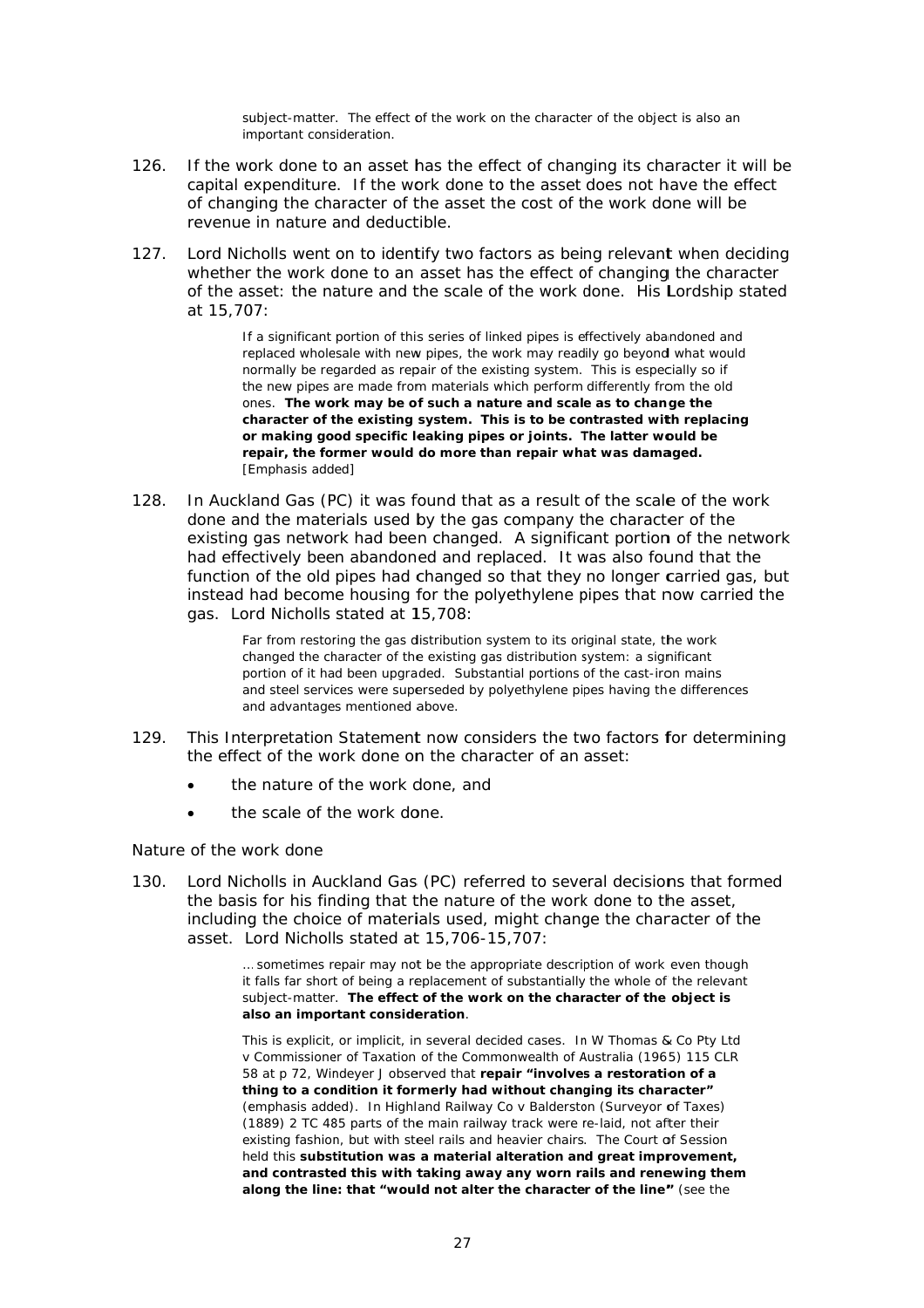Lord President, Lord Inglis, at p488). The Judicial Committee applied this dictum in Rhodesia Railways Ltd v Collector of Income Tax, Bechuanaland Protectorate [1933] AC 368 where the cost of relaying a railway line so as to restore it to its former condition was held to be a legitimate charge against income. Consistently with this, in Mitchell v BW Noble Ltd [1927] 1 KB 719 at p 729. Rowlatt J observed that replacement of a railing which perpetually falls down or needs painting with a brick wall would be capital expenditure. In FC of T v Western Suburbs Cinemas Ltd (1952) 86 CLR 102 a dangerous ceiling in a cinema was replaced with a new and better ceiling. Kitto J regarded the work as different in degree and kind from the type of repairs properly allowed for in the working expenses of a theatre business. [Emphasis added]

- $131.$ If the nature and scale of the work done to an asset indicates that the work has gone beyond repairs, and has changed the character of the asset, the cost of that work is capital expenditure.
- $132.$ Usually the character of an asset will be changed when the work done improves or enhances the asset in some way or makes it more advantageous. However, an improvement to the asset will not always be determinative of capital expenditure. This is because almost any repair work to an asset will result in some degree of improvement to that asset. To be capital in nature the work done must go beyond ordinary restoration and change the character of the asset.
- $133.$ One decision that Lord Nicholls relied on was the well-known Scottish decision of *Highland Railway*, which the Privy Council also applied in Rhodesia Railways. These two railway cases are often compared to demonstrate the effect the work done can have on the character of an asset.
- $134.$ In Highland Railway the court decided that alterations made to the company's main railway line changed its character so that the expenditure incurred was capital in nature. The court held at 488:

Then when we come to the question of the alteration of the main line itself, it must be kept in view that this is not a mere relaying of the line after the old fashion; it is not taking away rails that are worn out or partially worn out, and renewing them in whole or in part along with the whole line. That would not alter the character of the line: it would not affect the nature of the heritable property possessed by the Company. But what has been done is to substitute one kind of rail for another, steel rails for iron rails. Now that is a material alteration and a very great improvement on the corpus of the heritable estate belonging to the Company, and so stated is surely a charge against capital. [Emphasis added]

135. In contrast, the Privy Council in Rhodesia Railways distinguished Highland Railway and held that expenditure on repairs to the railway line did not have the effect of changing the character of the line. Instead, the expenditure was found to be an ordinary incident of railway administration. Lord Macmillan stated at 374:

> The periodical renewal by sections of the rails and sleepers of a railway line as they wear out by use is in no sense a reconstruction of the whole railway and is an ordinary incident of railway administration. The fact that the wear although continuous is not and cannot be made good annually does not render the work of renewal when it comes to be effected necessarily a capital charge. The expenditure here in question was incurred in consequence of the rails having been worn out in earning the income of previous years on which tax had been paid without deduction in respect of such wear, and represented the cost of restoring them to a state in which they could continue to earn income. It did not result in the creation of any new asset; it was incurred to maintain the appellants' existing line in a state to earn revenue.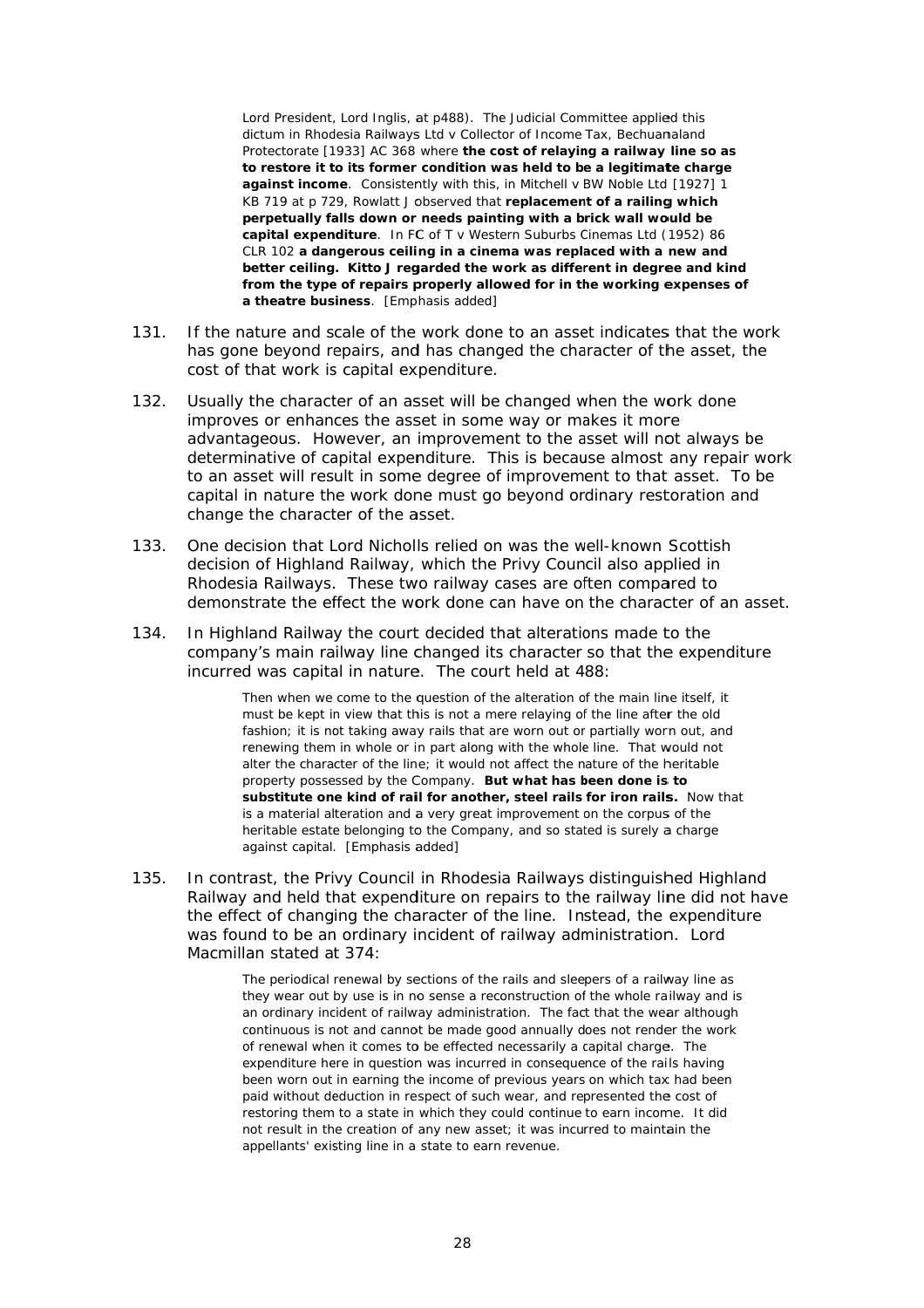#### 136. Lord Macmillan commented on the differences between the situations in Highland Railway and Rhodesia Railways at 376:

The contrast between the cost of relaying the line so as to restore it to its original condition and the cost of relaying the line so as to improve it is well brought out in the passage just quoted [ie, the passage quoted at paragraph [134] of this statement], and while the former is recognised as a legitimate charge against income the extra cost incurred in the latter case in the improvement of the line is equally recognized as a proper charge against capital. In the present instance the renewals effected constituted no improvement; they merely made good the line so as to restore it to its original state.

- 137. Lord Nicholls in Auckland Gas (PC) also referred to FCT v Western Suburbs Cinemas. That case is often considered with Conn (HM Inspector of Taxes) v Robins Bros Ltd (1966) 43 TC 266 (Ch). Both cases involved significant work done to repair buildings, but the court in each case reached a different outcome. Looked at together, the two cases illustrate the effect the nature of the work done can have on the character of an asset. They also demonstrate how the particular materials used can affect the nature of the work done. The assessment of the work done will always be a question of fact.
- 138. In Western Suburbs Cinemas a damaged ceiling was replaced because an architect considered it was impractical to repair. The court decided the cost of replacing the ceiling was expenditure on capital account. The ceiling was replaced with a new ceiling constructed from more suitable modern materials than those materials previously used, even though equivalent materials were available. The court held that the work done did much more than meet a need for restoration. The resulting ceiling was new and better and had considerable advantages. It was held that the repair work done was different, in degree and in kind, from the usual allowable working expenses of a theatre business. Kitto J stated at page 105:

To decide whether a particular item of expenditure on business premises ought to be charged to capital or revenue account is apt to be a matter of difficulty, though the difference between the two accounts is clear enough as a matter of general statement (Sun Newspapers Ltd. v. Federal Commissioner of Taxation). In this case the work done consisted of the replacement of the entire ceiling, a major and important part of the structure of the theatre, with a new and better ceiling. The operation seems to me different, not only in degree, but in kind, from the type of repairs which are properly allowed for in the working expenses of a theatre business. It did much more than meet a need for restoration; it provided a ceiling having considerable advantages over the old one, including the advantage that it reduced the likelihood of repair bills in the future. The case resembles one of the illustrations given by Rowlatt J. in Mitchell v. B. W. Noble Ltd [1927] 1 KB 719, at p 729. As his Lordship there observed, if you say, "I will not have a railing which perpetually falls down or wants repainting; I will abolish it and I will build a brick wall which will not fall down or will not want painting", that is a capital expenditure. The truth is, I think, that the new ceiling was an improvement to a fixed capital asset and that its cost was a capital charge. [Emphasis added]

 $139.$ Robins Bros involved extensive repairs to leased retail premises. The building was over 400 years old and for the most part was original, but a great part of it was rotten. The building was protected and any work done to it could be for preservation purposes only. The work done included renewing some of the roof timbers and replacing the slate roof with corrugated asbestos. Some walls on the lower floor were removed, so steel girders had to be inserted to support the upper storeys. The rotten timber ground floor was re-formed in concrete. In contrast to the decision in Western Suburbs Cinema, the court in Robins Bros held that although there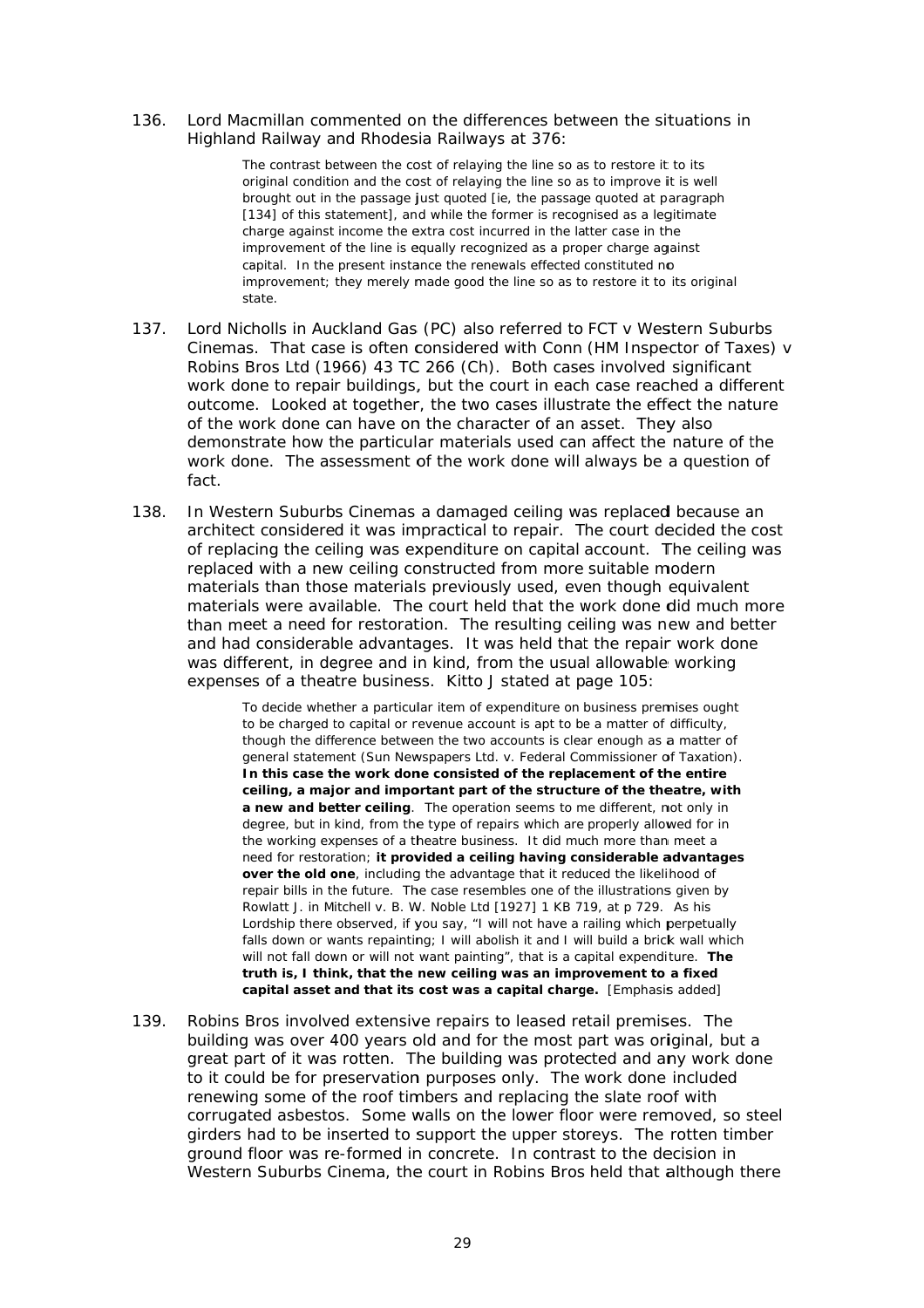#### was extensive replacement of the existing asset, the expenditure was on revenue account. Buckley J's reasoning at 274 was that:

... this was expenditure incurred by the Company with a view to enabling it to continue to earn profits from its business, not by acquiring some asset for that purpose but by putting the Company's existing asset into a state of repair which would enable it to continue to use that asset. No doubt in the course of carrying out these works certain structural alterations were made, as one would expect with any extensive repair of a building over 400 years old, when repairs were being carried out at a time when building techniques have completely altered. But the fact that there were alterations in the structural details of the building does not seem to me to be a good ground for proceeding upon the basis that the work produced something new. On the contrary, I think it is implicit in the Commissioners' finding **that the result of this work was not to produce something new but to repair something which had previously** existed. Upon that basis it seems to me that there is no ground for regarding this expenditure as a capital expenditure. It was expenditure incurred for the purpose of enabling the Company to continue to earn its profits, and was therefore in my judgment expenditure which would properly be chargeable to in ncome. [Emp hasis added]

- 140. While the decisions in *Western Suburbs Cinemas* and *Robins Bros* might seem contradictory, the Commissioner considers the two cases demonst the subtle factual differences that make decisions in this area so difficult. It is not wise simply to view the cases as irreconcilable or that the approach in one case is to be preferred over the other. What is clear from these two one case is to be preferred over the other. What is clear from these two<br>cases is that when major components of an asset are replaced instead of simply being repaired to a serviceable condition, a judgement has to be made as to the nature of the work done to the asset. n<br>trate<br>trate
- 141. In Western Suburbs Cinemas the court focused on the improvement the taxpayer made by choosing to replace the damaged ceiling with a new In Western Suburbs Cinemas the court focused on the improvement the<br>taxpayer made by choosing to replace the damaged ceiling with a new<br>ceiling constructed from a superior modern product when other equivalent products were available. The inference is that if the ceiling had been repaired using the equivalent materials then the work would have been more likely to be a deductible repair. In *Robins Bros*, the company took a different approach to maintaining the building (much of which was 400 years old and protected), and viewed the replacement of major components as a natural part of the repair process, using materials that components as a natural part of the repair process, using materials that<br>were appropriate for construction at the time the work was done. Arguably, in *Robins Bros* the company did not seek to improve the building but only to maintain the building's inherent utility. The building remained the same size and in the same location. The building was not completely reconstructed, replaced or renewed, nor was substantially the whole of the building reconstructed, replaced or renewed. The court found in *Robins Bros* that, based on its particular facts, while the building was improved as a result of being repaired, the work done to the building did not go beyond repairs. In contrast, the work done to the ceiling in *Western Suburbs Cinemas*, while necessary, went beyond restoration and changed the character of the building .
- 142. It is also interesting to consider the decision in *Robins Bros* in the light of Lord Nicholl's observations in Auckland Gas (PC) regarding *Lurcott*. Lord Lord Nicholl's observations in *Auckland Gas* (PC) regarding *Lurcott*. Lord<br>Nicholls makes it clear that work done to an asset will be capital expenditure where that work results in the asset, or substantially the whole of the asset, being reconstructed, replaced or renewed. As seen, Lord Nicholls also makes it clear that work done to an asset will be capital expenditure where that work changes the character of the asset. Buckley J appeared to be influenced by the lower court finding of fact that the work done was repairs. It could be suggested that if similar facts as in *Robins Bros* arose under the ITA 2007, the expenditure would be found to be capital in nature on the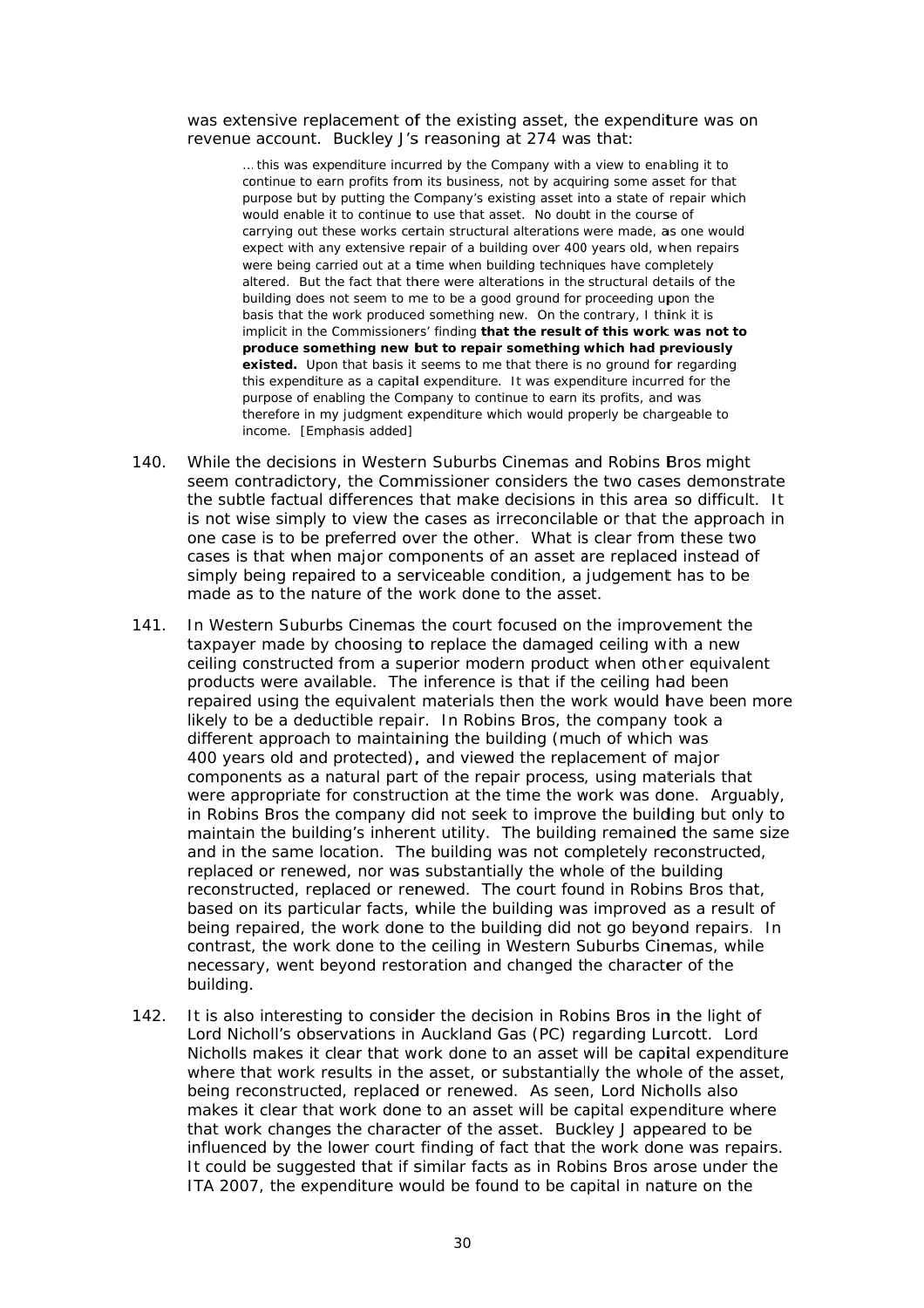basis that the character of the building had changed, or the work amounted to a reconstruction, replacement or renewal of substantially the whole of the asset, or both.

### Use of more modern materials

- $143$ The decision in Western Suburbs Cinemas illustrates how the materials used to make repairs can have an important bearing on the nature of the work done.
- In Western Suburbs Cinemas the ceiling of the theatre was predominantly  $144.$ made from sheets of an imported product called "Ten Test". Over time the Ten Test material had become dry, buckled and brittle. Many of the pins affixing the sheets to the ceiling joists had drawn through. An architect concluded that it was practically impossible to repair the ceiling. The product Ten Test was not available, although two equivalent products were available - celotex and caneite. However, the architect would not use any product of this type as he considered them to be unsatisfactory for this purpose. Instead he replaced the ceiling with fibrous plaster, attached to new battens that were attached to new ceiling joists. The plaster had a longer life, was harder, better suited to decorative treatment and could be moulded. Even though the architect had advised against repair, the cinema company still got a price for repairs to the ceiling using equivalent materials. The company considered both options (ie, repair or replacement of the ceiling) and chose not to repair but to replace the whole ceiling. Kitto J concluded at 106 that the result of the work done was a "new and better" ceiling that provided considerable advantages over the old one. He found that "the new ceiling was an improvement to a fixed capital asset" and therefore capital expenditure.
- These same principles were applied by Judge Barber in the Taxation Review  $145.$ Authority decision, Case F78 (1984) 6 NZTC 59,951. Judge Barber decided the replacement of a cracked fibrolite roof of a rental property with a new type of tiled roof did not restore the asset to its original character but altered it. The roof could have been repaired by the replacement of the damaged sheets of fibrolite but instead the owners chose to replace the entire roof with a "better" type of tiled roof. This meant the work was capital in nature.
- In Auckland Gas (PC) Lord Nicholls also discussed the use of new materials 146. in repairs and maintenance work. He noted that the use of newer and better technology may not in itself change the character of the asset. At 15,706 he states:

It often happens that, with improvements in technology, a replacement part is better than the original and will last longer or function better. That does not, of itself, change the character of the larger object or, hence, the appropriate description of the work.

 $147.$ However, while the use of new materials may not in itself change the character of an asset, Lord Nicholls went on and found in Auckland Gas (PC) that when new materials were used extensively and performed differently, then their use did result in a change of character of the asset. He held that the fact that a significant portion of the gas network had been replaced with new polyethylene pipes, together with the fact that the new pipes were made of materials which performed differently from the old pipes, meant that the nature and scale of the work was such that the character of the existing gas system was changed (at 15,708).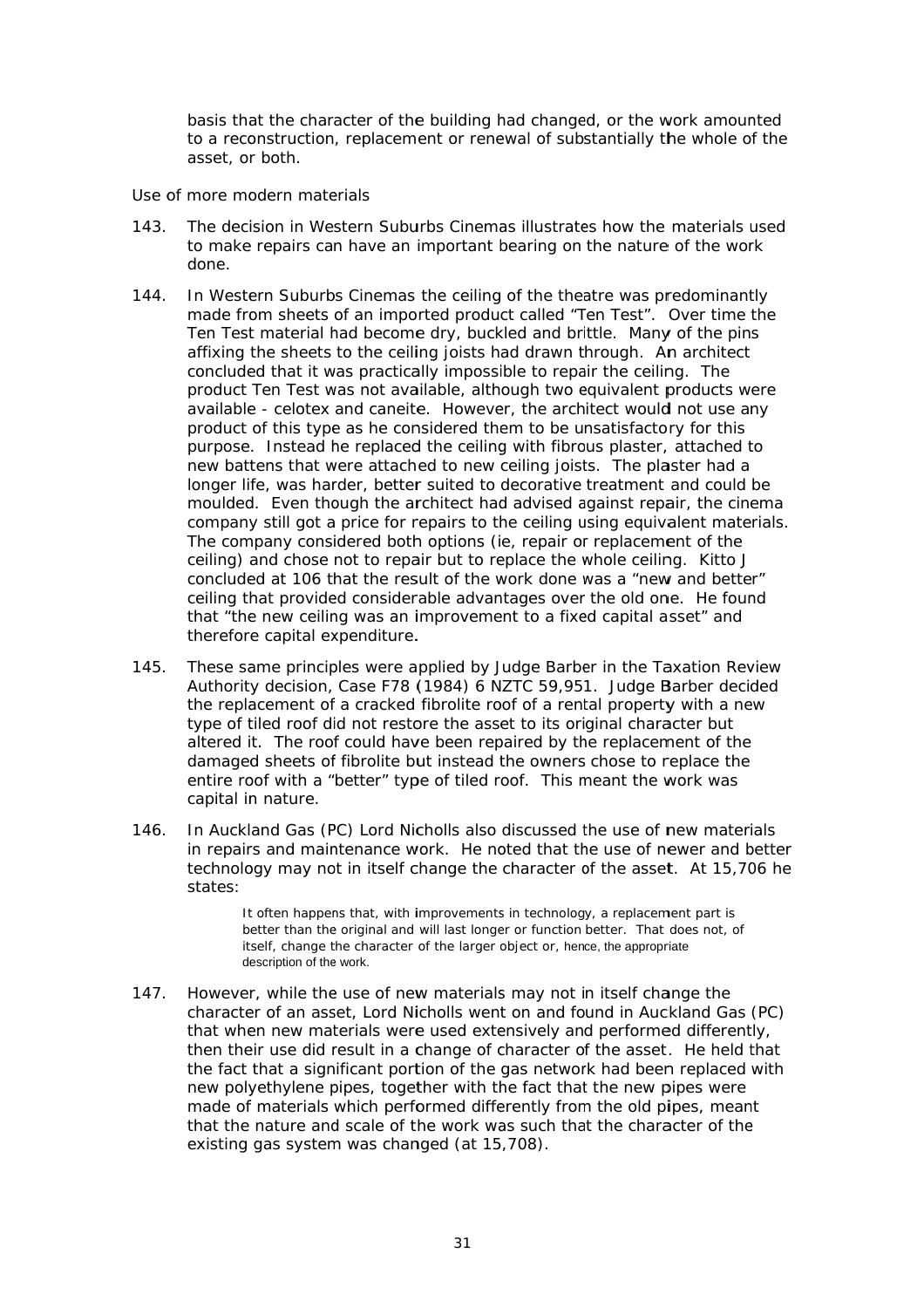- 148. With regard to the nature of the work done, the use of new materials in completing the work does not necessarily mean that the asset is improved. However, where different materials are used and as a result the asset is more advantageous or performs or functions better or differently than it did previously, that may indicate a change in the character of the asset. Where a decision is made to use better materials instead of the same or equivalent materials a change in the character of the asset will result and the cost of the work done will be capital expenditure.
- 149 However, regardless of the choice of materials, as seen above, where new materials are used extensively so that the asset, or substantially the whole of the asset, is reconstructed, replaced or renewed, the expenditure will be capital in nature.

### Other factors potentially affecting the nature of the work done

- $150.$ From time to time the courts have been asked to take into account other factors when deciding whether the work done to an asset is capital or revenue in nature. The types of factors that the courts sometimes consider include the effect of the work done on:
	- the value of the asset:
	- the income-earning capacity of the asset;  $\bullet$
	- the useful life of the asset:  $\bullet$
	- the function of the asset:
	- the operating capacity of the asset.  $\bullet$
- 151. The cases show that these factors are rarely determinative of the nature of the work done. The courts instead consider the overall effect of the work done on the asset when determining whether the character of the asset has changed.
- For example, an increase in value by itself has not been considered a reliable  $152.$ indicator of work being of a capital nature. In Poverty Bay Electric Blanchard J commented at 15,008:

It is worth observing also that it is hard to see the adding of value as an essential element in capital expenditure when restoration or repair work usually adds value to the object which is restored or repaired.

- Similarly, the income-earning capacity of an asset does not need to increase  $153.$ for the work done to the asset to be capital in nature. The changes made to the railway line in *Highland Railway* were found to be a "permanent improvement" even though the company "derived no additional revenue from the outlay". Therefore, a comparison of the income-earning capacity of the asset alone cannot always accurately determine whether the work done has changed the character of the asset. This conclusion was also reached by Judge Barber in Case X26 in response to an argument that the work done to the building did not result in any increase in the rental income the building was capable of generating, and therefore the cost could not be capital expenditure.
- $154.$ It is sometimes suggested that the extension of an asset's useful life may indicate the work done to an asset is of a capital nature. Correspondingly, if there is no increase in an asset's useful life that may indicate revenue expenditure. However, the Court of Appeal in Auckland Gas noted at 15,022 that if the old gas network had been repaired by merely replacing the joints and corroded sections of pipe the network would have been capable of giving more service and the benefits would have been long lasting. Further,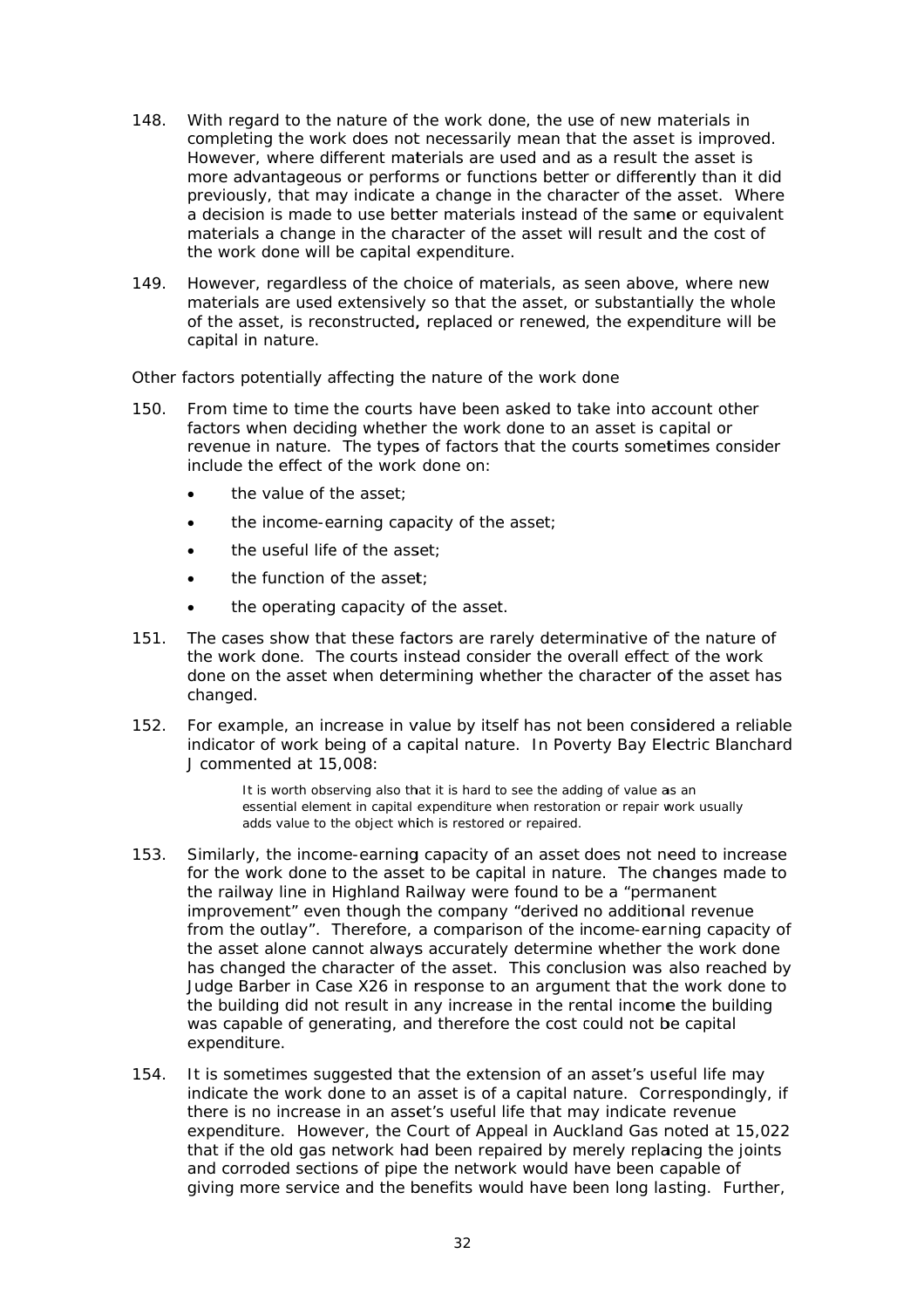the Court of Appeal observed that where the work done creates a new asset it is not essential that the life of the original asset be extended for the work done to be capital in nature. This means that the effect of the work done on an asset's useful life is not always a reliable indicator of the capital or revenue nature of work done to an asset. Every fact situation is different.

155. In *Auckland Gas* (PC), Lord Nicholls also noted that a comparison of the functional position of an asset before and after the work is done is not a reliable guide by itself as to whether the work done is capital or revenue in nature. He explained at 15,708 that this was because a maintenance problem can be solved in more than one way:

> The Court of Appeal held, and their Lordships agree, that Williams J [in the High Court] reached a conclusion which did not reflect the reality of the work done. In particular, his comparison of the functional position before and after was made at a level of abstraction which paid insufficient regard to the nature and extent of the operation carried out by Auckland Gas. A maintenance problem such as existed here may be capable of being solved in more than one way. It may be solved by work which would be regarded as a repair of the existing structure. Or it may be solved by scrapping all or much of the existing structure and providing a new one. In overall functional terms the result may be much the same in the two cases, but that is not by itself a reliable guide. If the latter alternative is chosen, the expenditure may well be of a ca apital nature. [Emphasis a added]

156. Lord Nicholls then said at 15,709 that:

> ... the desire to solve a maintenance problem is not inconsistent with carrying out work of a capital nature. The nature and extent of the work carried **o ut to the phy ysical asset are what is d determinativ ve of the cha aracter of the work**. [Emphasis added]

- 157. A further point to note is that sometimes work done to an asset may result in unsought benefits. For example, in *Auckland Gas* the insertion of the replacement pipes meant that the new pipes, although smaller in diameter, would be able to carry gas at a higher pressure than the old pipes. This meant the overall capacity of the network was increased. While this would be able to carry gas at a higher pressure than the old pipes. This<br>meant the overall capacity of the network was increased. While this<br>outcome was not a goal in itself, as the existing system already had enough additional capacity for future growth, it was found to be an improvement brought about by the work done, and as such indicated a change in the character of the network.
- 158. This suggests that where the work done to an asset results in an unsought benefit, the fact that obtaining the advantage was not a goal of the work benefit, the fact that obtaining the advantage was not a goal of the work<br>done does not prevent a finding that the character of the asset has been changed d.
- 159. In summary, factors such as changes to an asset's value, earning capacity, useful life, function or operating capacity, whether or not a goal of the work done, cannot be relied on in isolation to establish the nature of the work done, cannot be relied on in isolation to establish the nature of the work<br>done to the asset. However, in some cases the courts have tended to use such factors to support an overall assessment of whether the character of an asset ha as changed .

### **Scale of the work done**

160. Another important consideration when determining whether the work done to an asset has changed the character of the asset is the scale of the work done. This is also an important consideration when determining whether the work done has resulted in the asset or substantially the whole of the asset being reconstructed, replaced or renewed.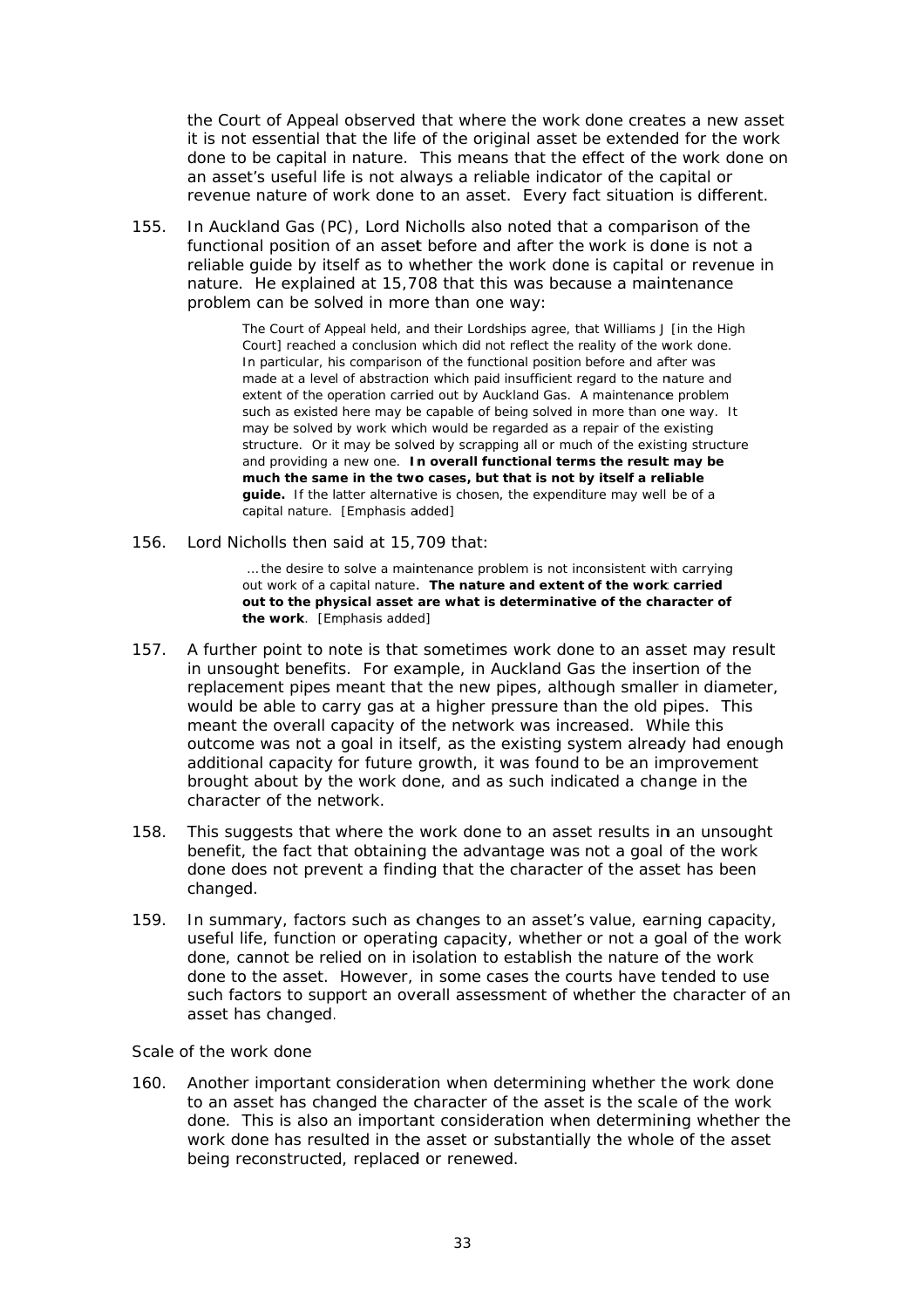- 161. When considering the scale of the work done the courts may take into account the extent of the work done, the importance of the work done to the asset and the business, and the cost of work done in the context of the asset.
- As seen in Auckland Gas (PC) Lord Nicholls confirmed that repairs and  $162.$ maintenance expenditure is on capital account when the work done to the asset is so substantial that it is a reconstruction, replacement or renewal of the identified asset or substantially the whole of the asset. Under general capital/revenue principles, one-off expenditure that results in the creation of a new asset, or the production of an advantage of an enduring benefit, may indicate that expenditure is of a capital nature. The courts have also indicated that even where the work done to an asset falls short of being the renewal of substantially the whole of the asset, the more substantial the work is in relation to the asset, the more likely it is that the work will have had the effect of changing the character of the asset and will be of a capital nature. For example, in Auckland Gas polyethylene pipes were inserted into 380 km of the network's cast-iron mains and into 150 km of the network's steel services, amounting to 23% of the entire network and 32% of the steel services respectively. The courts found that these were substantial portions of the gas distribution system.
- In Case L68 (which concerned work done to two fishing boats the first had  $163.$ its motor replaced and the second was refitted), Judge Keane considered the scale of work done to refit the second boat indicated the expenditure was capital in nature. He held at 1,401:

Whether expenditure is for "repairs or alterations", or is more substantial and capital in nature, appears to depend on the scale and significance of the work done, when related to the asset to which it occurs. The larger and more significant the work, relative to the whole, the more probable it is that capital expenditure is involved.

The refitting of the "S" seems much more to me than an accumulation of repairs. The sheer scale of what was done tells against the possibility that it was routine. It was an extraordinary event in the life of the vessel. There was nothing piecemeal about what was done. The whole capital entity was affected. Entire aspects of the fabric were replaced. The vessel was restored in the fullest sense, in some respects with more modern materials, to a new and much extended life. The expenditure seems to me to have been capital in nature. [Emphasis added]

- $164.$ It also follows that the bigger, more significant or more integral the part of the asset being worked on or replaced is, relative to the asset as a whole, the more likely the expenditure will be of a capital nature. For example, in Western Suburbs Cinemas Kitto J referred to the fact the ceiling was a "major and important part of the structure of the theatre" when reaching his conclusion that the expenditure was capital.
- In Case N8 (which concerned the deductibility of repair costs to a cement  $165.$ manufacturing plant), Judge Bathgate found it significant in his analysis of the work done to the plant that the mixer was replaced. The mixer was central to the operation of the plant and was housed in the tower of the central working core of the batching plant. The contents of the tower were replaced to a significant degree.
- $166.$ At 3,074 his Honour commented:

Altogether, item by item by item there was a significant replacement and renewal of the central core parts in the concrete making process. There were also significant replacements by renewal of many stationary parts. When they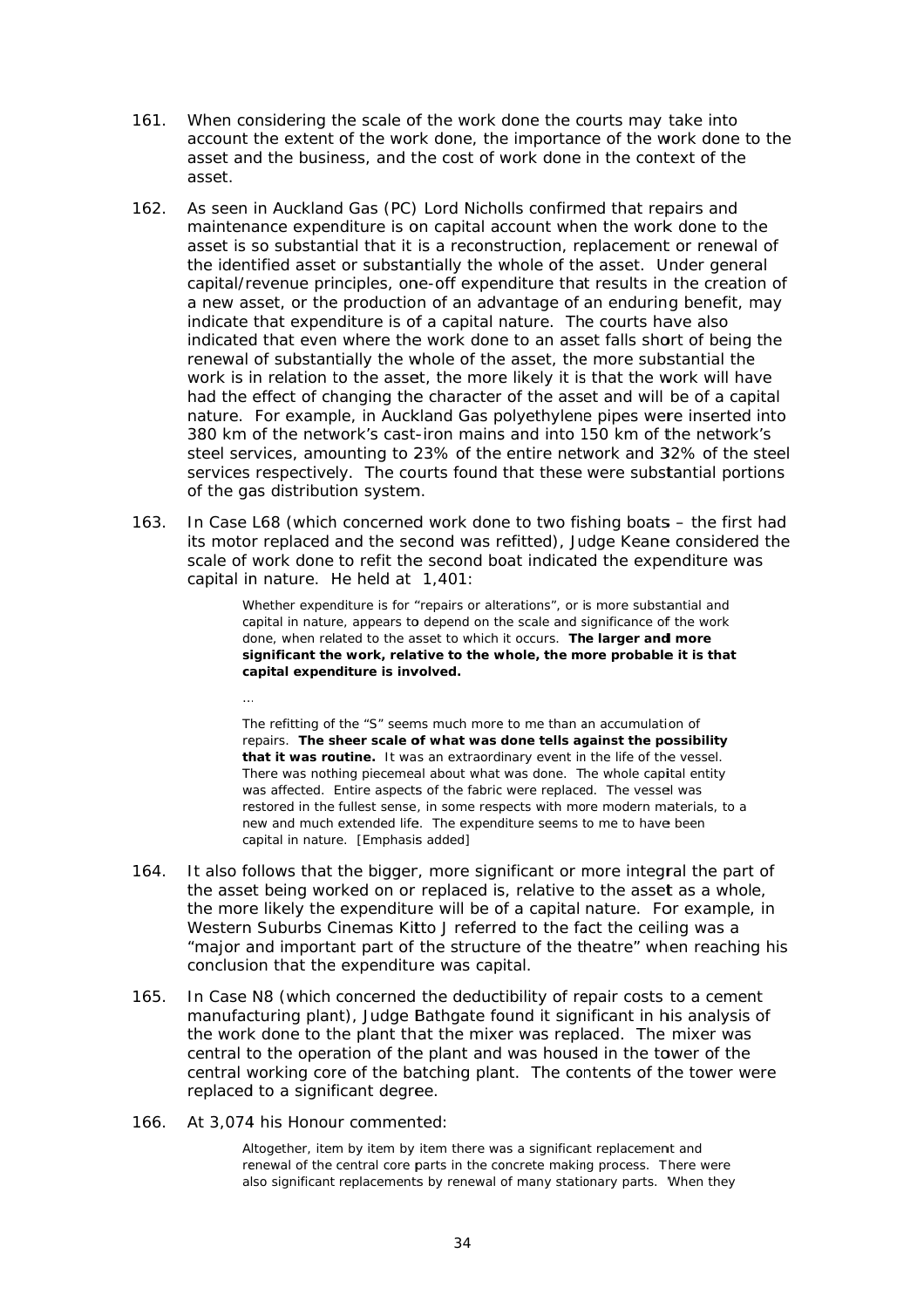are together considered with the renewal, replacements and improvements to the structural parts housing or supporting the plant and equipment, the entire entity, as a composite whole had such a quantity and value of work that I think, fairly obviously, it was capital and not revenue in character.

- $167.$ Therefore, when the scale of the work done is being considered, the importance of the parts being worked on to the asset and to the business as a whole forms part of that consideration.
- 168 Judge Bathgate also considered that the cost of the work done relative to the value of the asset can be an indicator as to the nature of the expenditure. In keeping with general capital/revenue principles he suggested an amount incurred regularly and that is small, relative to the whole value of the asset, is more likely to be revenue in nature. On the other hand, one-off expenditure that is substantial in relation to the value of the asset before the work is done is more likely to be capital in nature. He stated at 3,073:

The expenditure would generally be deductible also if the expense is for an amount that is regularly incurred by reason of ordinary wear and tear, or the expense is small and subordinate in nature in relation to the whole value of the asset involved. On the other hand work resulting in a significant increase in value of the asset, a change in its character or kind, of an amount not reqularly incurred, or substantial in amount in relation to the value of the asset prior to the work, may be more likely to be capital expenditure of the nature not allowed as a deduction under sec 108(1). [Emphasis added]

- 169. Judge Bathgate's decision provides one example of how cost can be taken into account in the assessment of the nature and scale of the work done – in that case comparing the cost of the work with the value of the asset. However, in the Commissioner's view, the courts do not provide any consistent authority as to how best to make such cost comparisons, nor the importance of them. The courts tend to focus more widely on the scale of the work done to the asset, of which cost is only one factor.
- In Hawkes Bay Power, when considering the effect of the work done  $170.$ Goddard J said at 13,706:

The evidence from the valuation experts ... was extremely interesting, although varied. In the end, however, it did not assist in determining the key issues. ...the fact of the matter is that the degree of expenditure invested by Hawkes Bay Power in its underground conversion programme can only be regarded as capital in nature.

- 171. In summary Goddard J noted at 13,707 that "the scale and degree of the work involved in the total project and the money expended on it leads to only one conclusion; that is, that the expenditure in question is capital in nature"
- In the Commissioner's view, cost on its own is not always a reliable indicator  $172$ of the nature of expenditure. Sometimes the cost of repair work can be very high, for example, if the replacement parts are expensive or the repair work is difficult. This does not mean the nature of the work done has changed from being revenue to capital. Similarly, in some circumstances it may be less expensive to replace an asset than to repair it - but that saving does not change the character of the work done from being capital. That said, the Commissioner considers that as a general proposition the more significant the costs incurred, the more likely the expenditure will be capital in nature.
- Overall, the courts consider the scale of the work done, including the extent  $173.$ and cost of work done, when deciding whether work done is of a capital or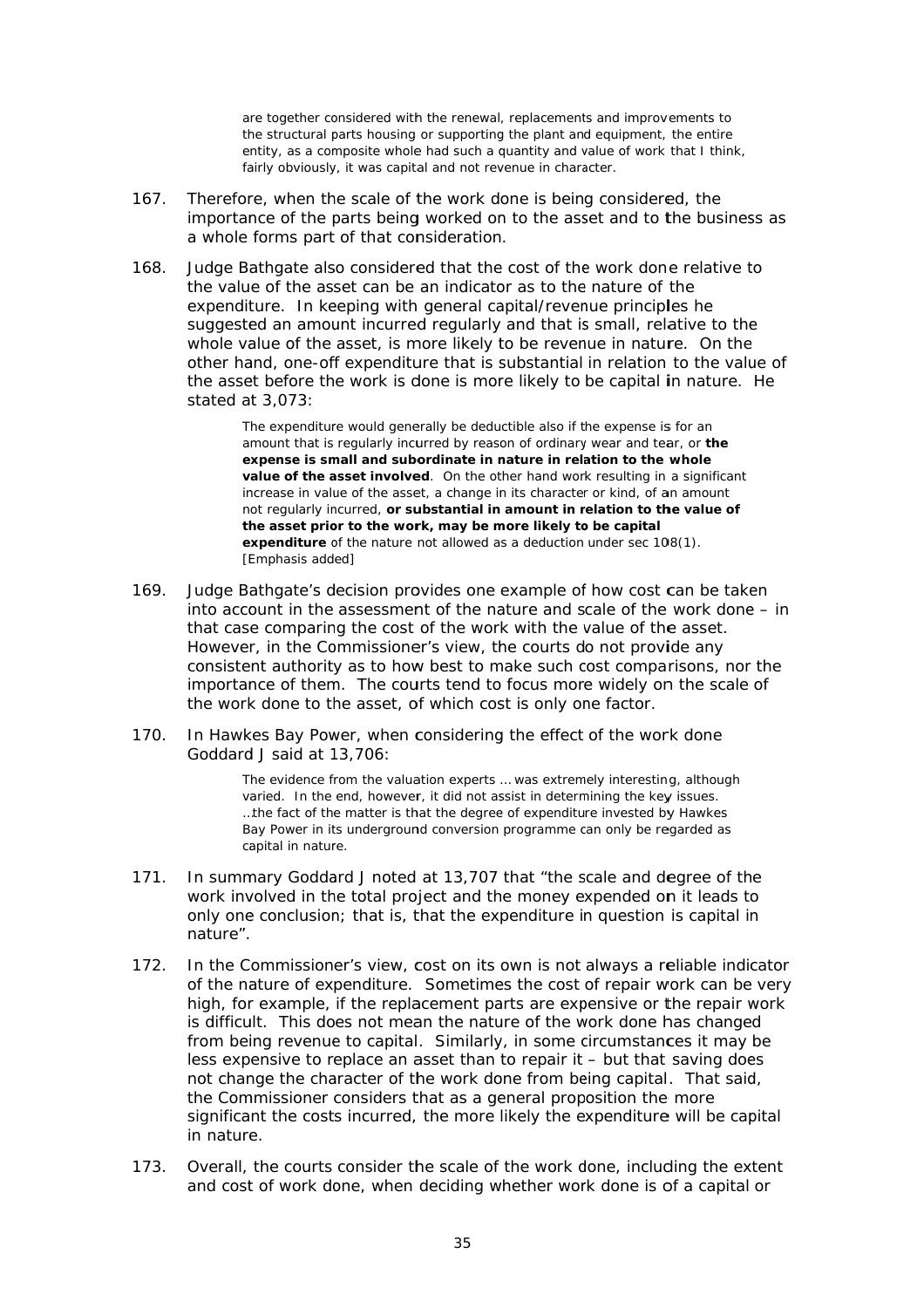revenue nature. The more important the asset is to the business, or the more integral the replacement parts are to the asset then arguably the scale of work done increases and the more likely the expenditure will be capital in nature.

 $174.$ When both the nature and the scale of the work done are considered, a decision can be made as to the character of the work done – that is, whether it is capital or revenue in nature.

### Key points on the nature and extent of the work done to the asset

- 175. The Commissioner takes the following key points from the analysis of the cases on the nature and extent of the work done:
	- If the work done results in the reconstruction, replacement or renewal of the asset or substantially the whole of the asset the cost of that work will be capital expenditure. (Auckland Gas (PC), Auckland Trotting (SC and CA), Lurcott)
	- Expenditure incurred to repair or maintain the asset, over and above making good wear and tear, that has the effect of changing the character of the asset will also be capital expenditure. Expenditure incurred to repair or maintain the asset without changing its character will be on revenue account. (Auckland Gas (PC))
	- When determining whether the work done is capital in nature, relevant factors to consider are the nature and the scale of the work done to the asset (Auckland Gas (PC)).
	- With regard to the nature of the work done, the use of new materials in completing the work does not necessarily mean that the asset is improved. However, where different materials are used and as a result the asset is more advantageous or performs or functions better or differently than it did previously, that may indicate a change in the character of the asset. Where a decision is made to use better materials instead of the same or equivalent materials a change in the character of the asset will result and the cost of the work done will be capital expenditure. Where new materials are used extensively so that the asset, or substantially the whole of the asset, is reconstructed, replaced or renewed, the cost of the work done will be capital expenditure regardless of the choice of materials. (Auckland Gas (PC), Western Suburbs Cinemas, Case F78)
	- Changes to an asset's value, its earning capacity, its useful life, function or operating capacity, whether or not a goal of the work done, cannot be relied on in isolation to establish the nature of the work done to the asset. Instead in some cases the courts have tended to use such factors to support an overall assessment of whether the character of an asset has changed. (Poverty Bay Electric, Highland Railway, Auckland Gas (PC and CA))
	- Determining the scale of the work done includes a consideration of the extent of the work done, the importance of the work done to the asset and the business, as well as the cost of the work done. The greater the extent of the work done, the greater the importance of the work done to the asset and the business, and the more significant the costs incurred, the more likely the expenditure will be capital. (Auckland Gas (PC), Case L68, Western Suburbs Cinemas, Case N8, Hawkes Bay Power)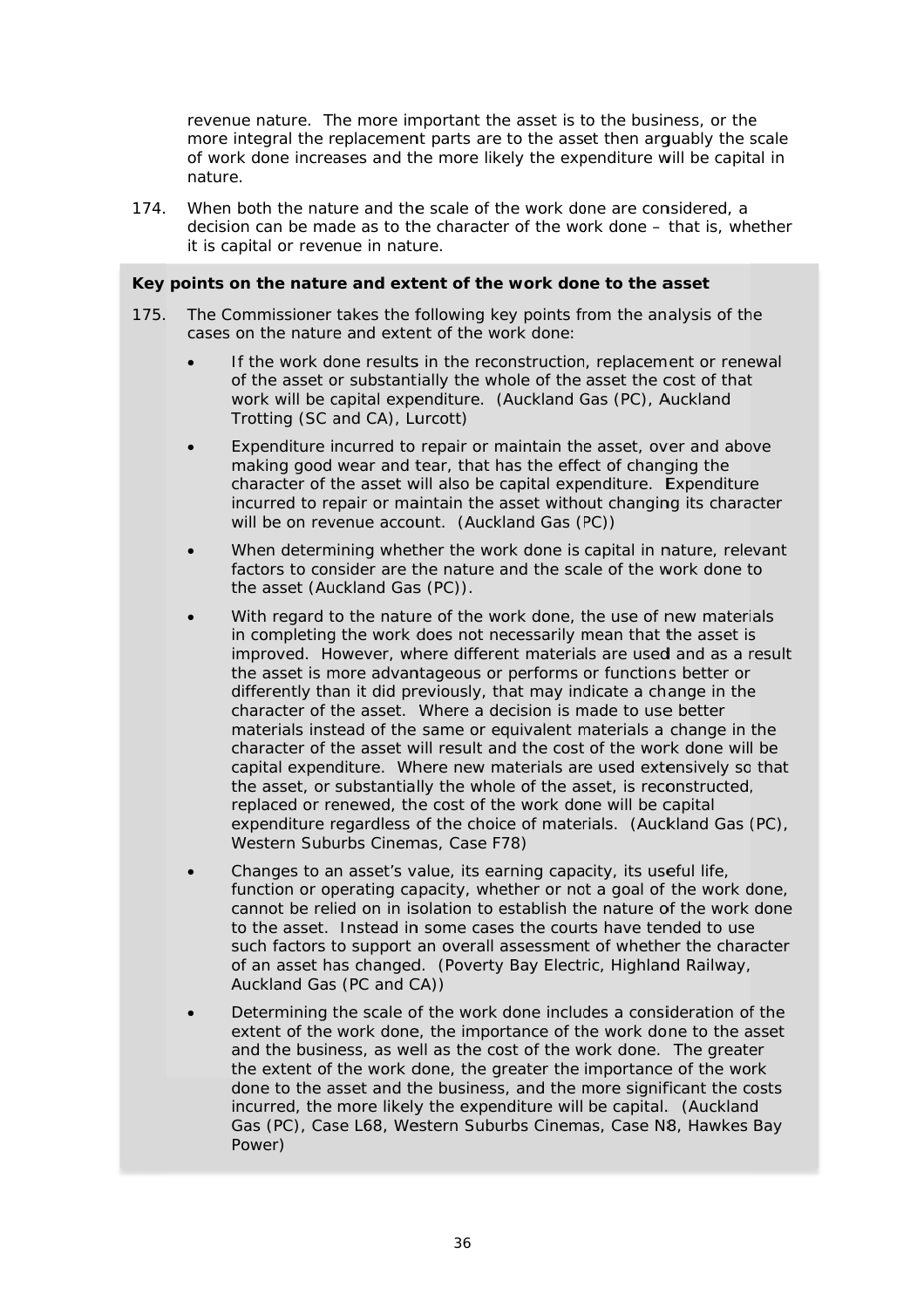### **Examples – nature and extent of the work done to the asset**

#### *Example 5– taxi driver replaces engine (no change in character or substantial renewal)*

Frank is an owner-operator taxi driver. He has driven the same taxi for the past 5 years. Until recently the taxi has been reliable and overall is in good condition. Frank has had his taxi serviced regularly but his mechanic has advised him that the engine is now seriously worn. Frank arranges for his mechanic to replace his taxi's worn engine with a reconditioned engine that is comparable to the worn one. The cost of the replacement engine and its installation is revenue in nature. This is because the work done does not go beyond repairs to change the character of the taxi. The work done also does not result in a renewal of substantially the whole of the asset (ie, the taxi).

#### *Example 6 – taxi driver upgrades engine (change in character)*

Frank decides that if he needs to install a reconditioned engine in his taxi, rather than replacing the worn engine with a comparable engine he would prefer to upgrade to a more powerful one so that he can tow a luggage trailer. The ability to carry additional luggage will expand his business. Therefore, he asks his mechanic about sourcing and installing a compatible but more powerful engine. In this case the cost of the replacement engine and its installation will be capital expenditure. This is because the work done goes beyond repairs and has changed the character of the taxi.

#### *Example 7 – refurbishment of item of industrial plant (substantial replacement and renewal)*

Best Processors Limited owns a large item of specialised industrial plant that is central to its business. Due to wear and tear on the plant, and despite regular maintenance, the company is concerned that the quality of its products is declining. To ensure the company preserves its quality standards the company resolves to refurbish the item of plant. Extensive work is undertaken. The plant casing is repaired. The core processor unit is replaced, along with the drive mechanisms, motors and conveyors. Repairs on related parts are also undertaken. As a result of the work done to the plant, improved production quality is achieved. There have been negligible gains in the operating capacity of the plant. The cost of the work done was significant.

The costs incurred by Best Processors Limited will be capital expenditure. Although the plant may not be functionally different after the work, overall, a replacement and renewal of substantially the whole of the plant has occurred. The nature and scale of the work done supports this conclusion.

#### *Example 8 – replacement of rotary platform in a dairy shed (substantial replacement and renewal)*

Loamsdown Farms needs to replace the rotary platform in its rotary dairy shed. The existing platform drive mechanism and motor will be retained. The new platform will have no greater capacity than the old platform. The rotary platform, together with its associated drive mechanism and motor, makes up the rotary platform asset. The replacement of the platform will involve the replacement and renewal of substantially the whole of the rotary platform asset. The platform is a significant and distinct part of the entire rotary system in terms of both its size and value. The cost of replacing the rotary platform will be capital expenditure. An increase in the capacity of the platform is not necessary to establish capital expenditure, if the replacement is so significant that it amounts to the replacement or renewal of substantially the whole of the asset.

(This example is based on findings made in the Commissioner's Interpretation Statement IS0025 "Dairy Farming – Deductibility of certain expenditure" *Tax Information Bulletin* Vol 12, No 2 (February 2000).)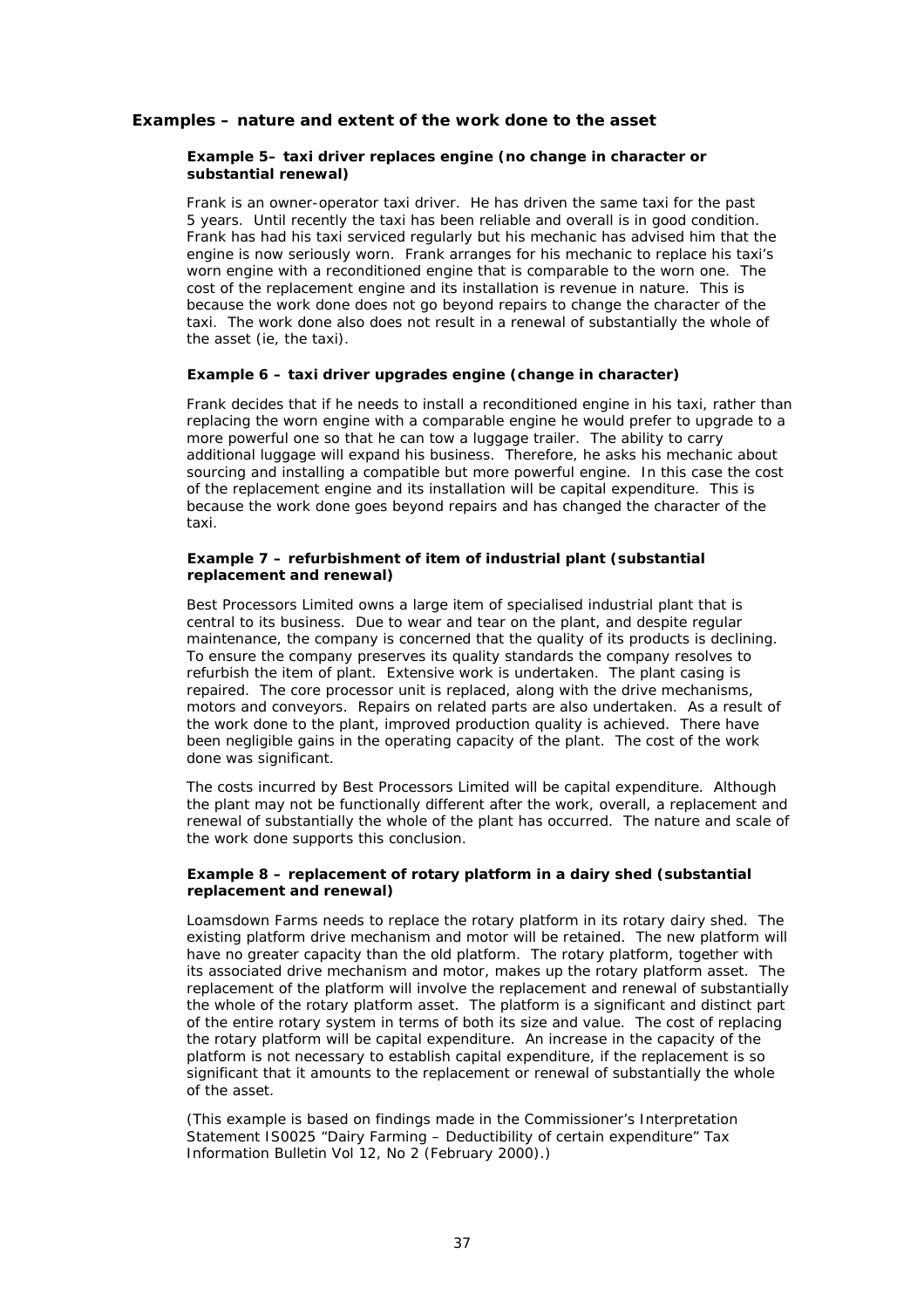#### *Example 9 – insulation top-up (no change in character or substantial replacement or renewal)*

Peter and Alice own a residential rental property in Wellington that was built 30 years ago. After a cold snap, their tenants complain that the insulation in the house has deteriorated and is no longer effective. Peter and Alice arrange for new insulation to be inserted into the house. The cost of the insulation is revenue in nature on the basis that it is a repair to the property and does not change the character of the asset. Nor does it result in a replacement or renewal of substantially the whole of the house. The work done only restores the property to its former condition.

#### *Example 10 – new insulation (improvement that changes character)*

Ralph and Bridget own a residential rental property that has never been insulated. Their tenants have been asking for years for the walls and floors to be insulated. Finally, Ralph and Bridget agree and insulation is installed. The cost of this new insulation is capital expenditure. It is not a repair to the rental property. The addition of insulation to the house improves the house and changes its character.

#### *Example 11 – replacement of garage roof using equivalent materials (no change in character or substantial reconstruction, replacement or renewal)*

Natalie and Albert own a residential rental property. The rental property has a leanto garage attached to it which has an asbestos roof. The roof has recently cracked and started leaking. It is no longer appropriate to use asbestos as a roofing material, so the roof of the lean-to is replaced with a comparable pre-painted steel roofing product. The cost of replacing the garage roof is revenue in nature. In this case the work done does not change the character of the asset. This is even though a newer, more modern material was used. The roofing material selected reflects current building practices, was an equivalent product and did not improve the lean-to beyond restoring it to its original condition. Nor did the work result in a reconstruction, replacement or renewal of substantially the whole of the house.

#### *Example 12 – leaky home repairs (no change in character or substantial reconstruction, replacement or renewal)*

Cath and Simon own a residential rental property. A few years ago they added a two room extension to the property. The extension has been leaking. The timber framing within the extension is rotten and needs replacing. To make the repairs the cladding and windows need to be removed from the extension and refitted. The cost of the repairs is revenue in nature. The work done to the house does not amount to a reconstruction, replacement or renewal of substantially the whole of the house. Nor do the repairs change the character of the house.

#### *Example 13 – leaky home improvements (change in character)*

Cath and Simon are unlucky and have discovered that another of the rental properties they own is a "leaky home". In this case the solution is not as straightforward as in Example 12 above and the remedial work required is extensive. Cath and Simon decide to re-clad all the house's exterior walls using a superior concrete block construction system rather than the equivalent substitute cladding system. While the concrete block construction system is more expensive, it should be more durable, and require less maintenance. The cost of repairs will be capital expenditure. The work done goes beyond repairing the house and the character of the house is changed. This is the outcome in this case regardless of whether the work done results in the reconstruction, replacement or renewal of the house or substantially the whole of the house.

#### *Example 14 – major repairs to leaky building (substantial reconstruction)*

Stuart owns a stand-alone single-storey commercial building in Onehunga that he leases to a small manufacturing business. The building has been leaking badly and the walls and timber framing are extensively damaged. To rectify the damage and prevent it recurring, extensive work is undertaken. All the exterior wall cladding is removed and replaced with an equivalent recommended product. Large sections of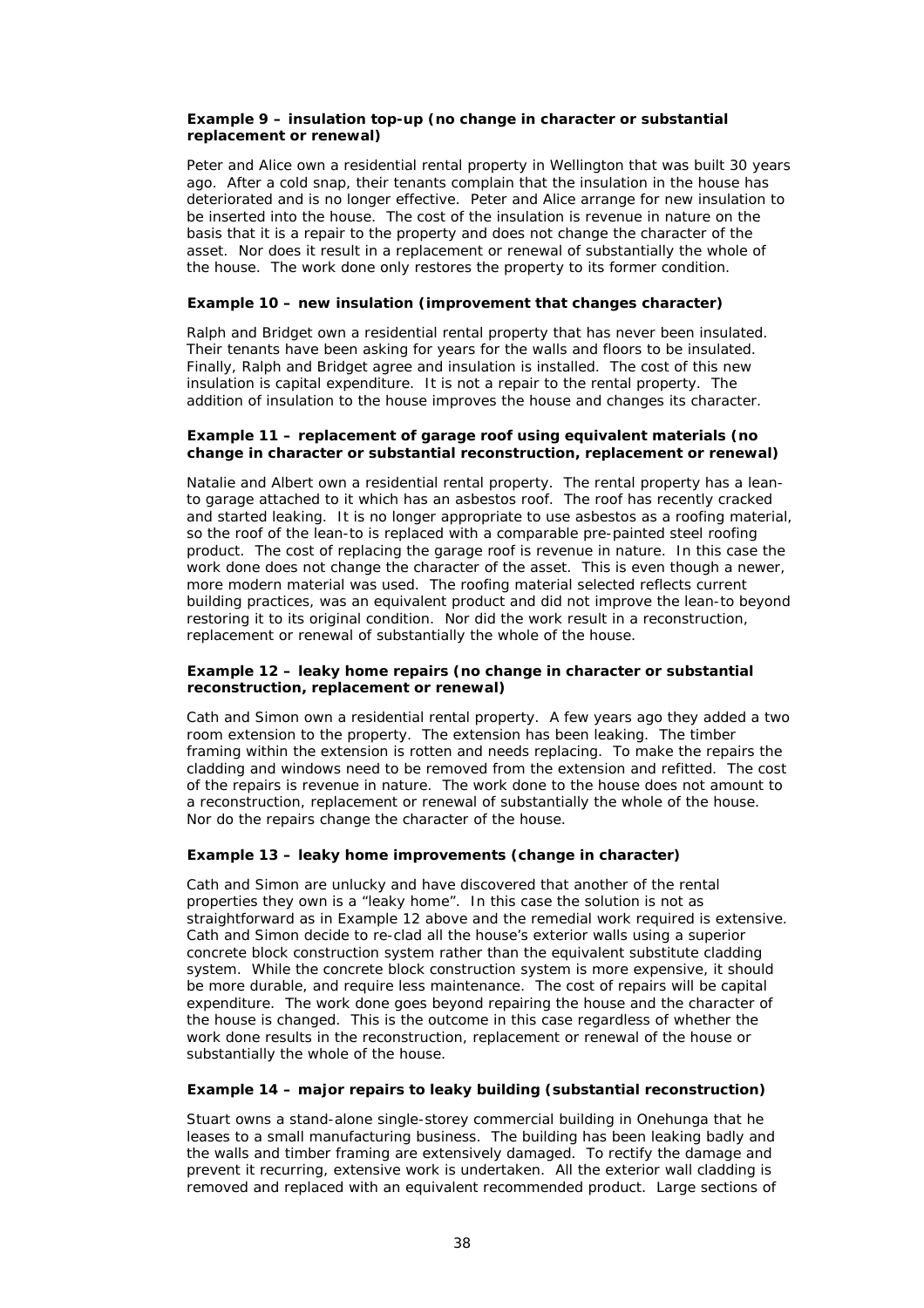the building's framing are replaced with treated timber. Also, damaged sections of the floor are replaced. New flashings are installed around the windows, and portions of the interior walls are relined. The cost of the work done to the building is significant. The cost is capital expenditure. This is because the remedial work done is so extensive it has resulted in the reconstruction of substantially the whole of the building.

### Example 15 – repair to land improvement (no change of character or substantial reconstruction, replacement or renewal)

Andrea owns a rental property. The house is built on a steep slope, and rests on a terrace that has been cut into the hillside. The hillside is supported by a large retaining wall. The retaining wall is deteriorating in some places and needs to be repaired. The asset in this case is the retaining wall (a land improvement). The expenditure on the work done to repair the retaining wall is revenue in nature. The work done is not extensive enough to amount to a reconstruction of substantially the whole of the retaining wall. The work done also does not change the character of the wall.

### Other considerations from the repairs and maintenance cases

- 176. Over the years the courts have considered many different situations relating to the deductibility of repairs and maintenance expenditure. To deal with some of these situations the courts have developed a number of principles that can provide assistance when deciding whether repairs and maintenance expenditure in these types of situations is deductible. This Interpretation Statement will now consider some of these situations along with the principles that have been developed by the courts:
	- What if repairs are deferred and then completed all at once?
	- What happens when the repair work forms part of one overall project?
	- What are notional repairs?
	- Is a deduction available for expenditure incurred to repair a newly  $\blacksquare$ acquired but dilapidated asset?
	- Does the nature of the expenditure change if damage is repaired as a  $\bullet$ result of a significant event?

### What if repairs are deferred and then completed all at once?

- $177.$ Where the work done is the result of accumulated repairs the expenditure may be deductible. The timing of repairs can vary. Some businesses undertake repairs and maintenance of their business assets on a regular basis. Other businesses may undertake repairs as and when they become necessary. Some businesses may choose to defer their repairs and maintenance work and carry them out infrequently at a time that is convenient to the business. Other businesses may undertake regular maintenance but from time to time they may also be required to perform a major overhaul of an asset.
- 178. Where repairs are deferred, then accumulated and completed all at once, the resulting scale of work done can be substantial. Similarly, where significant overhaul costs are incurred occasionally in addition to regular repairs costs, the issue can arise as to whether the work done, through its scale and because it occurs irregularly, is capital expenditure.
- 179. The courts have considered issues relating to the timing of repairs and whether the deferral of repairs can result in the cost of those repairs being capital expenditure.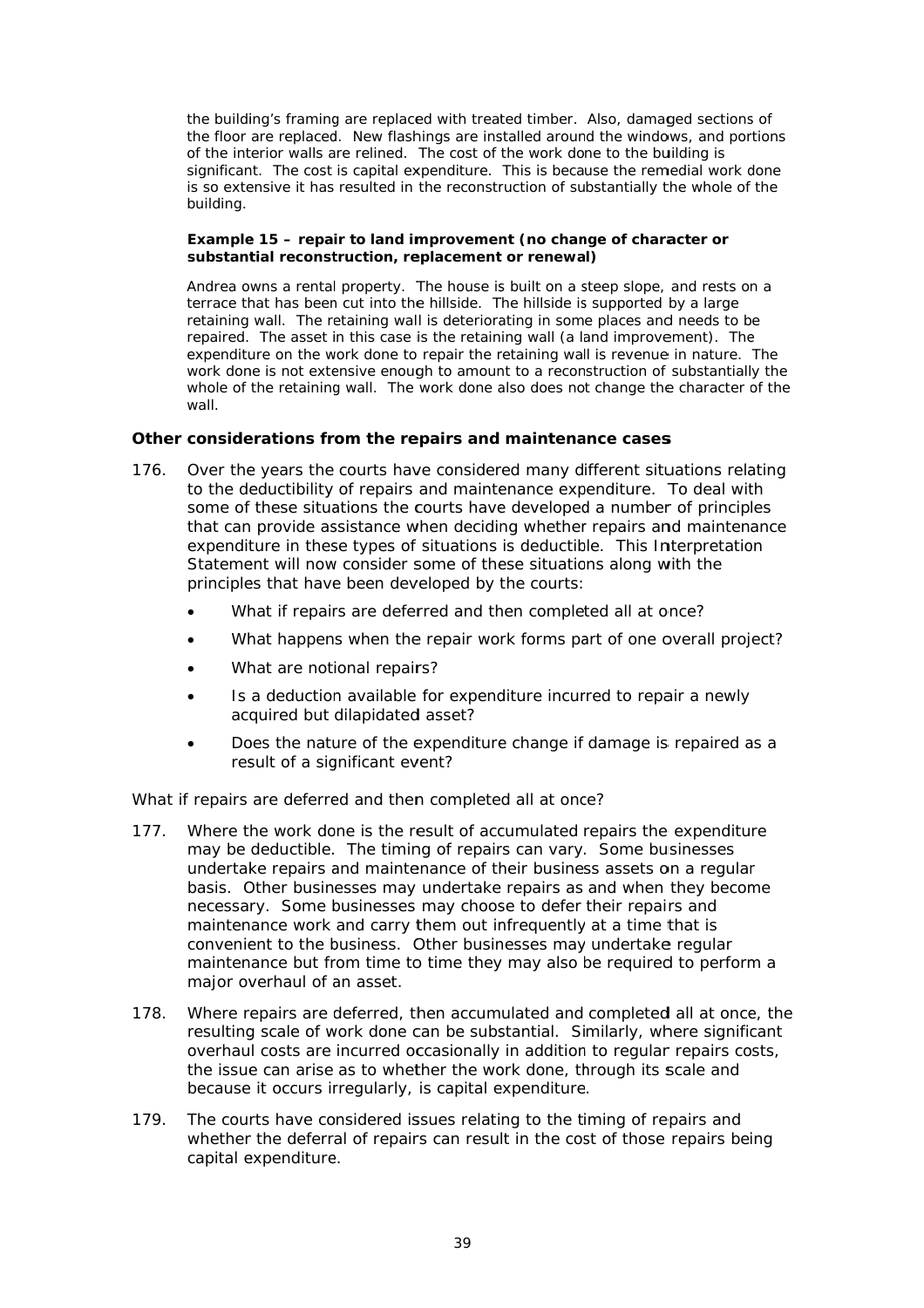- 180. Ounsworth considered the deductibility of costs incurred by a ship-building company to regain access to the sea. The previous shipping channel available to the company had silted up through neglect. A local railway company was responsible for keeping the channel clear but it had not carried out dredging for several years. Rowlatt J commented that the cost of dredging the existing shipping channel would have been revenue expenditure to the railway company if the channel had been dredged year by year, or even if it had only been dredged as and when seriously required. However, in this case he held that the cost incurred by the ship-building company in regaining access to the sea by dredging some of the channel itself and constructing a deep-water berth was capital expenditure. The company had effectively abandoned its old means of access and constructed a new means of access to the sea.
- $181.$ However, the obiter comments Rowlatt J made in *Ounsworth* demonstrate that deductibility of expenditure on repairs and maintenance is not limited to expenditure incurred regularly year by year. Expenditure incurred on repairs and maintenance as and when required can also be deductible. Rowlatt J said at 273 that "the real test is between expenditure which is made to meet a continuous demand, as opposed to an expenditure which is made once [and] for all".
- $182.$ The Privy Council's decision in Rhodesia Railways supports the view that the deferral of repairs should not change the character of those repairs from being revenue expenditure to capital expenditure. Lord Macmillan stated at 374:

The periodical renewal by sections of the rails and sleepers of a railway line as they wear out by use is in no sense a reconstruction of the whole railway and is an ordinary incident of railway administration. The fact that the wear although continuous is not and cannot be made good annually does not render the work of renewal when it comes to be effected necessarily a capital charge. [Emphasis added]

- $183.$ Sometimes repairs can take a lengthy period to complete. Again, the courts have held that this does not determine whether the expenditure incurred is revenue or capital in nature. Lord Nicholls commented at 15,708 of the Privy Council's decision in Auckland Gas that "the speed or slowness with which the work was carried out cannot affect its nature or, hence, its proper characterisation".
- The Commissioner notes however, that if the repairs become so extensive 184. that they amount to the reconstruction, replacement or renewal of the asset or substantially the whole of the asset, the cost of that work will be capital expenditure. Similarly, if the deferred repairs form part of one overall project that is capital in nature, then those repairs will take their character from the project. The cases show that different taxation outcomes can result depending on what the particular taxpayer did and when. This will always be a question of fact and degree in the particular circumstances.

#### What happens when the repair work forms part of one overall project?

- 185. When repair work forms part of one overall project the courts have suggested that it is not appropriate to separate out the different costs of the project for tax purposes where that project is of a capital nature. This is the case whether the project concerns work done on a single asset or work done on a group of assets.
- 186 In Colonial Motor the Court of Appeal considered whether the work done to convert a building from a warehouse to an office building, including seismic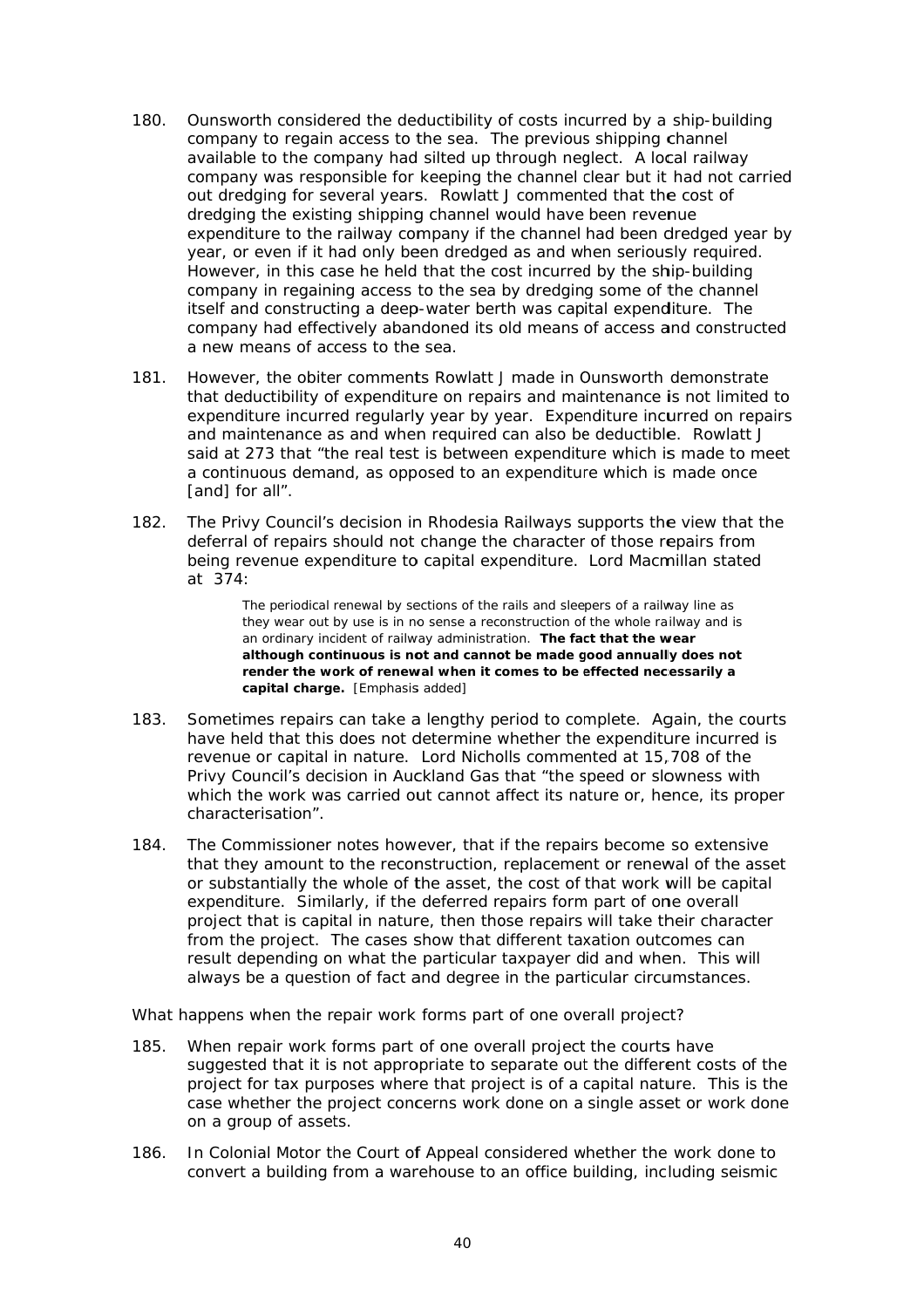strengthening, was one project or whether the work done on the seismic strengthening could be considered separately from other work done on the building. The local city council considered the building to be an earthquake risk and without the strengthening work the building would have been demolished. The work done involved the construction of new concrete walls, the removal of a mezzanine floor, the addition of a penthouse, and general refurbishment and seismic strengthening. The taxpayer divided the expenditure incurred into three categories: revenue, seismic strengthening and capital. The Commissioner and the taxpayer agreed on the deductibility status of the expenditure, with the exception of the expenditure on seismic strengthening. The taxpayer argued it was deductible being repairs and alterations that did not increase the capital value of the building in terms of the proviso to s 108 of the Income Tax Act 1976.

The Court of Appeal suggested that if the work undertaken is all part of one 187. overall project then the work must be evaluated holistically to determine whether the work did no more than repair or alter the asset in question. This was despite the fact that the dispute only concerned the expenditure on the seismic strengthening and not the expenditure that the Commissioner and the taxpayer had already agreed was either revenue and deductible or capital and non-deductible. Richardson J stated that the mere accounting allocation of the total expenditure did not change the character of the work done. Looking at the total work carried out and the magnitude of the work involved, Richardson J found that the work was not the subject of two independent unrelated projects. It was a single project that converted the eight storey warehouse destined for demolition into a nine storey office block. His Honour stated at 11,366:

> That statutory inquiry relates to the work that was actually done. If there was one overall construction project, it is the total work involved in relation to the particular premises which has to constitute "repairs or alterations of any such asset" so as to come within the proviso. In such a case it begs the question to say that the taxpayer could have confined itself to certain specific parts of the work done in which case that limited work would have constituted alterations. The allocation of the total expenditure to different categories of work does not change the character of the work that was done.

> On the facts of this case it is essential to consider the total work carried out. It was not and could not sensibly have been the subject of two independent unrelated contractual projects, one for strengthening the building and the other for new and repair work. It was a single project which converted the eight storey warehouse-type structure otherwise destined for demolition into a nine storey office block with a 50 year revenue earning life. ...The magnitude of the work involved is reflected in the total expenditure of \$5.7 million of which the great bulk was in new work (\$3.47 million) and the major part of the strengthening (\$1.28m) was the construction of two new concrete walls. That was an entirely new structural addition.

...While strengthening alone or capital and repairs alone might have added little if anything to the value, it was their combined effect that was so significant. [Emphasis added]

188. The Commissioner recognises that the decision in *Colonial Motor* was addressing whether the work done was "repairs or alterations" for the purposes of s 108 of the Income Tax Act 1976. However, in the Commissioner's view, the principle Richardson J put forward in Colonial Motor continues to be relevant when considering whether expenditure incurred on work carried out as part of a larger project is capital or revenue in nature. Where repair work is done as part of one overall project to reconstruct, renew or replace an asset, or substantially the whole of an asset, or to change its character, the nature of the expenditure on the repair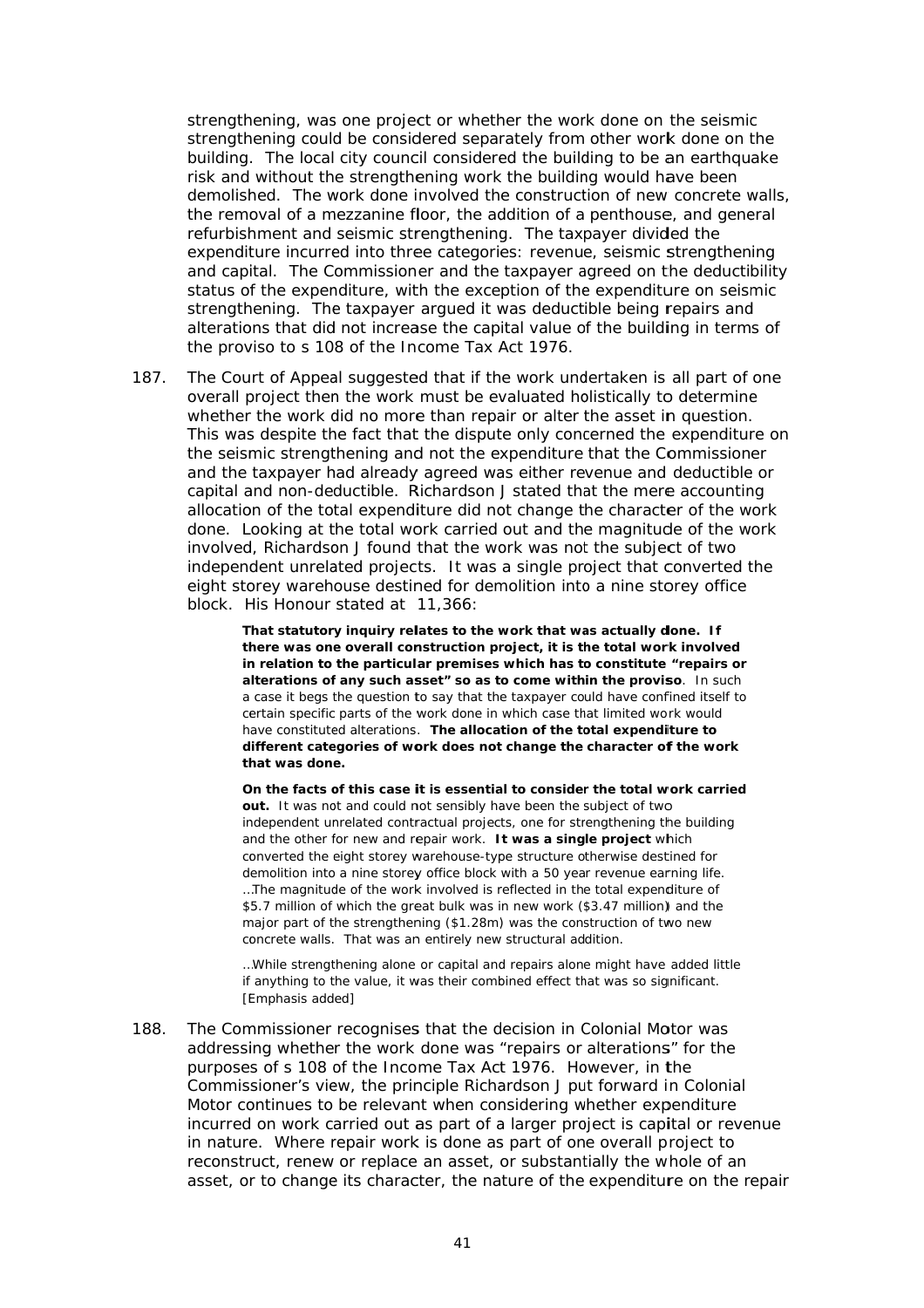work is taken from the character of the overall project, and the repair work is not looked at in isolation.

- 189. Colonial Motor is often compared with *Sherlaw*. In *Sherlaw* a boat-shed needed re-piling. However, the re-piling work caused the roof and floor of the boat-shed to be substantially damaged. As a result the taxpayer was required to replace a substantial part of the damaged roof that was unable to be repaired. Also, because of the changes in the roof, the floor was relocated to a slightly higher level. In carrying out the repairs the taxpayer used materials that were second-hand or salvaged from the original boatshed. The building was the same dimensions before and after the work.
- 190. The Commissioner, relying on *Auckland Trotting* (SC and CA) and *Colonial Motor*, contended that the work done on the boat-shed in *Sherlaw* was a reconstruction of substantially the whole of the boat-shed. Therefore, all the work done was non-deductible being capital in nature. Doogue J disagreed. His Honour found that the taxpayer carried out nothing more than necessary maintenance of the piles. The course adopted (of doing, wherever possible, work by himself and with friends with second-hand and salvaged materials) indicated this was not an endeavour to improve the structure of the building but simply to ensure that necessary maintenance was carried out to it.
- 191. Doogue J distinguished *Colonial Motor* on the grounds that the building in Colonial Motor was transformed and strengthened with a completely new Colonial Motor was transformed and strengthened with a completely new<br>layout and refurbishment. In Sherlaw the boat-shed layout and size were not altered, and substantial parts of the boat-shed remained unchanged. No overall construction project to change the character of the boat-shed existed, and neither did a project to reconstruct, renew, or replace the boatshed or substantially the whole of the boat-shed. While the scale of the work done was extensive, Doogue J attributed that to the amount of maintenance that had been deferred rather than to any decision by the taxpayer to reconstruct most of the premises. Doogue J stated at [22]:

In this case the taxpayer sought to repair the piles to the building. That was his objective. That was what he tried to do. The consequences of those necessary repairs resulted in other work being required to be done. Unlike the cases to which the Commissioner referred me, this is not one overall construction project in the manner submitted for the Commissioner. In this case once the essential work was commenced other work became necessary. Upon the evidence it may indeed be doubtful whether the taxpayer would necessarily have incurred all the work and expense that he ultimately was involved in if he had known of the extent of it at the beginning. It is true that he undertook it all once he was committed, because that was the practical way for him to deal with the problems which faced him after he had been committed. This is not a case, however, of the kind referred to me where there was one overall construction project resulting in the complete reconstruction of the **boat-shed or of a project for the deliberate improvement of the boat**shed. Here the taxpayer chose to repair the boat-shed and, as a result of that decision, he was faced with consequential repair work and **u pgrading be coming nece essary.** [Emp phasis added]

- 192. In the Commissioner's view, *Sherlaw* highlights a situation where repairs are undertaken and those repairs have a flow-on effect, causing further repairs to be required. The repairs when looked at in totality, might be extensive. However, they were not undertaken as one overall plan to reconstruct, replace or renew an asset, or substantially the whole of an asset or to change its character.
- 193. Doogue J noted the Commissioner had not sought to categorise separately any of the work additional to the original re-piling and floor work as capital work. Doogue J then went on to say that if the Commissioner had submitted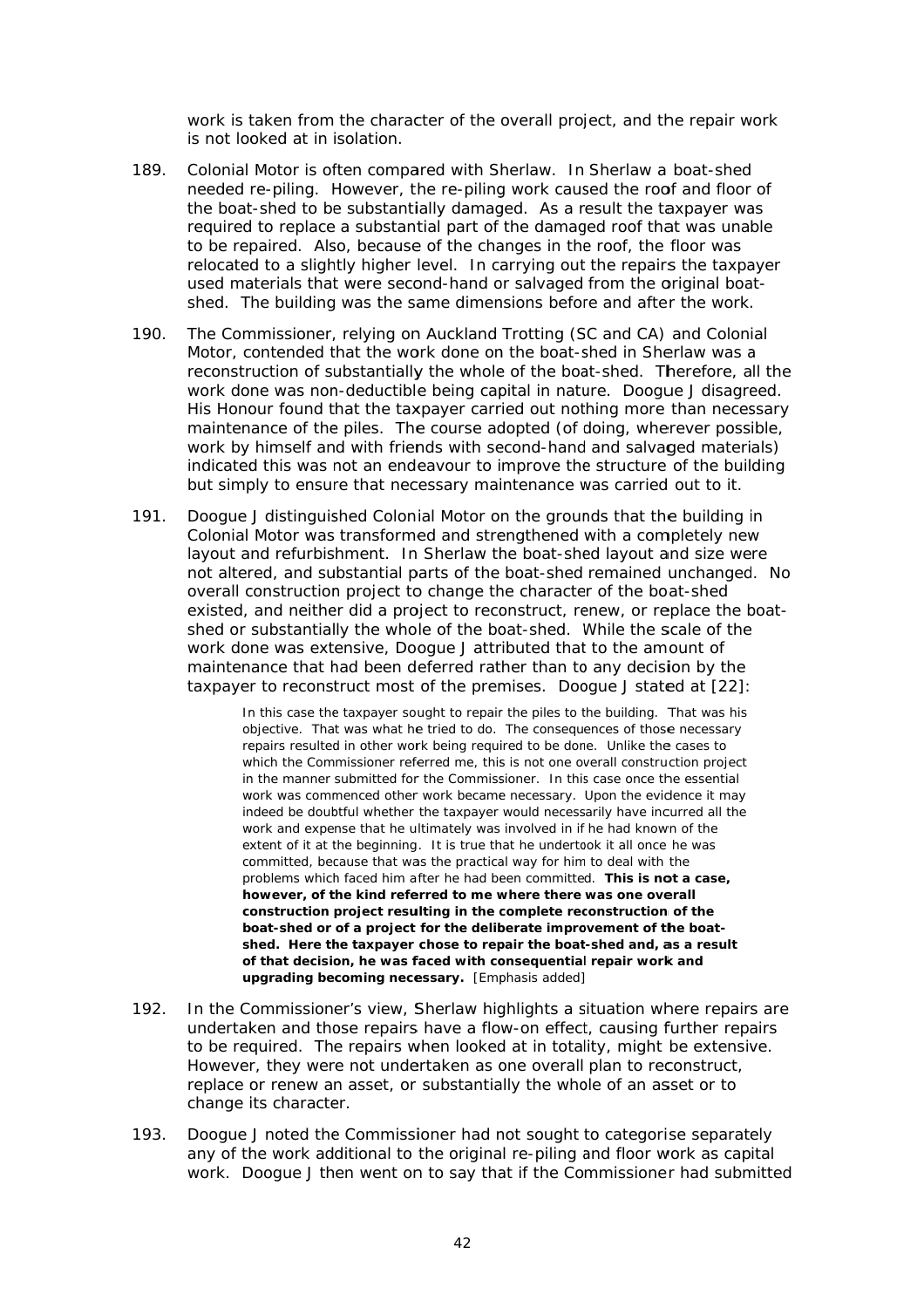that certain aspects of the works carried out were of a capital nature there may have been a point to the submission. This suggests that as the work done on the boat-shed was not part of one overall project to substantially reconstruct or renew, or to change its character, different aspects of the work could be identified as being either capital or revenue in nature depending on the effect that the work had on the boat-shed.

- 194. Both Colonial Motor and Sherlaw were considered by Goddard J in Hawkes Bay Power. In Hawkes Bay Power the taxpayer contended that it did not have one overall objective to replace the overhead system in its urban residential areas with an underground system. Hawkes Bay Power contended that each conversion job was simply carried out on an ad hoc basis according to the particular reason for the job.
- 195 Goddard J, basing her reasons on the documentary evidence before her and Hawkes Bay Power's own acknowledgement of its long standing policy to convert those areas to an underground system, disagreed. On that evidence Goddard J found the work done by Hawkes Bay Power to replace its overhead wires with underground cables was done with an overall objective to replace the entire overhead system in its urban residential areas with an underground system. Goddard J concluded that given the scale and degree of the work involved in the total project and the money expended on it, the expenditure in question was capital in nature.
- 196. Hawkes Bay Power, relying on Sherlaw, had separately classified expenditure on work done to replace the overhead wires with an underground cable system into capital and non-capital items. For example the expenditure on the replacement of the worn out overhead wires with underground replacements was treated as revenue while the expenditure on the distribution transformers was capitalised. On this point Goddard J held at 13,707:

In the context of the total project and the extent to which it has been achieved to date, it is artificial to dissect the work into capital and revenue categories, or to further dissect the "purported" revenue category into capital and non-capital items.

As Kitto J said in FC of T v Western Suburbs Cinemas Ltd (1952) 86 CLR 102 at p 108:

"...the capital or income character of expenditure actually incurred depends upon the nature of the purpose for which it was incurred. If a total expenditure is of a capital nature, so is every part of it; you cannot take a portion of the work done such as the erection of a scaffolding and, closing your eyes to the purpose for which it was in fact erected, attribute to the cost of that portion an income nature for no better reason than that the same scaffolding, would have been erected in order to serve a purpose which, if it had existed, would have made the total expenditure an income charge. "

And as Richardson J said in Colonial Motor Co Ltd v CIR (1994) 16 NZTC 11,361 at p 11,366:

"That statutory enquiry relates to the work that was actually done. If there was one overall construction project, it is the total work involved in relation to the particular premises which has to constitute 'repairs or alterations of any such asset' so as to come within the proviso. In such a case it begs the question to say that the taxpayer could have confined itself to certain specific parts of the work done in which case that limited work would have constituted alterations. The allocation of the total expenditure to different categories of work does not change the character of the work that was done.

On the facts of this case it is essential to consider the total work carried out. It was not and could not sensibly have been the subject of two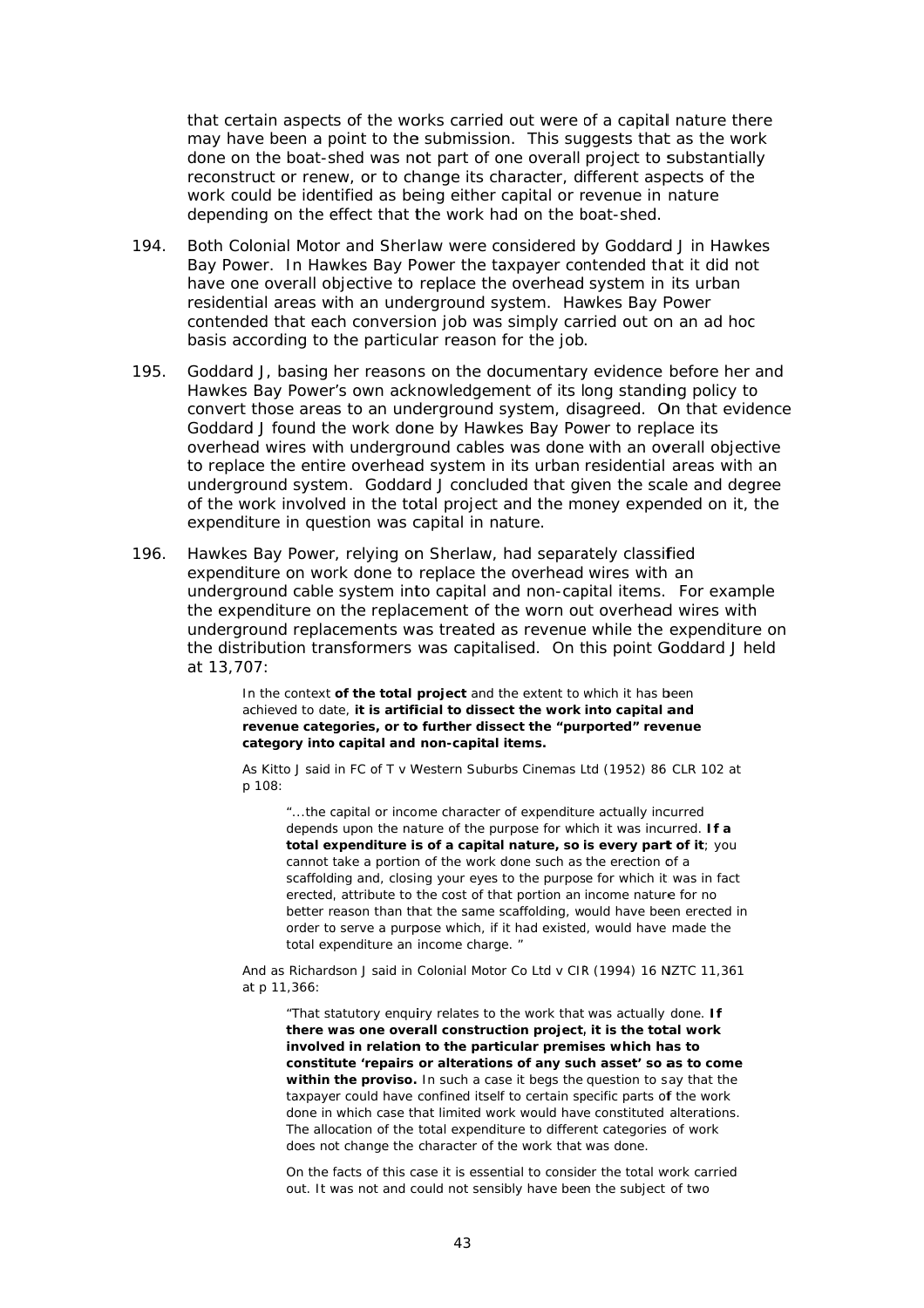independent unrelated contractual projects, one for strengthening the building and the other for new and repair work. It was a single project which converted the eight storey warehouse-type structure otherwise destined for demolition into a nine storey office block with a 50 year revenue earning life.

The case of Sherlaw v CIR (1994) 16 NZTC 11,290 on which Hawkes Bay Power sought to rely as authority for separate classification of expenditure into capital and non-capital items falls into a different category to the present case on the issues of both scale and degree. On the facts in Sherlaw Doogue J found there was not one overall construction project resulting in a complete reconstruction or that the expenditure was so disproportionate as to indicate that it was of a capital nature. [Emphasis added]

- 197 Hawkes Bay Power makes it clear that where work forms part of one overall project of capital work, then that work will take its character from the character of that overall project. In such a case, it is artificial to dissect the work forming part of that project into capital or revenue categories. This is because work done in every part of that project is calculated to achieve the same objective from both a practical and business point of view.
- Goddard J in Hawkes Bay Power also observed that the taxpayer had treated 198 all expenditure on repairing or replacing existing overhead lines with new overhead lines as being revenue in nature. Goddard J accepted that this expenditure was not part of the overall plan to put in underground cables. Goddard J found that the nature of this expenditure had to be determined on its own facts as to the extent and scale of the work done.
- 199. Goddard J noted that even if the overall plan was not viewed as a total project in terms of the conversion of the entire urban residential distribution system but rather in terms of the individual conversion of individual streets serviced by a distribution transformer, her finding would not have changed. Her Honour observed at 13,700:

Alternatively, even if the "final objective" were not to be viewed as a 'total project' but in terms of the individual conversion jobs undertaken on a year by year basis in respect of individual streets containing groups of consumers serviced by a distribution transformer, that would not alter the picture. All of those jobs were undertaken pursuant to the one "firm policy" instituted by the old Board in 1969 and continued by Hawkes Bay Power after incorporation in 1987. On this basis all have resulted in the creation of a new asset. Each individual conversion project completed and each individual distributor installed underground would constitute a new asset, whatever the particular reason that motivated Hawkes Bay Power to effect each conversion project and each underground installation.

- $200.$ This suggests that where there is one overall capital project involving a group of assets, the nature of the expenditure on any repair work done on those assets is taken from the character of that one overall project, and the repair work is not looked at in isolation.
- Case X26 considered the deductibility of earthquake-strengthening costs  $201$ incurred as part of one overall project. It followed the decision in *Colonial* Motor, and Judge Barber found that costs incurred to earthquake-strengthen a building were capital costs. In reaching that decision Judge Barber applied the general capital/revenue principles, together with the Colonial Motor decision, and found at [39] that:

In Colonial Motor Co Ltd  $v C$  of IR, as in the present case, from a practical and business point of view, the total work undertaken was to transform an unsound building with a potentially very limited or, possibly, non-existent revenueearning capacity into a sound building capable of being used to earn income.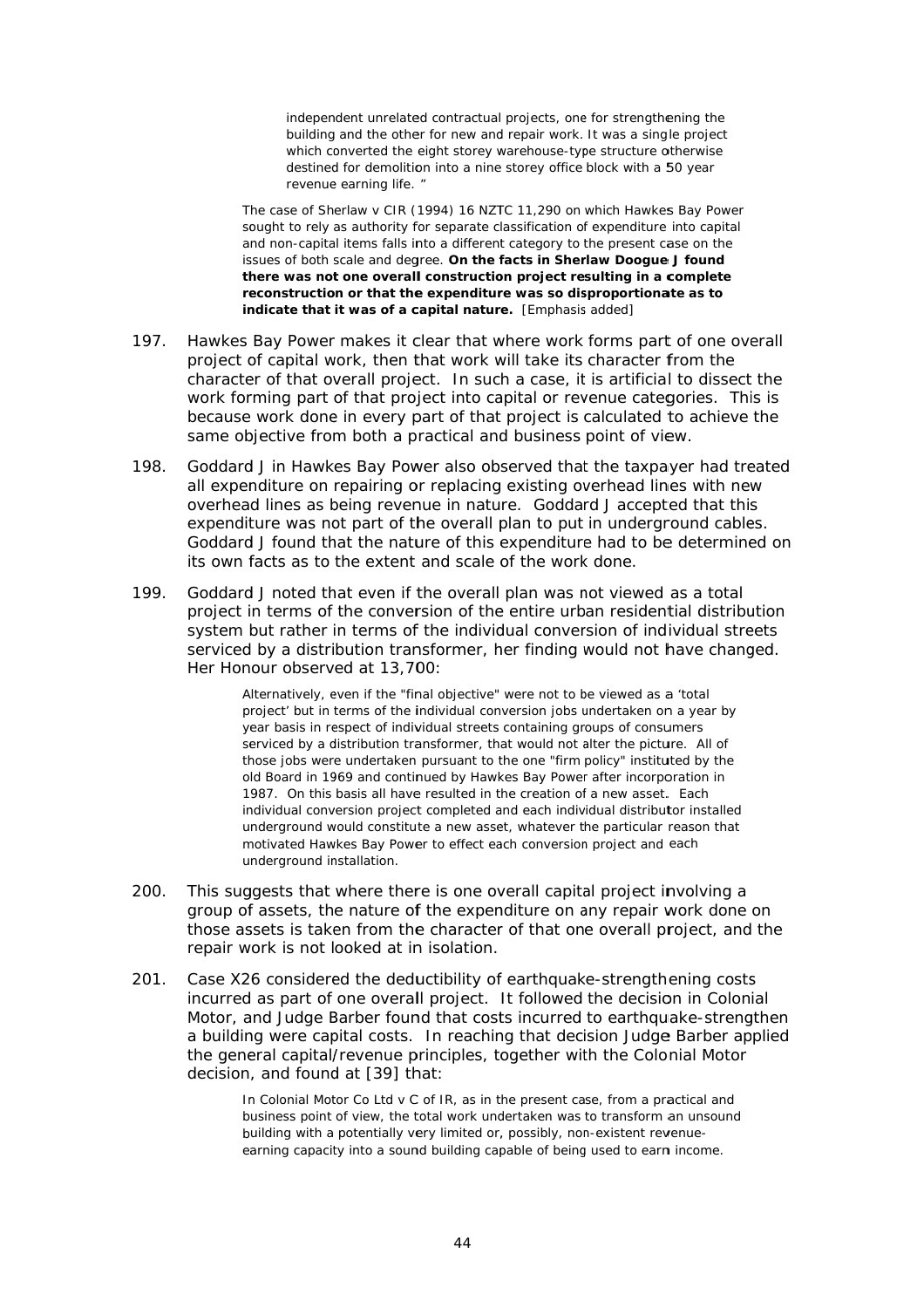- 202. Judge Barber found at [43] that the earthquake-strengthening work was Judge Barber found at [43] that the earthquake-strengthening work was<br>done as a consequence of a single plan, rather than as an ad hoc response to issues arising when undertaking other work. On this basis, he distinguished the decision in *Sherlaw.*
- 203. Judge Barber noted that, while the work done in *Case X26* was less extensive than that done in *Colonial Motor*, it was of the same character. At [43]:

Of course, in the present case the work undertaken was not as extensive as that in *Colonial Motor Co Ltd v CIR*, but the same result must follow. There was work undertaken to improve the building's earning-capacity by making it earthquake code compliant and thus avoiding the sterilisation of the asset. While the work in this case was to make the building earthquake-code compliant, it ensured the continued availability of the asset as part of the income-earning structure of the taxpayer's partnership. That structure is a concept of capital. The process of earning income is revenue in concept. [E Emphasis in o riginal]

- 204. In the Commissioner's view, expenditure on repairs forming part of one overall project should take its character from that project.
- 205. However, the Commissioner agrees that in some situations apportionment may be appropriate. For example, as was the case in *Hawkes Bay Power*, a taxpayer may do work on an asset while at the same time undertaking an overall project. If it can be demonstrated that the work done is not part of that project the nature of the work must be determined on its own facts. Consequently, if that work does not reconstruct, renew or replace an asset or substantially the whole of an asset or change its character the expenditure on that work is likely to be revenue in nature and deductible.
- 206. To determine if apportionment is appropriate in any particular situation, it is necessary to consider the work done from a practical and business point of view. For example, in the Commissioner's view, apportionment of expenditure between capital and revenue will be appropriate where the work done is a repair, but at the same time some upgrading of a capital nature can be identified (*Sherlaw*). In contrast, where repairs and maintenance work forms part of one overall project, where the objective of that project is to reconstruct, replace or renew the asset or substantially the whole of the asset or to change the asset's character, then apportionment will not be appropriate and all the expenditure incurred as part of that project will take its nature from the overall project (*Colonial Motor, Hawkes Bay Power* and *Case X2 6*).
- 207. In the Court of Appeal's decision in *Poverty Bay Electric* Blanchard J also acknowledged that an apportionment of costs between deductible repair In the Court of Appeal's decision in *Poverty Bay Electric* Blanchard J also<br>acknowledged that an apportionment of costs between deductible repair<br>costs and non-deductible capital costs is possible and appropriate in some situations, but that apportionment was not appropriate in every case. Blanchard J made this acknowledgement in response to the taxpayer's alternative submission that having capitalised a portion of the expenditure to recognise the improvements in the work done it was then entitled to claim a deduction for the balance of the expenditure. Blanchard J commented at 15,008:

In particular situations an apportionment of an amount of expenditure is possible and appropriate — where a part of the money spent has been applied to work which is truly a repair and at the same time some upgrading of a capital nature has been done. It is often possible to distinguish which is which. But th his is not such h a case.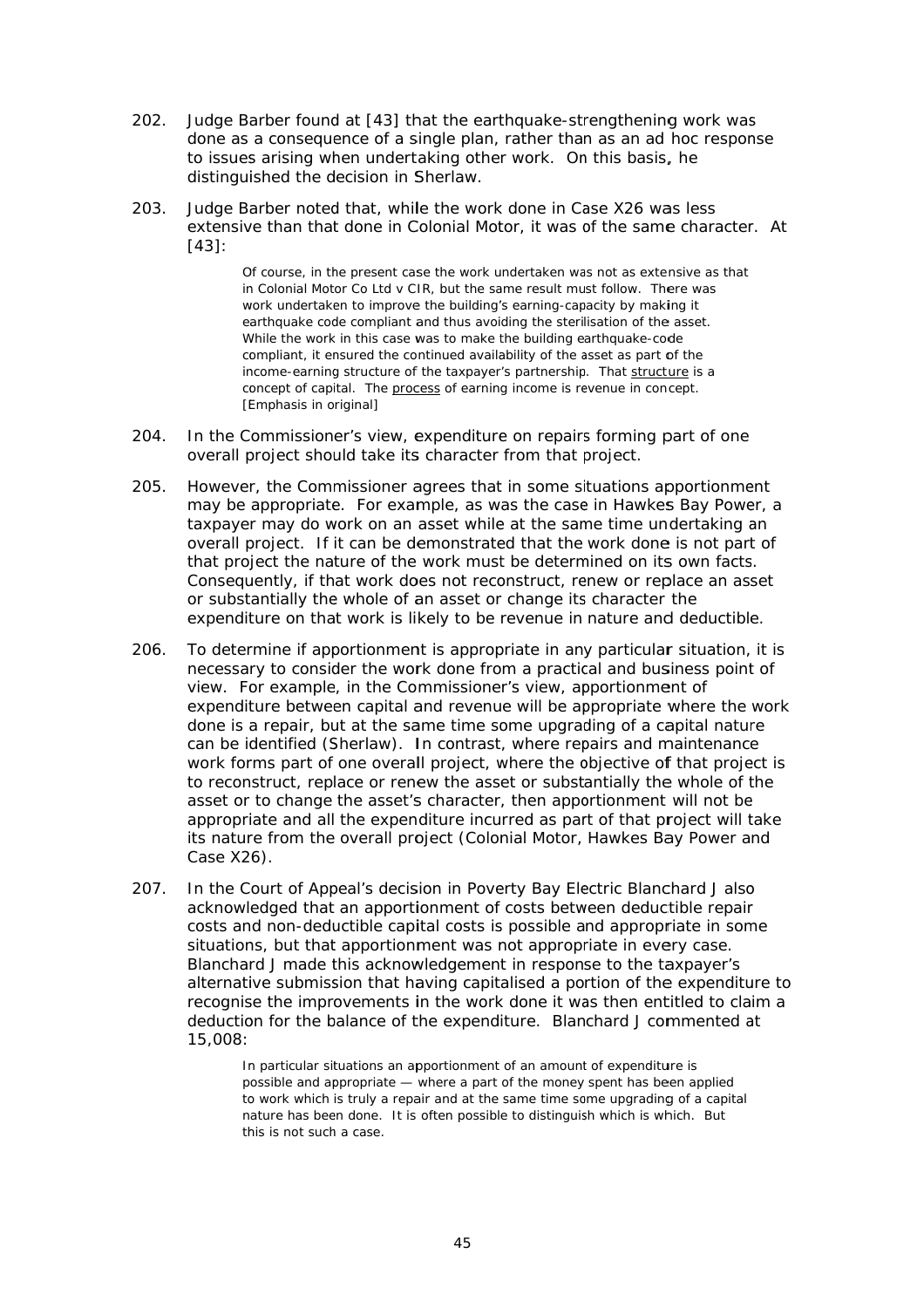208. Blanchard J, relying on Auckland Trotting (CA) and Western Suburbs Cinema, found on the facts of the case that, as a new asset had been created, no repair work had in fact been carried out by the taxpayer. His Honour concluded that the taxpayer was not entitled to a deduction on the basis that none of the work done by the taxpayer consisted of repairs.

#### What are notional repairs?

- 209. Where capital expenditure is incurred the courts have held that no deduction can be claimed for an amount that might have been spent on repairs had the work been carried out differently.
- As stated above Blanchard J made this clear in Poverty Bay Electric where he  $210.$ discussed the decision of the Court of Appeal in Auckland Trotting. At 15,008:

In Auckland Trotting Club (Inc) v C of IR [1968] NZLR 967 at p 980 Richmond J said that no part of the money spent on constructing the new trotting track was, in fact, spent on repairs and it was not possible to treat part of it as notionally spent on repairs when that is not what happened. North P and Turner J expressed their agreement (p 977). The Court adopted the reasons of Finlay J in Margrett (HM Inspector of Taxes) v Lowestoft Water and Gas Co (1935) 19 TC 481 at pp 488-489 and of Kitto J in FC of T v Western Suburbs Cinemas Ltd (1952) 86 CLR 102 at pp 107-109. At p 107 Kitto J said:

... when a taxpayer has two courses open to him, one involving an expenditure which will be an allowable deduction for income tax and the other involving an expenditure which will not be an allowable deduction. and for his own reasons he chooses the second course, he cannot have his income tax assessed as if he had exercised his choice in the opposite way. Section 53 is concerned with expenditure which was in fact incurred, not with expenditure which could have been incurred but was  $not$ 

To similar effect is the judgment of this Court in Colonial Motor Co Ltd v C of IR (1994) 16 NZTC 11,361.

We agree that it is not possible to claim as expenditure on a repair a payment which has not actually been expended for that purpose. There cannot be a dissection of what is spent upon a capital work because part of it might otherwise have been laid out on repairs, but was not. [Emphasis added]

 $211$ Where a taxpayer could have done the work differently but chose not to, a deduction cannot be claimed for a notional amount of expenditure on repairs. A taxpayer cannot deduct expenditure for work they have not done.

Is a deduction available for expenditure incurred to repair a newly acquired but dilapidated asset?

- Where expenditure is incurred on repairs and maintenance soon after an 212. asset has been acquired, that expenditure is likely to be considered part of the capital cost of acquiring the asset.
- $213.$ Law Shipping addressed the special situation of deductions for repairs to a recently acquired asset. Law Shipping concerned a company that purchased a ship in a poor state of repair for £97,000. The company used the vessel while in the poor state of repair for one voyage and then carried out repairs to the value of £51,558. The court held that the cost of the repairs was not deductible but was part of the capital cost of acquiring the ship. That decision was followed in Collector of Inland Revenue, Cook Islands v AB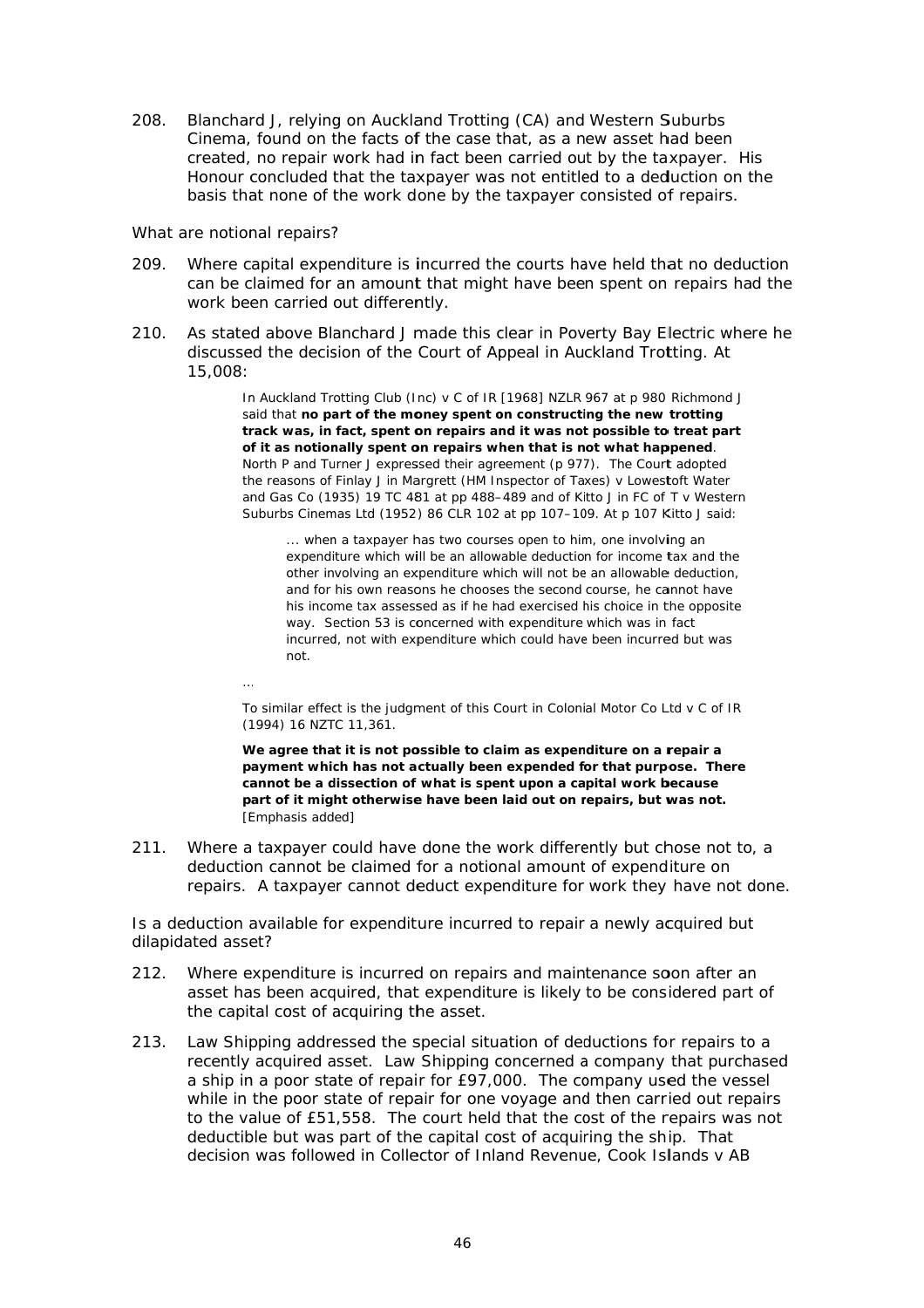Donald Ltd [1965] NZLR 679 (SC), which also addressed the deductibility of repairs to a recently acquired ship.

- 214. The court in *W Thomas & Co Pty Ltd v Commissioner of Taxation of the Commonwealth of Australia* (1965) 115 CLR 58 endorsed *AB Donald Ltd.* In W Thomas the taxpayer company acquired a building that required work to be done to it, some of which was necessary to make the building suitable for use in the company's business. Windeyer J held that the repairs done to the building to make it suitable for use were not deductible. The cost of getting the building ready to be used by the taxpayer company formed part of the acquisition cost of that asset, so was a capital cost.
- 215. *Windeyer J observed at 72:*

Expenditure upon repairs is properly attributed to revenue account when the repairs are for the maintenance of an income-producing capital asset. Maintenance involves the periodic repair of defects that are the result of normal wear and tear in operation. It is an expense of a revenue nature when it is to repair defects arising from the operations of the person who incurs it. But if when a thing is bought for use as a capital asset in the buyer's business it is not in good order and suitable for use in the way intended, the cost **of putting it in order suitable for use is part of the cost of its acquisition, not a cost of its maintenance**. [Emphasis added]

- 216. It is well settled by the courts that expenditure incurred to repair a newly acquired asset so that it is in good order and suitable for use in the way intended by a taxpayer is a capital cost and forms part of the acquisition cost of that asset.
- 217. The limits of the principle in *Law Shipping* are demonstrated in *Odeon Ferended by a taxpayer is a capital cost and forms part of the acquisition*<br> *Cost of that asset.*<br>
The limits of the principle in *Law Shipping* are demonstrated in *Odeon*<br> *Associated Theatres.* The English Court of Ap deferred repairs to a movie theatre acquired in a dilapidated condition was deductible. In that case the taxpayer acquired a fully operational but run down movie theatre in 1945. The theatre had not been repaired for a number of years. The taxpayer repaired the theatre gradually over seven years. Salmon LJ distinguished Law Shipping on the following grounds at 296:

There seem to me to be many important distinctions between that case [Law Shipping] and the present case.

(1 1) In the *Law Shipping Co. Ltd. v. Inland d Revenue Com mmissioners, 12 T.C. 621* the purchase price was substantially less than it would have been had the vessel been in a fit state of repair ... and that they made good this defect at the first o pportunity. … .

In the present case, the purchase price paid by the taxpayers was in no way affected by the fact that the cinema was in disrepair at the date of its acquisition. The sellers could not lawfully have executed the repairs prior to the acquisition since no licence to execute such work was then obtainable.

(2) In the *Law Shipping* case the vessel was not in a state to pass survey at the time of purchase.... In the present case, the cinema was a profit-earning asset at the date of its acquisition in spite of its state of disrepair. It remained so, although no money was spent on deferred repairs for a number of years after its ac cquisition.

(3) In the Law Shipping case there was no evidence that on established principles of sound commercial accounting the £39,558 could properly be charged by the taxpayer as revenue expenditure. .... In the present case, however, the commissioners held, on ample evidence, that it was in accordance with the established principles of sound commercial accounting to charge the disputed items to revenue expenditure, and these principles in no way conflict with any statute.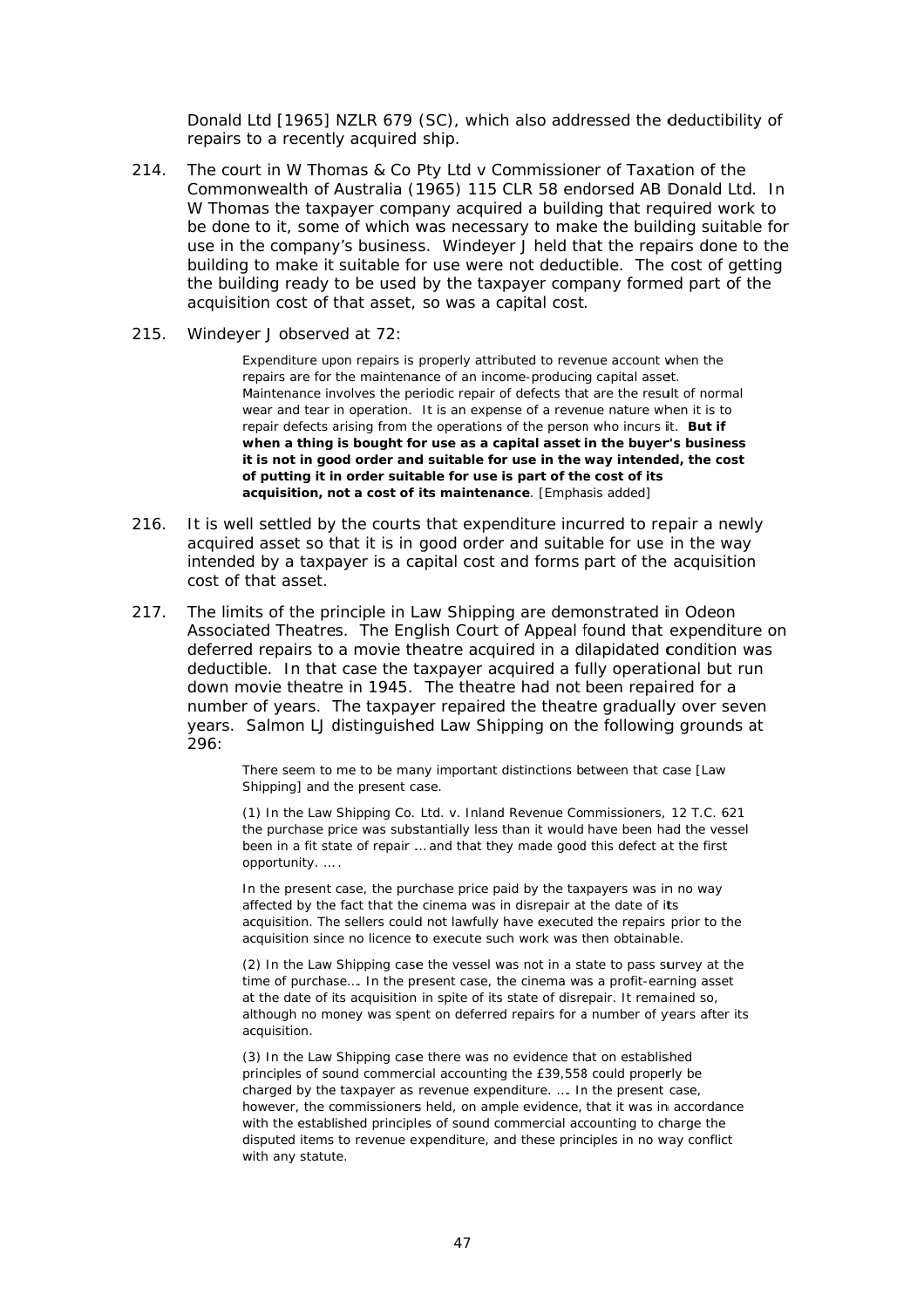218. Even though the expenditure was to repair an asset acquired in a dilapidated state, the expenditure was still found to be deductible. Significantly, the purchase price paid by the taxpayer had not been discounted to take account of the condition of the theatre, as all theatres at that time were in a similar condition due to restrictions imposed by the war. Further, the theatre was immediately profitable, despite its run-down condition.

### Does the nature of the expenditure change if damage is repaired as a result of a significant event?

- 219 The Commissioner considers that the nature of the expenditure does not change if the damage to be repaired occurs as a result of a significant event such as an earthquake, a fire or a storm. Consequently, the same issues as considered in this statement need to be addressed to determine whether any expenditure incurred on repairs and maintenance is capital or revenue expenditure. If the repair work is on revenue account, the expenditure will be deductible; if it is on capital account, it will not be deductible. This is because the deductibility of the repair costs is determined more by the effect that the work has on the asset, rather than when the work was done or what caused the damage to the asset.
- $220.$ This is demonstrated in Case F67 where the taxpayers' building was extensively damaged by fire. The taxpayers leased the lower floor of the building as two shops (a pizza parlour and a knick-knack shop). The taxpayers leased the upstairs part of the building to the respective shop lessees as residential flats.
- $221.$ The fire significantly damaged the wall linings of the knick-knack shop. The pizza parlour also suffered considerable water and smoke damage. To bring the shops back into working condition the lining of the knick-knack shop was replaced, while in the pizza parlour some of the lining was cleaned and replastered. Both shops were redecorated. The electrical wiring was replaced and substantial plumbing repairs were undertaken. The upstairs portion of the building was gutted. The roof structure was replaced and the parts of the iron roofing destroyed by fire were also replaced. However, the upstairs flats were left gutted.
- $222.$ The builder who undertook the work stated that at the conclusion of the repairs the overall structure was probably in a far worse condition than it was before the fire. This was mainly because the upstairs flats, the larger of which had recently been refurbished before the fire, had been left gutted. The downstairs shops were restored to their pre-fire condition with no improvement. The taxpayers claimed a deduction for the portion of the repairs that the insurance payment did not cover. The Commissioner disallowed the deduction on the basis it was capital expenditure.
- Judge Barber identified the building as the asset that was the subject of the 223. work rather than the individual shops. He found the building work undertaken was so extensive in relation to the building that it amounted to the replacement, reconstruction or renewal of a substantial part of a capital asset that went beyond the normal concept of repair. Judge Barber did accept the building was not totally destroved and a major portion of the basic building structure remained intact after the fire. However, he concluded that as the expenditure by the taxpayers was not to repair the building but to rebuild it, it was capital and not deductible.
- $224.$ The Federal Court of Appeal of Canada has also considered the deductibility of repairs and maintenance expenditure after a significant event (Bowland v R 2001 FCA 160, [2001] 3 CTC 109). In Bowland the taxpayer's rental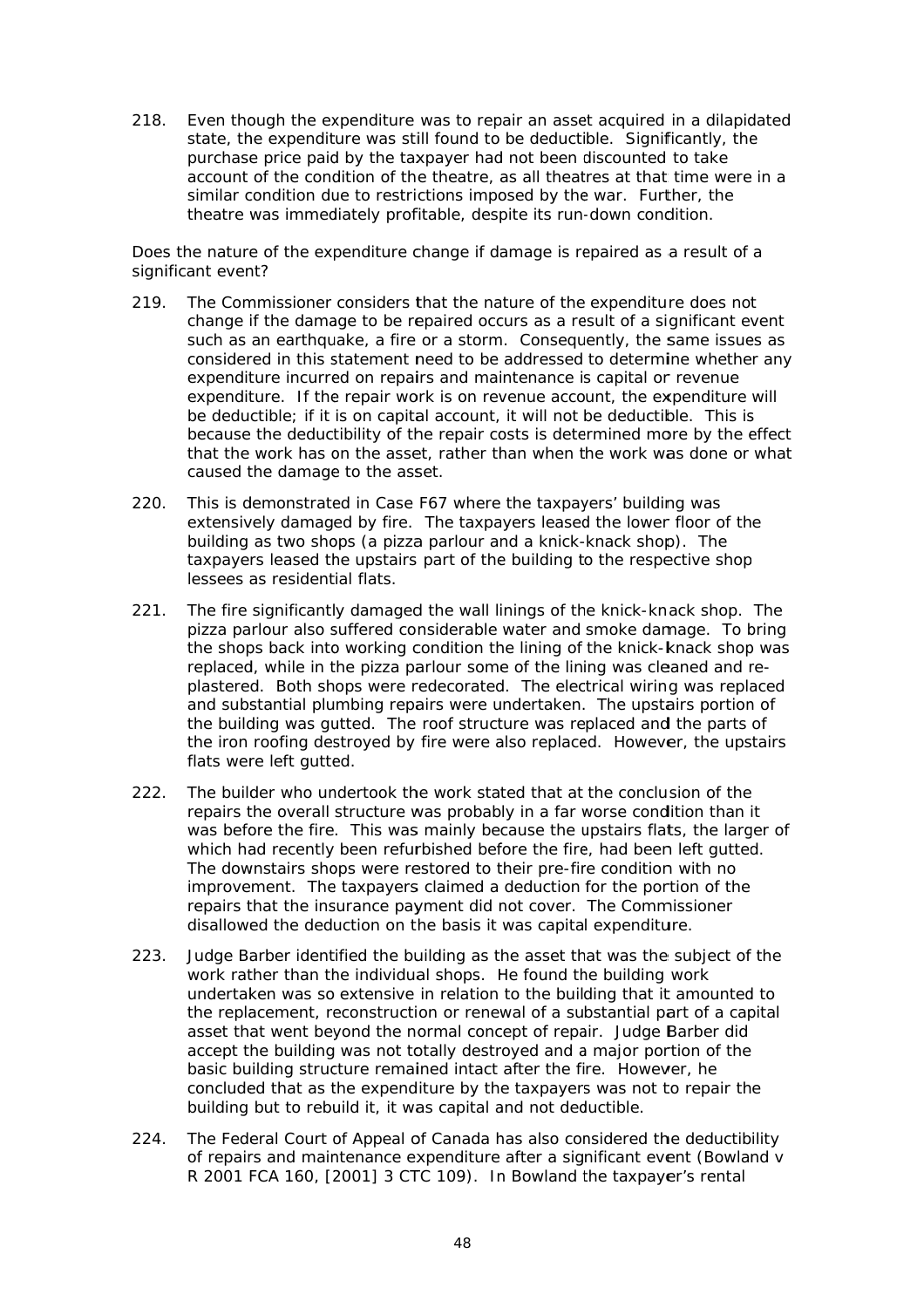property was damaged by fire. Before the fire the building was valued at \$80,000 of which \$5,000 was attributable to the land. The taxpayer claimed that after the fire he spent \$66,472 on repairing the property. The court concluded the renovations were so extensive in nature that the house was virtually rebuilt and resulted in a new capital asset. Consequently, the court concluded the cost of the work was not deductible because it was capital in nature

- In both Case F67 and Bowland the courts looked at the nature and scale of  $225.$ the work undertaken and the effect that work had on the asset when determining whether the expenditure was on capital or revenue account. In making its decision neither court focused on when the work was done or what caused the damage to the asset.
- In the Commissioner's view, where the work done is to repair damage  $226.$ caused by a significant event, and the work done results in the reconstruction, replacement or renewal of the asset, or substantially the whole of the asset, or the character of the asset is changed, the expenditure will be capital in nature. However, where some necessary repair work must be done to an asset as a result of a significant event and further repair work comes about as a consequence of the necessary repairs, then the repair costs, while extensive, may be deductible (Sherlaw). This will always be a question of fact and degree.

### Significant events and dilapidated assets

- As found in Case F67 and Bowland, the deductibility of repair costs is  $227.$ determined by the nature and scale of the work undertaken and the effect it has on the asset. The deferral of repairs, before a significant event, should not in itself change the character of whether expenditure on repairs is deductible.
- 228. The Canadian Tax Court demonstrated this in *Martinello v R* 2010 TCC 432. 2010 DTC 1300. In Martinello the taxpayer owned a house that she rented out. In October 2004 a substantial hurricane-strength storm significantly damaged the property, making it uninhabitable for a time. The winds had lifted the house off its foundation causing the main wooden beam to give way. Dampness over the years had weakened the sills and joists, which caused much of the rest of the floor to fall in. In addition, the storm waters rushed underneath the house leaving much of the floor and parts of the sidewalls sitting in mud. The storm also blew down an old chimney that was no longer used. The property had also suffered some tenant wear and tear and damage. Eight years before the storm, the taxpayer had replaced the house's windows and doors and updated the plumbing and wiring. Other than this, and painting and cleaning between tenants, the taxpayer had not undertaken other work on the house.
- 229. The taxpayer paid to have the house repaired. Much of the expenditure related to the floor that was damaged when the house was lifted up off its foundations. The work included straightening the footings and reinforcing them with more cement, removing silt and debris, and putting in new sills, joists and, where necessary, new floor boards. The footing of the walls was also replaced. Once the house was back on its foundations the existing plumbing and electrical supply had to be reconnected. The house's wiring was replaced. The fallen chimney was removed, the roof and walls were patched, and half the roof was re-shingled. The old aluminium siding was reused in the gable ends of the house and a new vinyl siding was used to clad the bottom of the house. The inside of the house was repainted where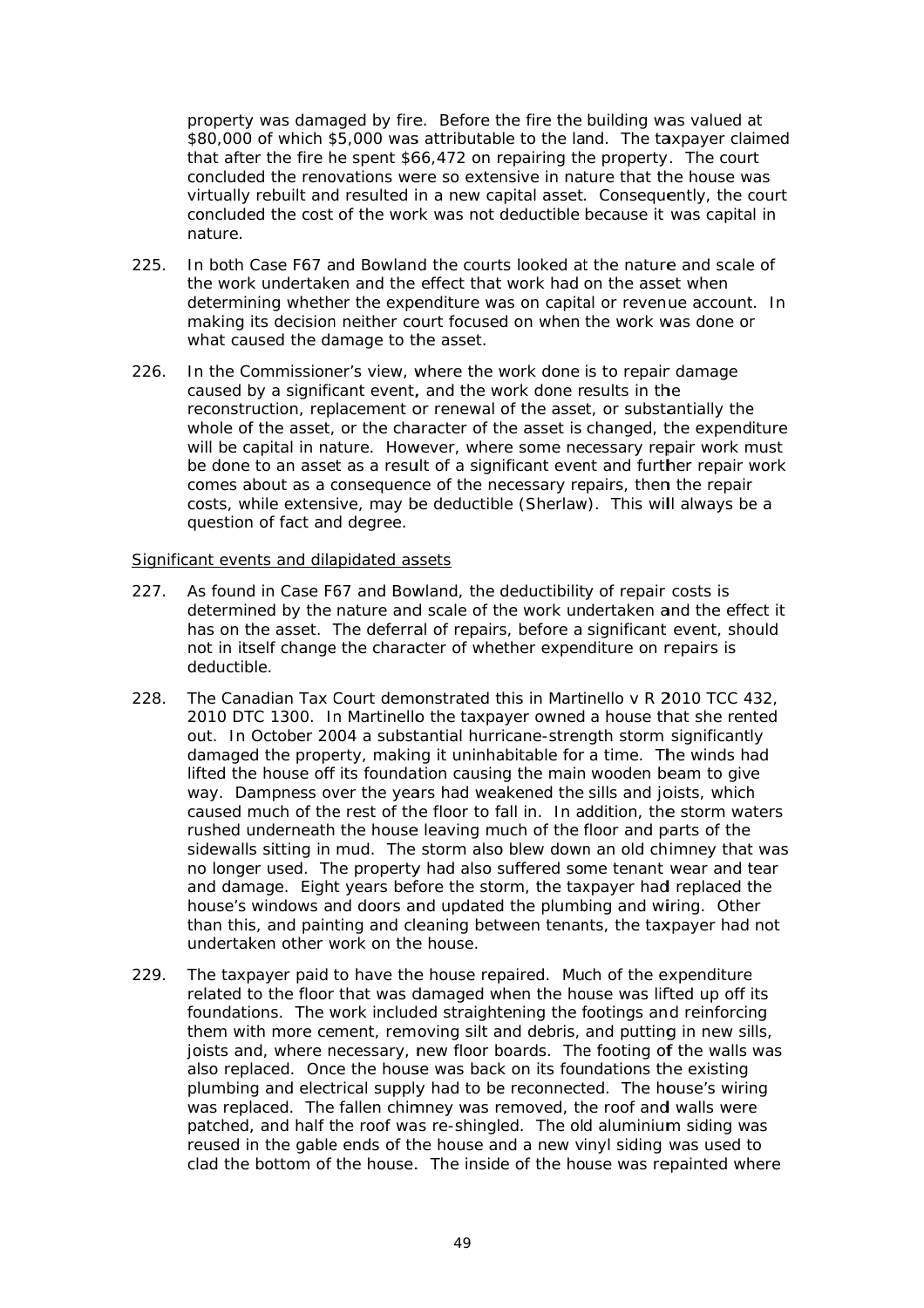needed. A small, attached wooden mud room (for removal of outdoor footwear) at the back entrance and modest wooden deck had to be replaced.

- 230. The house was repaired to its original rentable condition. The court found that all the damage that had occurred was the result of tenant damage, normal wear or tear, depreciation over the time it was rented out, or storm damage while it was rented out. The repairs did not improve the house beyond its original condition in any manner. Therefore, the costs of the repairs and maintenance, although all done at once, were properly deductible as current expenses and were not required to be capitalised.
- $231.$ The Commissioner considers that the court reached this conclusion because, while the work the taxpayer undertook was extensive, the storm damage was largely as a result of deferred repairs – from tenant damage, normal wear and tear, and depreciation (eq, the weakened floor joists and sills). Therefore, while the significant event (the storm) did create damage that required repairing, the nature of the work undertaken after the storm was repairs that had accumulated over the period that the house was tenanted. Implicit in this is that the court in *Martinello* considered the work done by the taxpayer did not reconstruct, replace or renew the house, or substantially the whole of the house or, change its character.

### Key points relating to other considerations from the repairs and maintenance cases

- The Commissioner takes the following key points from the analysis relating  $232$ to other considerations from the repairs and maintenance cases:
	- The timing of repairs is not a critical factor when deciding whether the  $\bullet$ expenditure incurred is deductible - repairs can be deferred and completed as and when required without necessarily giving rise to capital expenditure (Ounsworth).
	- The deductibility of repair costs is determined more by the nature of the work carried out and the effect that it has on the asset, rather than on when the work is carried out (Rhodesia Railways).
	- The speed or slowness with which the work is done is not usually relevant to deciding whether the expenditure is capital or revenue in nature (Auckland Gas (PC)).
	- Where deferred repairs become so extensive that they amount to the reconstruction, replacement or renewal of the asset or substantially the whole of the asset or where deferred repairs form part of one overall project that is capital in nature then those repairs will be capital in nature. This will always be a question of fact and degree in the particular circumstances (Auckland Gas (PC)).
	- Repairs and maintenance work that forms part of one overall project to reconstruct, replace or renew an asset or substantially the whole of an asset or to change that asset's character will take its nature from that project. This is regardless of whether that project concerns work done on a single asset or work on a group of assets (Colonial Motor Co Ltd v CIR (CA), Hawkes Bay Power, Case X26).
	- Where repairs and maintenance expenditure is incurred on an ad hoc basis and not as part of one overall plan, the expenditure should take its character from the effect that the work done has on the asset (Sherlaw).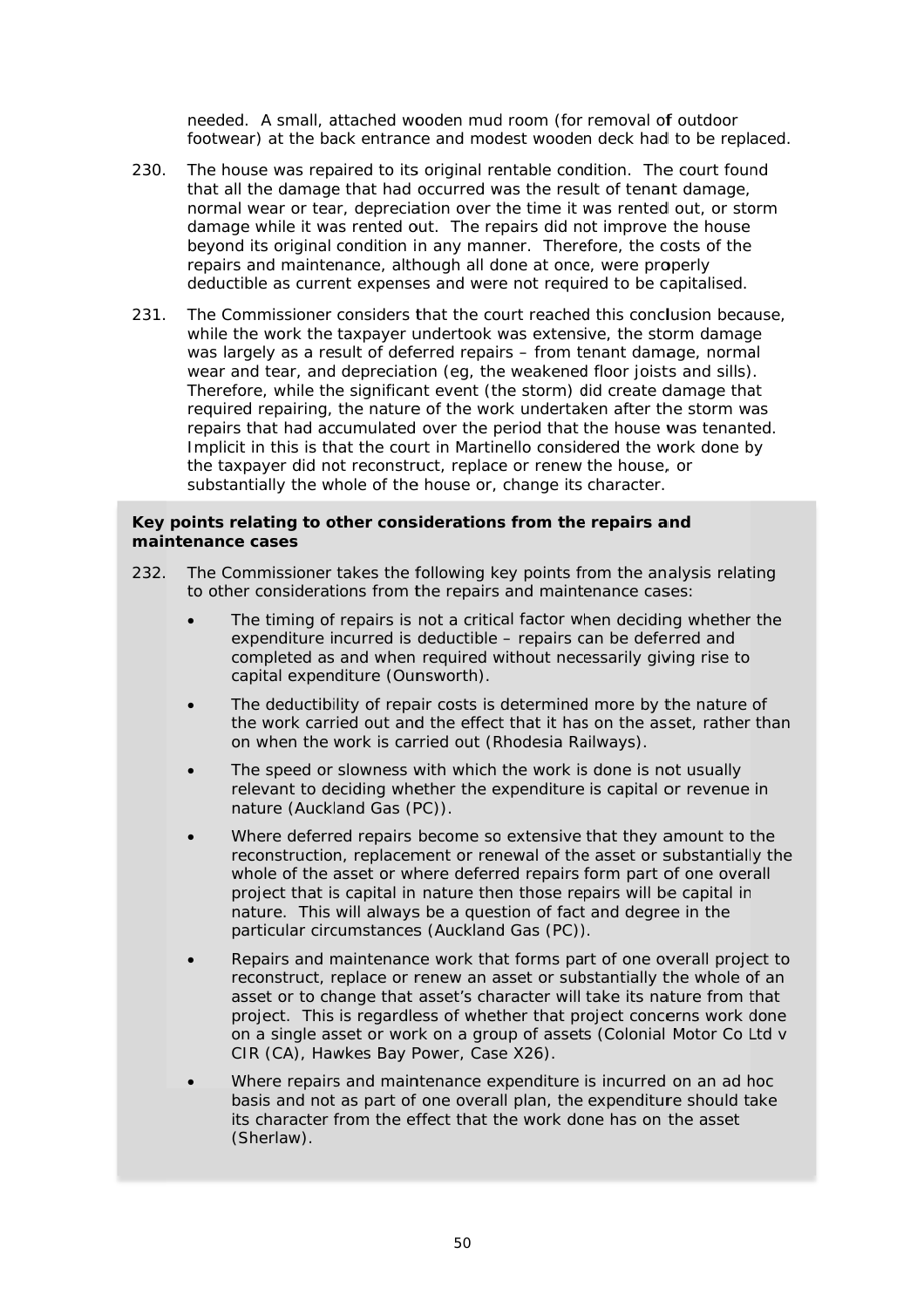- It is appropriate and possible in some situations to apportion an amount of expenditure between deductible repair costs and nondeductible capital works (Poverty Bay Electric).
- No deductions are available for a notional amount of expenditure for repairs. A taxpayer cannot deduct expenditure for work they have not done (Western Suburbs, Auckland Trotting (CA), Poverty Bay Electric).
- Expenditure incurred to repair a newly acquired asset so that it is in good order and suitable for use in the way intended by the taxpayer is a capital cost and forms part of the acquisition cost of that asset (Law Shipping, W Thomas).
- Depending on the circumstances, a deduction may still be allowed for expenditure on repairs to a newly acquired asset if the purchase price was not affected by the asset's state of disrepair and, when the asset was acquired, it could be used as intended despite its state of disrepair (Odeon Associated Theatres).
- Where an asset is damaged as a result of a significant event, the deductibility of expenditure to repair the asset depends on the nature and scale of the work undertaken and the effect that work has on the asset and not on the occasion that caused the work to be done (Case F67, Bowland).
- If an asset damaged as a result of a significant event was dilapidated before the event, the deductibility of repairs and maintenance expenditure continues to depend on the nature and scale of the work undertaken and the effect that work has on the asset. This may mean that, although extensive work is undertaken all at once, the cost of that work could still be considered to be revenue in nature (Martinello).

#### Examples – other considerations from the repairs and maintenance cases

#### Example 16 - repairs to rental property (deferred repairs done all at once)

Phil owns a rental property. A long period has passed since repairs were last made to the property but the tenants have recently vacated and Phil is taking the opportunity to restore the property to a good condition before letting it again. He has to incur significant expenditure on the property. The work done includes extensive cleaning, repainting, easing windows (ie, repairing windows to enable them to open and shut smoothly) and replacing cracked panes, sanding and re-varnishing the floors, replacing the kitchen bench top, fitting a new hand basin to replace a cracked one, and having a plumber check and repair all the taps. Phil does not replace, reconstruct or renew the property or substantially the whole of the property. The work done also does not change the character of the property. Although the costs incurred by Phil are significant, they arose from repairs that had been allowed to accumulate and are revenue in nature.

#### Example 17 - project to refurbish and strengthen building (one overall project to change character)

Lot Developments Limited has owned an older commercial building for 10 years. The building is looking shabby and the company has recently been informed that earthquake-strengthening work needs to be done if it is to comply with council requirements for that type of building. The company decides the building would benefit from a complete refurbishment, including structural changes that will extend the floor plan and enhance the common areas as well as earthquake-strengthen the building. All the expenditure incurred will be capital expenditure as it forms part of one overall project to change the character of the building. No deduction is allowed for the cost of any repairs that are included within the project.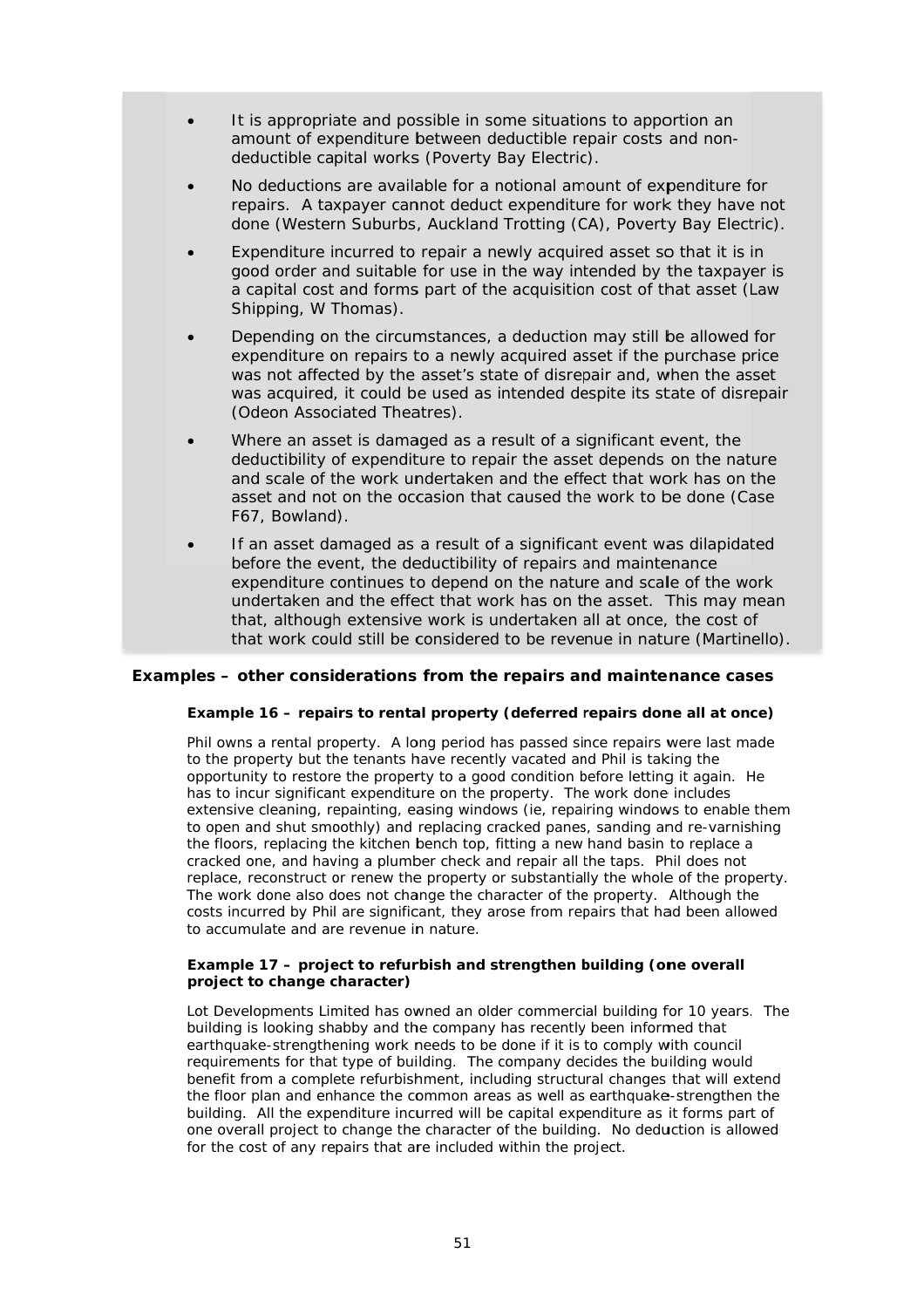#### *Example 18 – repair to building that led to more repairs (repair; no overall project of substantial reconstruction, replacement or renewal or change in character)*

As a result of ground subsidence, Northern Roasters Limited set about repairing the uneven floor of the small factory premises that it owns. This involved minor foundation work. As a result of the foundation work, several windows and walls cracked. These had to be repaired, and the walls then had to be re-plastered and painted. Although the work done to the factory was costly, the repairs were completed on an ad hoc basis. The work done was not done as part of one overall plan to reconstruct, replace or renew the premises, or substantially the whole of the premises, or to change the character of the premises. Further, the actual scale and nature of the work done did not have this effect. Therefore, the repair costs are revenue in nature.

#### *Example 19 – double glazing (one overall project to change character with no apportionment available)*

Erica has a restaurant in an old villa that she owns. The villa is used exclusively for the restaurant. The villa is located near a very busy thoroughfare. To keep noise levels down inside the restaurant Erica has decided to install double glazing. While installing the double glazing the builder discovers that two window frames on the south side of the villa are rotten. The windows are repaired to enable the installation of the double glazing. Erica's objective in this case was to install double glazing in her villa. The work done has changed the character of the villa. The work done to repair the windows formed part of Erica's objective to double glaze the villa and therefore is part of one overall project to change its character. Consequently, all the expenditure incurred by Erica is capital in nature.

#### *Example 20 – house painting and extension (one overall project to change character along with maintenance work where apportionment is available)*

George owns a rental property. George decides that by adding on two new bedrooms and another bathroom to the property he will be able to get a much higher rental. George employs a builder to build the new extension. George also thinks the property is looking tired and needs a new coat of paint so he employs a painter to paint the property. The painter also paints the new extension. George's objective in this case was to add on the two bedroom extension. The work done to extend the house changed the character of the property and so is of a capital nature. The painting of the new extension is part of George's project to change the character of his rental property and is also capital in nature. However, George can establish from a practical and business point of view that re-painting the remainder of the house was not part of his project to change the character of his property. Re-painting the remainder of the house is maintenance work. Therefore, George can treat the portion of the painting expenditure that relates to painting the house but not the extension as being revenue in nature.

#### *Example 21 – newly acquired but damaged rental property (part of capital cost)*

Anne and Jane bought a property at a discounted rate because of earthquake damage. The roof of the property has partially collapsed and a corner of the house has been damaged. Anne and Jane want to rent the property out, so spend money fixing the roof and the damaged part of the house to put it in a tenantable state. The expenditure on the repairs is capital in nature. Anne and Jane's costs in getting the property to a tenantable state are treated as part of the property's acquisition cost.

#### *Example 22 – damaged and dilapidated commercial building (repairs; not substantial reconstruction, replacement or renewal or change in character)*

David and Angus own a commercial building that was superficially damaged in an earthquake. David and Angus have owned the property for a long time. When David and Angus purchased the property it was in excellent condition. Over time it has become dilapidated, so when the earthquake occurred the poor state of the roof led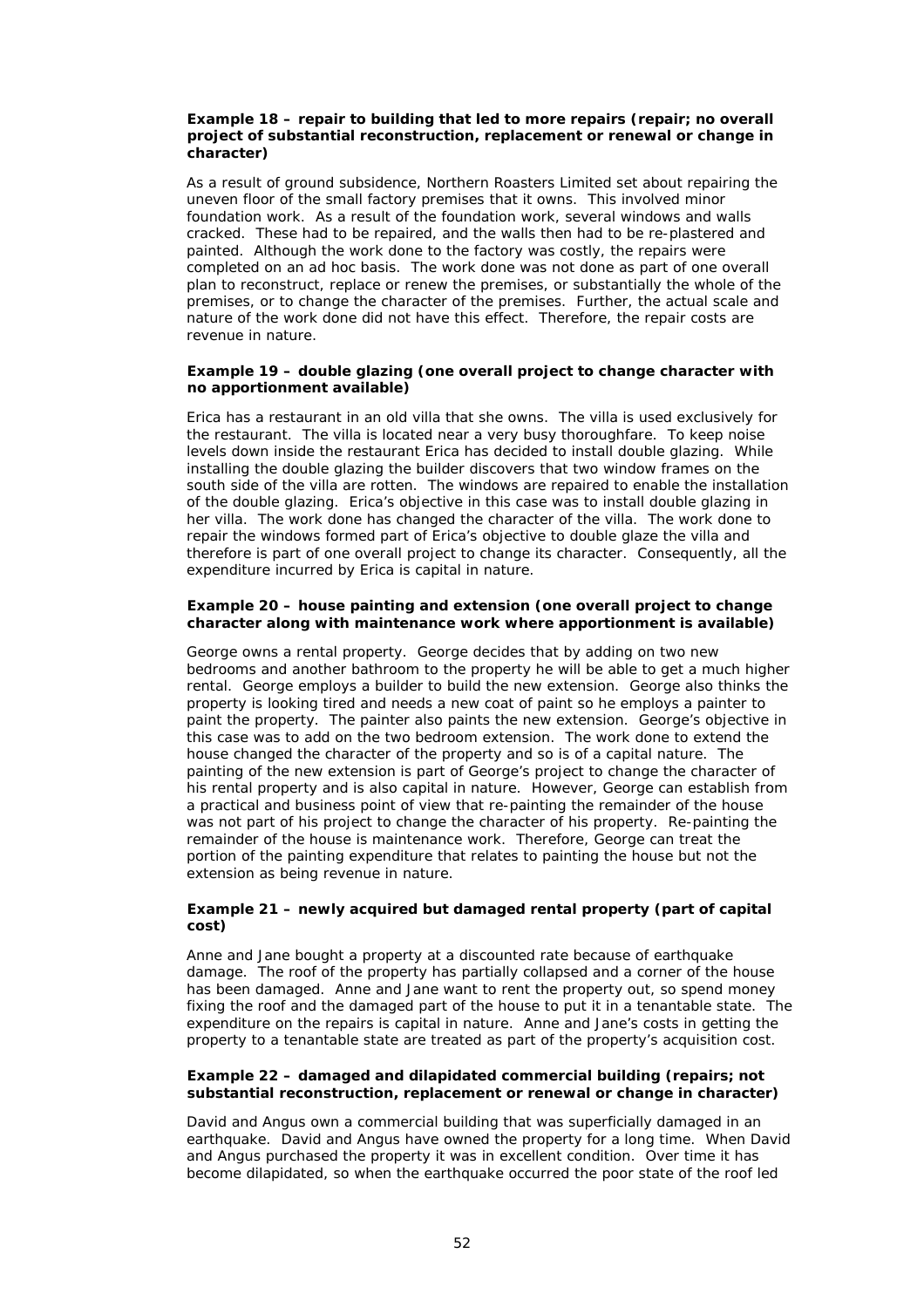to more repairs then being necessary. The tenants are unhappy and request that the building be fixed. David and Angus spend money on the building: inside the building the interior walls are re-plastered and repainted and the stairwells are repaired; outside the building the roof is repaired, cracked and broken windows are replaced, and the exterior walls are repainted. The work done brings the building back to the standard it was when David and Angus bought it. The work done does not reconstruct, replace or renew the building or substantially the whole of the building. The work also does not change the building's character. The expenditure undertaken by David and Angus is for accumulated repairs and is revenue in nature.

#### *Example 23 –reconstruction of damaged rental property (substantial reconstruction, replacement and renewal)*

Jennifer and Peter own a residential rental property that was significantly damaged in an earthquake. Before the earthquake the property was in a good state of repair. After the earthquake, to get the property in a tenantable state, Jennifer and Peter replace the property's severely damaged foundations, reconstruct the floors, rebuild three of the property's collapsed external walls and replace the badly damaged roof. Jennifer and Peter also demolish the property's partially collapsed chimney, which is a hazard. In this case, the cost of the work Jennifer and Peter have done is capital expenditure and not deductible. Where work is so extensive that it results in the reconstruction, replacement or renewal of the asset, or substantially the whole of the asset, the cost of that work will be capital expenditure.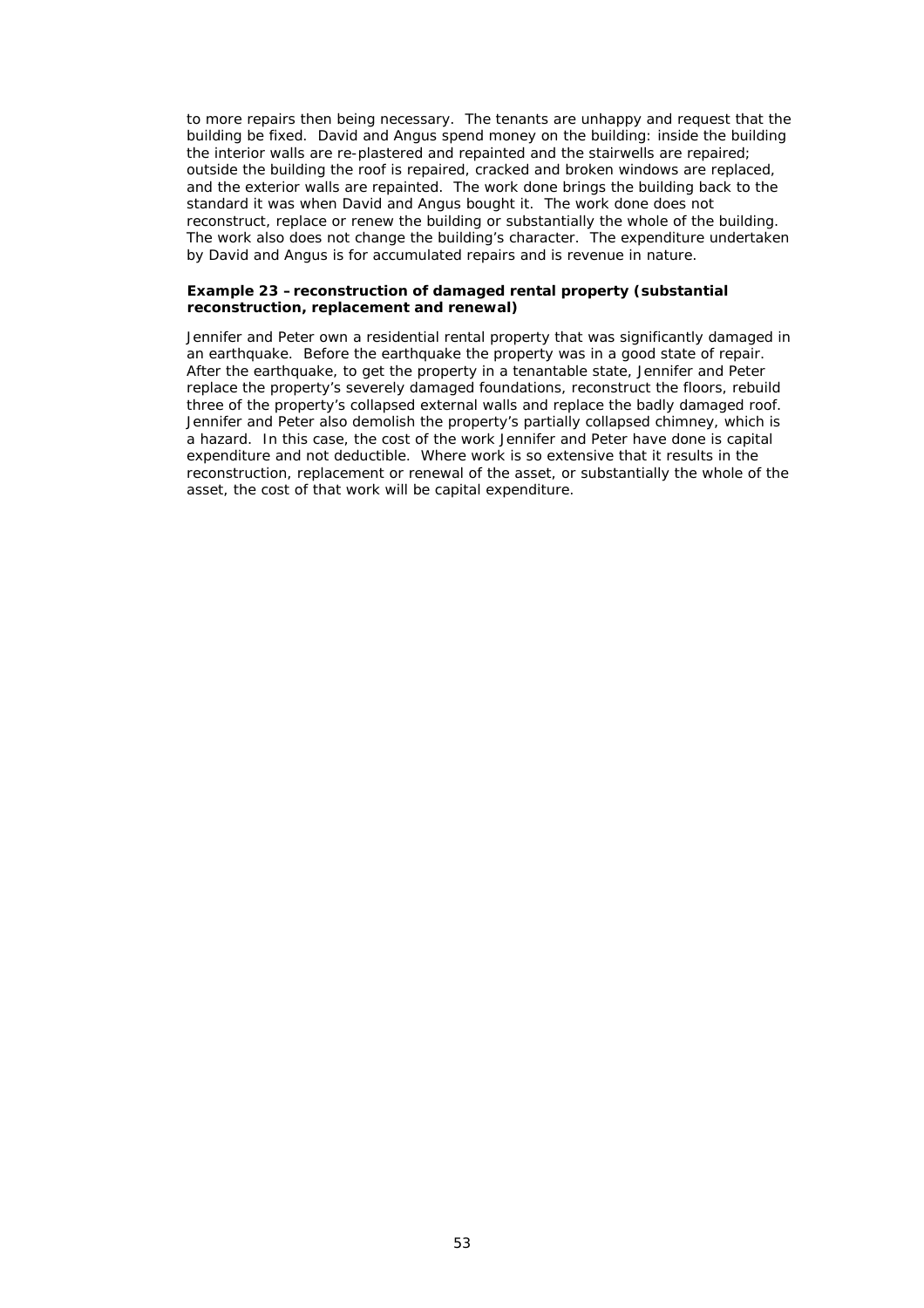### **References**

#### **Subject references**

Capital/revenue Deductions Income tax Repairs and maintenance

#### **Legislative references**

Income Tax Act 2007, ss DA 1 and DA 2 Income Tax Act 1976, s 108

#### **Related rulings/statements**

IS0025 "Dairy Farming – Deductibility of certain expenditure" *Tax Information Bulletin* Vol 12, No 2 (February 2000)

IS10/01 "Residential rental properties – Depreciation of items of depreciable property" *Tax Information Bulletin* Vol 22, No 4 (May 2010)

#### **Case references**

*Auckland Gas Co Ltd v CIR* (1997) 18 NZTC 13,408 (HC); (1999) 19 NZTC 15,011 (CA); (2000) 19 NZTC 15,702 (PC) *Auckland Trotting Club (Inc) v CIR* [1968] NZLR

193 (SC); [1968] NZLR 967 (CA) *Bowland v R* 2001 FCA 160, [2001] 3 CTC 109

 $\cap$   $\triangle$ 

*BP Australia Ltd v FCT* [1966] AC 224 (PC)

*Buckley & Young Ltd v CIR* (1978) 3 NZTC 61,271 (CA)

*Case F67* (1983) 6 NZTC 59,897

*Case F78 (1984)* 6 NZTC 59,951

*Case J92 (1987)* 9 NZTC 1,518

*Case L68* (1989) 11 NZTC 1,398

*Case N8* (1991) 13 NZTC 3,052

*Case X26* (2006) 22 NZTC 12,315

*Christchurch Press Co Ltd v CIR* (1993) 15 NZTC 10,206 (HC)

*CIR v Auckland Gas Co Ltd* [1999] 2 NZLR 418  $(CA)$ 

*CIR v Banks* (1978) 3 NZTC 61,236 (CA)

*CIR v Fullers Bay of Islands Ltd* (2004) 21 NZTC 18,834 (HC)

*CIR v LD Nathan and Co Ltd* [1972] NZLR 209  $(CA)$ 

*CIR v McKenzies New Zealand Ltd* (1988) 10 NZTC 5,233 (CA)

- *Collector of Inland Revenue, Cook Islands v AB Donald Ltd* [1965] NZLR 679 (SC)
- *Colonial Motor Co Ltd v CIR* (1994) 16 NZTC 11,361 (CA)

*Conn (HM Inspector of Taxes) v Robins Bros Ltd (*1966) 43 TC 266 (Ch)

*Cox v CIR* (1992) 14 NZTC 9,164 (HC)

*FCT v Western Suburbs Cinemas Ltd* (1952) 86 CLR 102

*Hawkes Bay Power Distribution Ltd v CIR* (1998) 18 NZTC 13,685 (HC)

*Highland Railway Co v Balderston (Surveyor of Taxes)* (1889) 2 TC 485 (IH (1 Div))

*Law Shipping Co Ltd v IR Commrs* [1924] 12 TC  $621$  (IH (1 Div))

*Lindsay v FCT* (1961) 106 CLR 377 (HCA); (1961) 106 CLR 392 (Full Ct HCA)

*Lurcott v Wakely and Wheeler* [1911] 1 KB 905 *Margrett (HM Inspector of Taxes) v Lowestoft* 

*Water and Gas Co* (1935) 19 TC 481 (KB) *Martinello v R* 2010 TCC 432, 2010 DTC 1300

*Milburn NZ Ltd v CIR* (2001) 20 NZTC 17,017  $(HC)$ 

*Odeon Associated Theatres Ltd v Jones* [1973] Ch 288 (CA)

*O'Grady (HM Inspector of Taxes) v Bullcroft Main Collieries Ltd* (1932) 17 TC 93 (KB)

*Ounsworth (Surveyor of Taxes) v Vickers Ltd*  [1915] 3 KB 267

*Poverty Bay Electric Power Board v CIR* (1998) 18 NZTC 13,779 (HC); [1999] 19 NZTC 15,001 (CA)

*Rhodesia Railways Ltd v Collector of Income Tax, Bechuanaland Protectorate* [1933] AC 368 (PC)

*Thornton Estates Limited v CIR* (1995) 17 NZTC 12,230 (HC)

*Samuel Jones & Co (Devondale) Ltd v CIR*  (1951) 32 TC 513 (IH (1 Div))

*Sherlaw v CIR* (1994) 16 NZTC 11,290 (HC)

*Vallambrosa Rubber Co Ltd v Farmer (Surveyor of Taxes) (*1910) 5 TC 529

*W Thomas & Co Pty Ltd v Commissioner of Taxation of the Commonwealth of Australia* [1965] 115 CLR 58